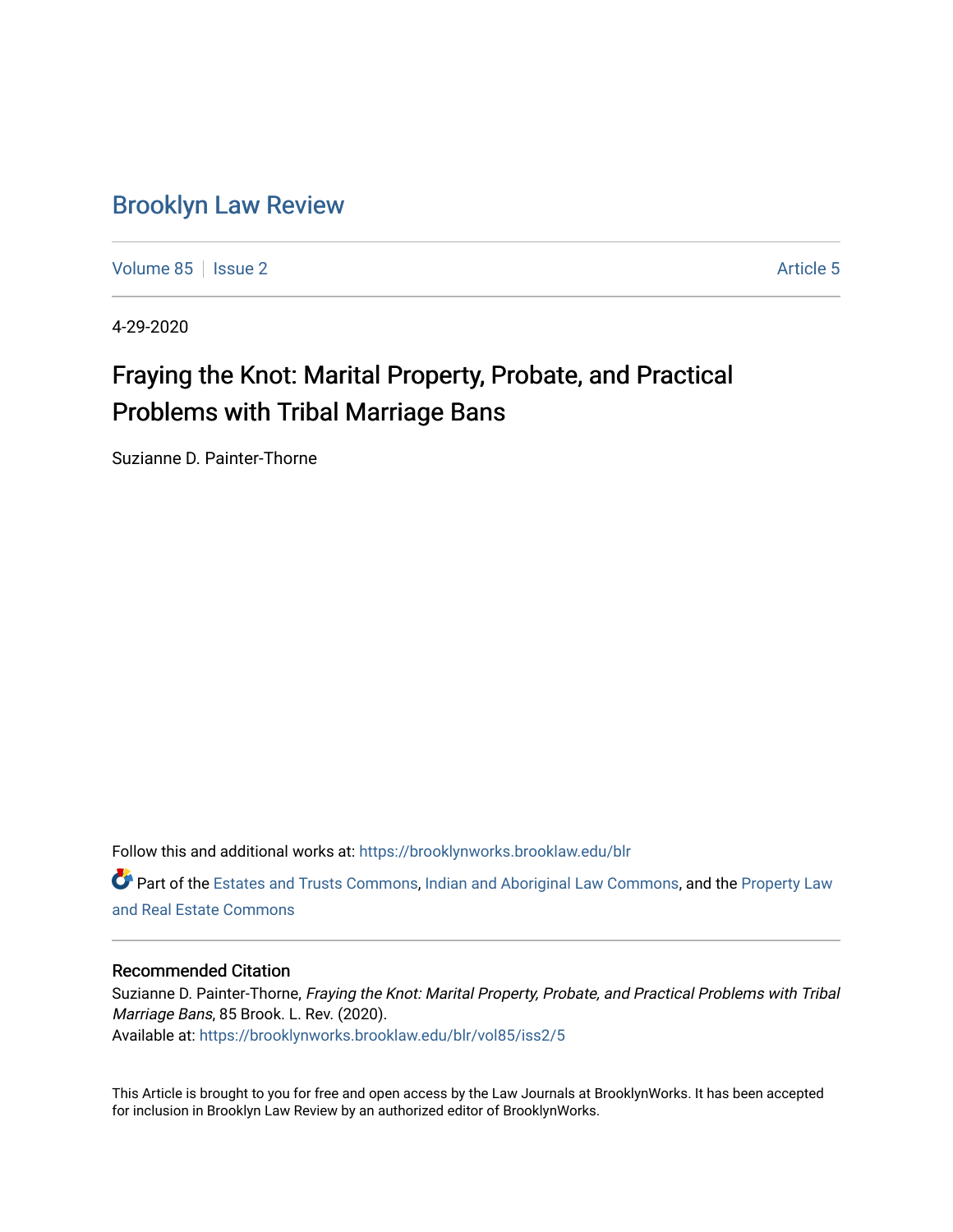## Fraying the Knot

### MARITAL PROPERTY, PROBATE, AND PRACTICAL PROBLEMS WITH TRIBAL MARRIAGE BANS

#### *Suzianne D. Painter-Thorne*†

#### **INTRODUCTION**

In the summer of 2015, marriage equality advocates celebrated the Supreme Court's decision in *Obergefell v. Hodges*, which struck down state prohibitions on same-sex marriage.<sup>1</sup> The Court found that "[t]he right of same-sex couples to marry . . . is part of the liberty promised by the Fourteenth Amendment."<sup>2</sup> Two years earlier, the Court had struck down parts of the federal Defense of Marriage Act (DOMA), finding that the federal government could not discriminate against same-sex married partners. <sup>3</sup> With these two decisions, the Court ensured that the marriages of same-sex couples would be recognized by the federal government and in all fifty states.

Largely left out of the celebration, however, were the members of nearly a dozen Indian tribes that continue to prohibit same-sex marriage either expressly or by implication. For these couples, their tribe's ban on same-sex marriage remains untouched by the dictates of both *Obergefell* and *Windsor*. 4

<sup>†</sup> Associate Professor of Law, Mercer University School of Law. B.A. University of Maryland, College Park, 1999; J.D., University of California, Davis, 2002. Thanks to Professor Linda Berger, Linda Jellum, and Scott Titshaw for their constructive comments, suggestions, and encouragement throughout the drafting of this article. Thanks also to the student members and editors of the *Brooklyn Law Review*, in particular Megan E. Adams, Torie Rose DeGhett, Dean Ferrogari, Danielle Robinson, and Muhammad Sardar, for their hard work shepherding this article through publication. This article has been helped immeasurably by all of these contributions and I very much appreciate the generosity of their time. I would also like to thank Mercer law students Tomiya Lewis, Teresa Pardinas, Giovanna Soto, and Emily Wright, who provided excellent research assistance. I also appreciate the generous financial assistance from the Mercer Law School.

<sup>1</sup> Obergefell v. Hodges, 135 S. Ct. 2584, 2608 (2015).

<sup>2</sup> *Id.* at 2602.

<sup>3</sup> United States v. Windsor, 570 U.S. 744, 775 (2013). DOMA had sought to define marriage under federal law as limited to "one man and one woman." 1 U.S.C. § 7, *invalidated by* United States v. Windsor, 570 U.S. 744 (2013).

<sup>4</sup> For instance, neither case addressed DOMA's provision that expressly allows tribes to deny full faith and credit to same-sex marriages performed in other jurisdictions.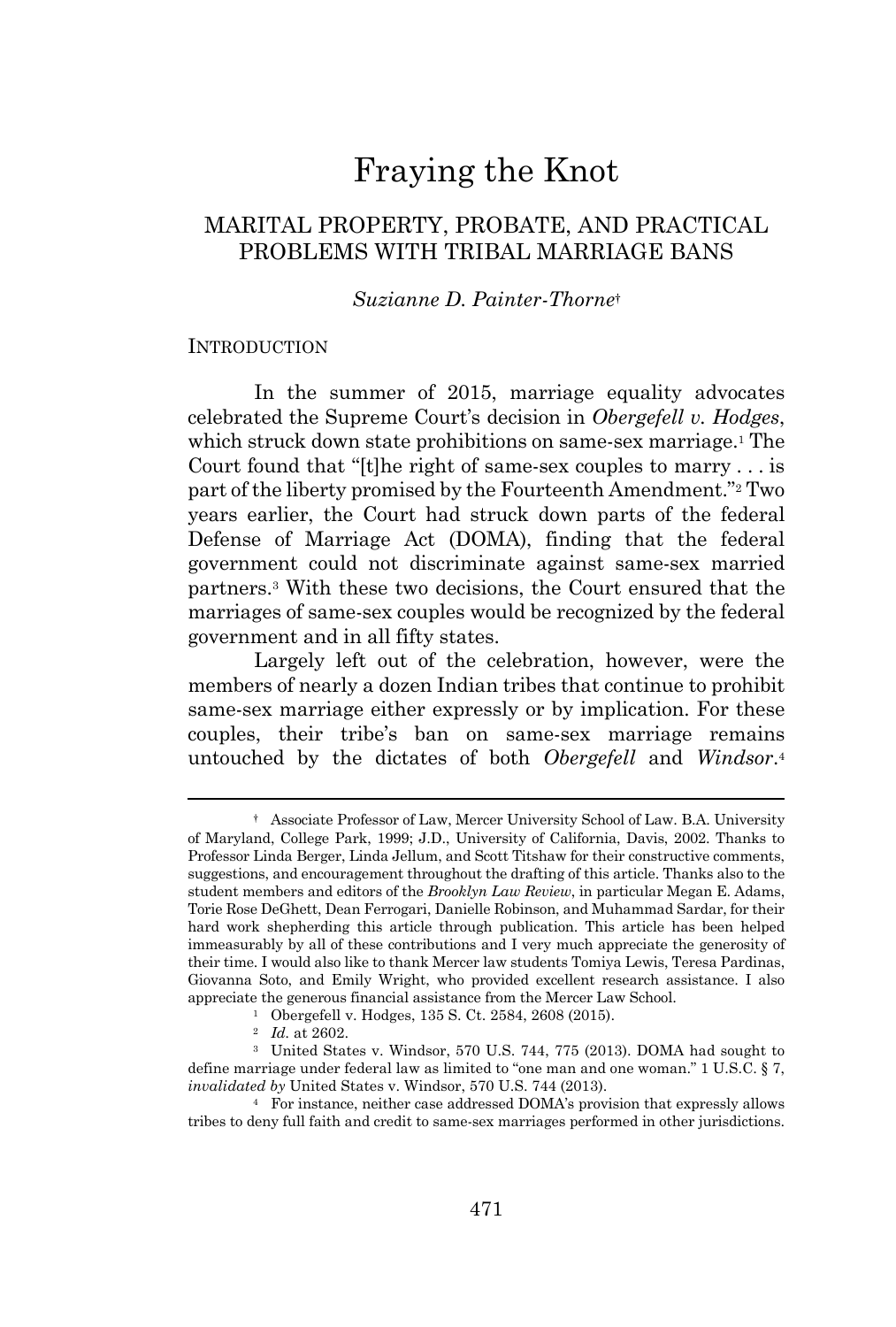Instead, whether a tribe permits same-sex marriage rests on tribes' inherent authority to govern their own internal affairs.<sup>5</sup> Acting pursuant to their inherent authority, many tribes were leaders on the issue of marriage equality, legalizing same-sex marriage when most states prohibited such marriages.<sup>6</sup> Other tribes, however, like the Navajo Nation, instituted their own laws (tribal DOMAs) that, like the federal and some state laws, limited marriages to "one man and one woman." <sup>7</sup> As a consequence of tribal DOMAs, a married Indian couple may have their marriage recognized by their state government and by the federal government, but not by the government of perhaps their most important community—their tribe.

Perhaps the most profound effect of tribal DOMAs is their potential to separate native people from their communities.<sup>8</sup> As Diné marriage equality activist Alray Nelson has explained:

We can, yes, remove ourselves from our community and go get married . . . in San Francisco or in Albuquerque or let's say we go to a local border town like Farmington or Gallup . . . . But that's not our community. That's not where we're from. Our songs and those prayers we were both raised with as traditional young people is located here. The ceremonies are conducted here.<sup>9</sup>

Further, advocates view tribal DOMAs as a rejection of traditional tribal culture and values, which historically recognized more fluid notions of gender, multiple gender roles, and same-sex relationships.<sup>10</sup>

*See* 28 U.S.C. § 1738C; Marcia Zug, *Traditional Problems: How Tribal Same-Sex Marriage Bans Threaten Tribal Sovereignty*, 43 MITCHELL HAMLINE L. REV. 761, 770 (2017); Ann E. Tweedy, *Tribal Laws & Same-Sex Marriage: Theory, Process, and Content*, COLUM. HUM. RTS. L. REV., Winter 2015, at 104, 132–33, 146–47; *see also* Michael J. Klarman, Windsor *and* Brown*: Marriage Equality and Racial Equality*, 127 HARV. L. REV. 127, 154 (2013) (noting that *Windsor* did not address provision in DOMA applicable to tribes).

<sup>5</sup> *See* Santa Clara Pueblo v. Martinez, 436 U.S. 49, 55–56 (1978).

<sup>6</sup> *See* Amanda J. Crawford, *Gay Indians Wed as More Tribes Give Blessings to Same-Sex Unions*, BANGOR DAILY NEWS (Nov. 17, 2013), http://bangordailynews.com/2013/ 11/17/news/nation/gay-indians-wed-as-more-tribes-give-blessings-to-same-sex-unions/ [htt ps://perma.cc/WH94-SDR6]. There is some question whether this was the first same-sex marriage for the tribe. *See* Steve Russell, *The Headlines Are Wrong! Same-Sex Marriage Not Banned Across Indian Country*, INDIAN COUNTRY TODAY (Apr. 23, 2015), http://indian countrytodaymedianetwork.com [https://perma.cc/4CML-C9HX].

<sup>7</sup> 1 U.S.C. § 7, *invalidated by* United States v. Windsor, 570 U.S. 744 (2013); *see* Tweedy, *supra* note 4, at 108.

<sup>8</sup> *See* Jorge Rivas, *Gay Marriage Is Still Illegal for the Navajo. This Man Is Trying to Change That*, TULALIP NEWS (July 7, 2015), http://www.tulalipnews.com/wp/ tag/gay-marriage/ [https://perma.cc/45EQ-REDN].

<sup>9</sup> Laurel Morales, *Supreme Court Ruling on Same-Sex Marriage Doesn't Apply to Tribes*, FRONTERAS (July 31, 2015), http://www.fronterasdesk.org/content/10087/supremecourt-ruling-same-sex-marriage-doesnt-apply-tribes [https://perma.cc/TM5N-E8J2].

<sup>10</sup> Rivas, *supra* note 8. According to Alray Nelson, "[i]f they repeal the [Diné Marriage Act] it brings it back to what our traditional values used to be. They're using the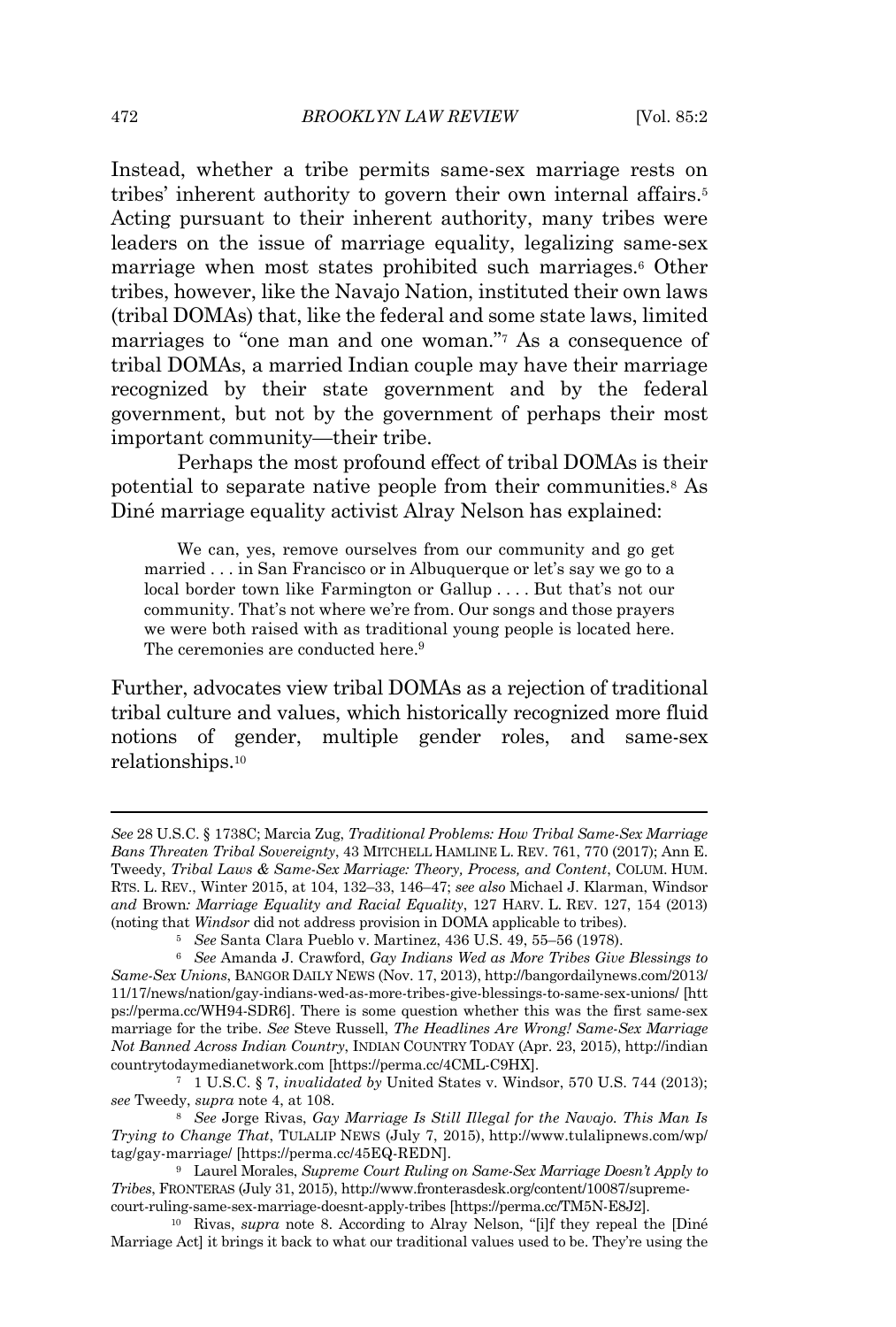This article focuses on the more mundane effects of tribal DOMAs, effects that are compounded by the unique overlapping sovereign issues encountered by tribal members. While most Americans are governed by federal and state laws, members of Indian tribes are subject to the laws of their tribe as well. When state, federal, and tribal laws diverge, as they do in tribes that prohibit same-sex marriage, these legal differences may implicate wide-ranging issues from child custody determinations to pension benefits to property rights.

With a focus on the latter—property rights—this article considers how a tribe, like the Navajo Nation, that denies marriage rights to same-sex couples would dispose of marital assets upon the death of a spouse who dies without a written will. Like most Americans, a majority of tribal members die intestate.<sup>11</sup> Thus, their marital assets will be subject to a probate code that typically allocates a priority share to the surviving spouse as a mechanism to ensure financial support for the surviving spouse and children of the deceased. Unlike most Americans, however, tribal members are subject to at least three separate jurisdictional probate codes: (1) the federal American Indian Probate Reform Act that determines the allocation of the deceased's real property held in trust; (2) their tribe's probate code; and (3) a state probate code for any property located outside the reservation such as bank accounts.<sup>12</sup> While the federal and state probate processes would require a recognition of the surviving same-sex spouse's intestate share, the tribe would deny the surviving spouse his share of his deceased spouse's estate. Thus, this article explores how a tribe's rejection of same-sex marriage may divest a surviving spouse of an

white man's language, a foreign way of speaking, to redefine something that was already sacred and defined, we didn't need to redefine it at all." *Id.* (second alteration in original).

<sup>11</sup> Stacy L. Leeds, *By Eminent Domain or Some Other Name: A Tribal Perspective on Taking Land*, 41 TULSA L. REV. 51, 68 n.139 (2005) ("Many Indian people, like their non-Indian counterparts, die intestate."); *see* Brian Sawers, *Tribal Land Corporations: Using Incorporation to Combat Fractionation*, 88 NEB. L. REV. 385, 402 n.138 (2009) ("The majority of Indians die intestate, although those with greater assets are more likely to prepare a will."); Reid Kress Weisbord, *Wills for Everyone: Helping Individuals Opt Out of Intestacy*, 53 B.C. L. REV. 877, 878 (2012); Maggie Germano, *Despite Their Priorities, Nearly Half of Americans over 55 Still Don't Have a Will*, FORBES (Feb. 15, 2019), https://www.forbes.com/sites/maggiegermano/2019/02/15/despite-theirpriorities-nearly-half-of-americans-over-55-still-dont-have-a-will/#3c42e0315238 [https://perma.cc/PX5A-NDGX].

<sup>12</sup> *See* MARY E. GUSS, AMERICAN INDIAN PROBATE REFORM ACT: WRITING WILLS FOR TRIBAL CLIENTS 18–19 (2017), nptao.arizona.edu/sites/nptao/files/aipra-writing\_wills\_ for\_tribal\_clients.pdf [https://perma.cc/9JHY-QM6H]; 25 U.S.C. § 2206; Douglas R. Nash & Cecelia E. Burke, *The Changing Landscape of Indian Estate Planning and Probate: The American Indian Probate Reform Act*, 5 SEATTLE J. FOR SOC. JUST. 121, 121, 157 (2006); *see also* discussion of probate and marital property *infra* Part II.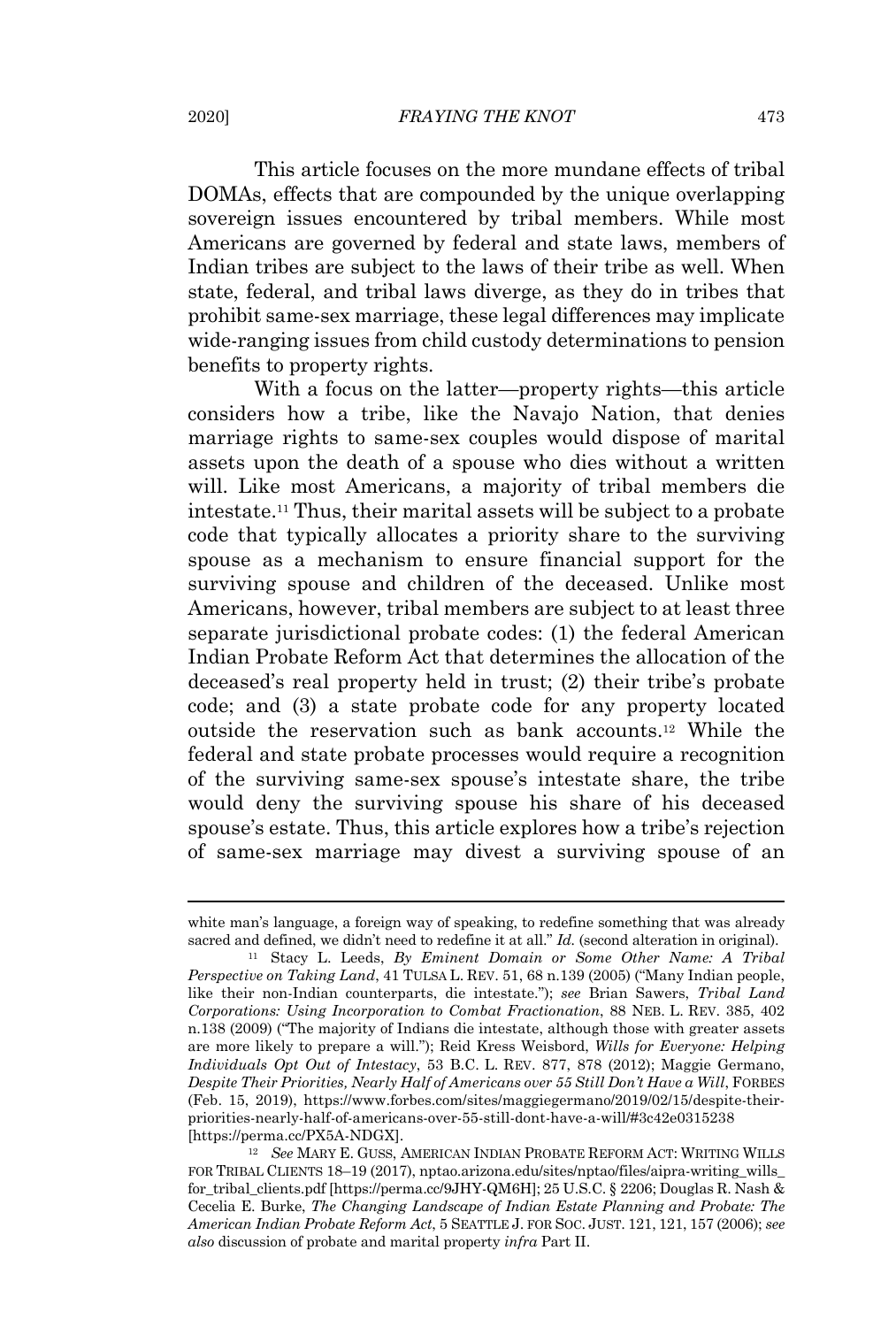intestacy share on account of sex and how that conflicts with federal and state law that prohibits such discrimination.

Because the Navajo Nation is the largest tribe, and because smaller tribes often follow its direction, this article focuses primarily on the Navajo Nation.<sup>13</sup> Part I of this article discusses the disparity between the three sovereigns—state, federal, and tribal—regarding marriage equality. Part II explains the federal, state, and tribal probate code that would most likely govern a Navajo member's estate. Part III further considers the implications of the refusal to recognize same-sex marriage in intestacy proceedings. Part IV proposes that, consistent with tribal sovereignty, tribes should grant full faith and credit or comity to same-sex marriages performed outside the tribe's jurisdiction. While a tribe may opt not to solemnize a marriage, refusing to recognize a marriage lawfully undertaken in another jurisdiction denies property rights to surviving spouses and undermines the ability of spouses to support each other and their offspring.

#### I. MARRIAGE EQUALITY & TRIBAL LAW

The Supreme Court first addressed the issue of same-sex marriage in *United States v. Windsor*. <sup>14</sup> There, the State of New York had extended marriage rights to same-sex couples, recognizing the marriage of Edith Windsor and Thea Spyer, who had married in Ontario, Canada.<sup>15</sup> When Spyer died, Windsor attempted to employ the surviving spouse exemption from federal estate taxes.<sup>16</sup> However, her use of the exemption was denied under the federal Defense of Marriage Act, which defined marriage as between one man and one woman for the purposes of all federal statutes.<sup>17</sup> While New York opted to confer "a dignity and status of immense import" upon its citizens, DOMA acted "for the opposite purpose—to impose restrictions and

<sup>13</sup> *See* Pauly Denetclaw, *A Native Embassy Row? Navajo Nation Is Looking for a DC Home*, INDIAN COUNTRY TODAY (Mar. 18, 2019), https://newsmaven.io/indiancountry today/news/a-native-embassy-row-navajo-nation-is-looking-for-a-dc-home-mYTKMERKCU eHnWFnmrnx9A/ [https://perma.cc/LV4R-K8MF] (describing Navajo Nation's population and advocacy role as well as requests for support from other tribes).

<sup>14</sup> *See* United States v. Windsor, 570 U.S. 744, 751–52 (2013).

<sup>15</sup> *Id.* at 753.

<sup>16</sup> *Id.* at 750.

<sup>17</sup> *See Windsor*, 570 U.S. at 753. Section 3 of DOMA provides:

In determining the meaning of any Act of Congress, or of any ruling, regulation, or interpretation of the various administrative bureaus and agencies of the United States, the word "marriage" means only a legal union between one man and one woman as husband and wife, and the word "spouse" refers only to a person of the opposite sex who is a husband or a wife.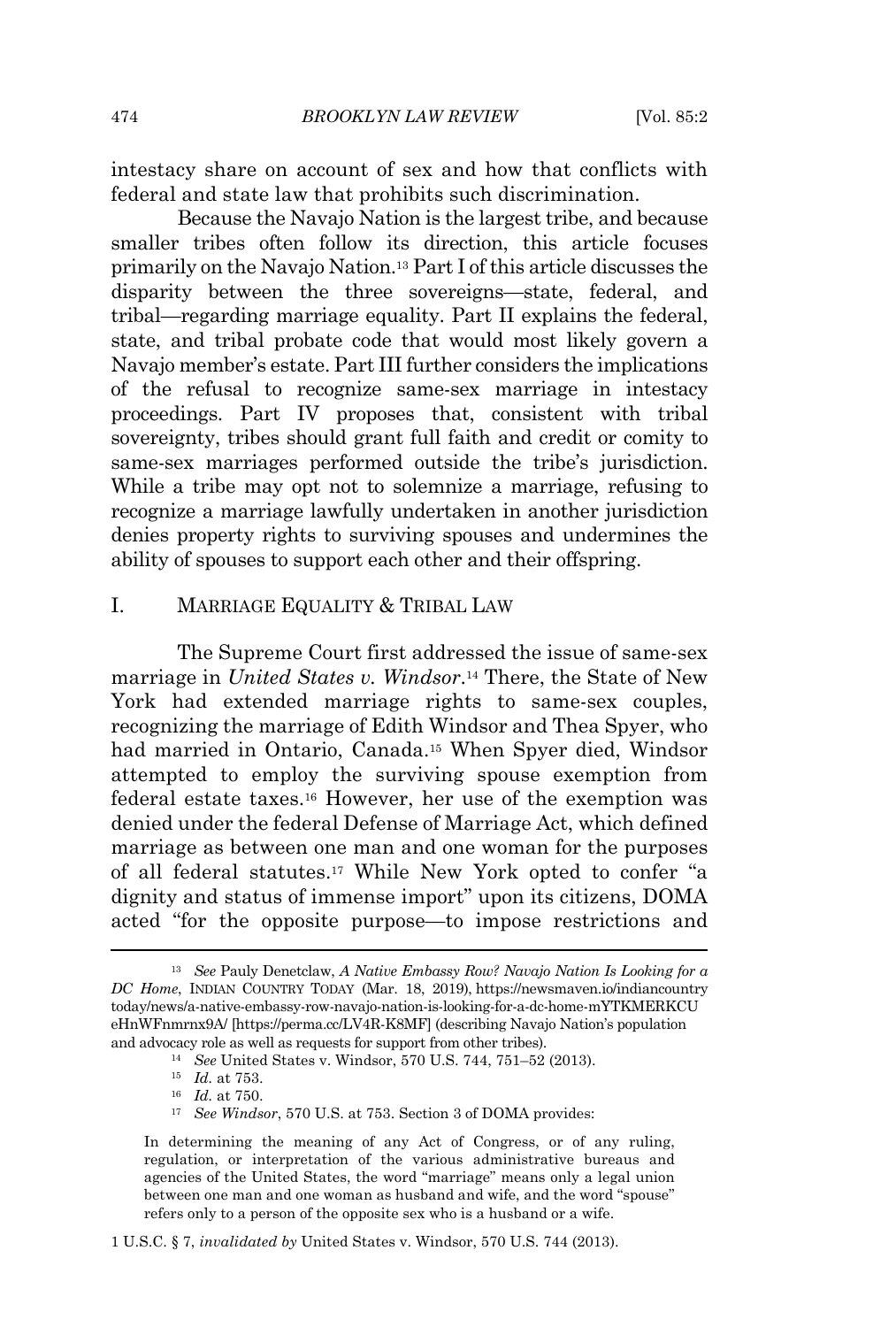disabilities." <sup>18</sup> In striking down DOMA, the Court expressed its disapproval of the federal government's refusal to recognize a lawful marriage officiated in Canada and accepted as legal in the petitioner's home state. Ultimately, the Court concluded that, by seeking "to injure the very class New York seeks to protect," DOMA "violates basic due process and equal protection principles applicable to the Federal Government."<sup>19</sup>

In concluding that DOMA violated the equal protection and due process clauses of the Fifth Amendment, the *Windsor* Court was particularly troubled that DOMA created

two contradictory marriage regimes within the same State, . . . forc[ing] same-sex couples to live as married for the purpose of state law but unmarried for the purpose of federal law, thus diminishing the stability and predictability of basic personal relations the State has found it proper to acknowledge and protect.<sup>20</sup>

Further, same-sex couples were forced into a second-tier of marriage, one that would be recognized by their state, but not the federal government. <sup>21</sup> For the Court, such a result serves to humiliate the children within these marriages and to undermine family integrity and closeness.<sup>22</sup> Moreover, the Court found that DOMA imposed burdens on same-sex couples that touch "many aspects of married and family life," preventing couples from receiving federal benefits for which they would otherwise be eligible.<sup>23</sup> Finally, the Court was concerned that DOMA "divests married same-sex couples of the duties and responsibilities that are an essential part of married life and that they in most cases would be honored to accept were DOMA not in force." <sup>24</sup> These responsibilities include the duty of each spouse to support each other.<sup>25</sup> At a minimum, equal protection means that Congress could not justify disparate treatment of a politically unpopular group simply out of a desire to harm that group.<sup>26</sup>

For similar reasons, in *Obergefell v. Hodges*, the Court concluded that state prohibitions on same-sex marriage violated both the Fourteenth Amendment's due process and equal protection clauses.<sup>27</sup> In considering due process, the Court noted

<sup>&</sup>lt;sup>18</sup> *Windsor*, 570 U.S. at 768 ("What the State of New York treats as alike the federal law deems unlike by a law designed to injure the same class the State seeks to protect.").

<sup>19</sup> *Id.* at 769–70 (citing U.S. CONST. amend. V).

<sup>20</sup> *Id.* at 772.

<sup>21</sup> *Id.*

<sup>22</sup> *Id.*

<sup>23</sup> *Id.*

<sup>24</sup> *Id.* at 773.

<sup>25</sup> *Id.*

<sup>26</sup> *Id.* at 770 (quoting Dep't of Agric. v. Moreno, 413 U.S. 528, 534–35 (1973)).

<sup>27</sup> Obergefell v. Hodges, 135 S. Ct. 2584, 2604–05 (2015).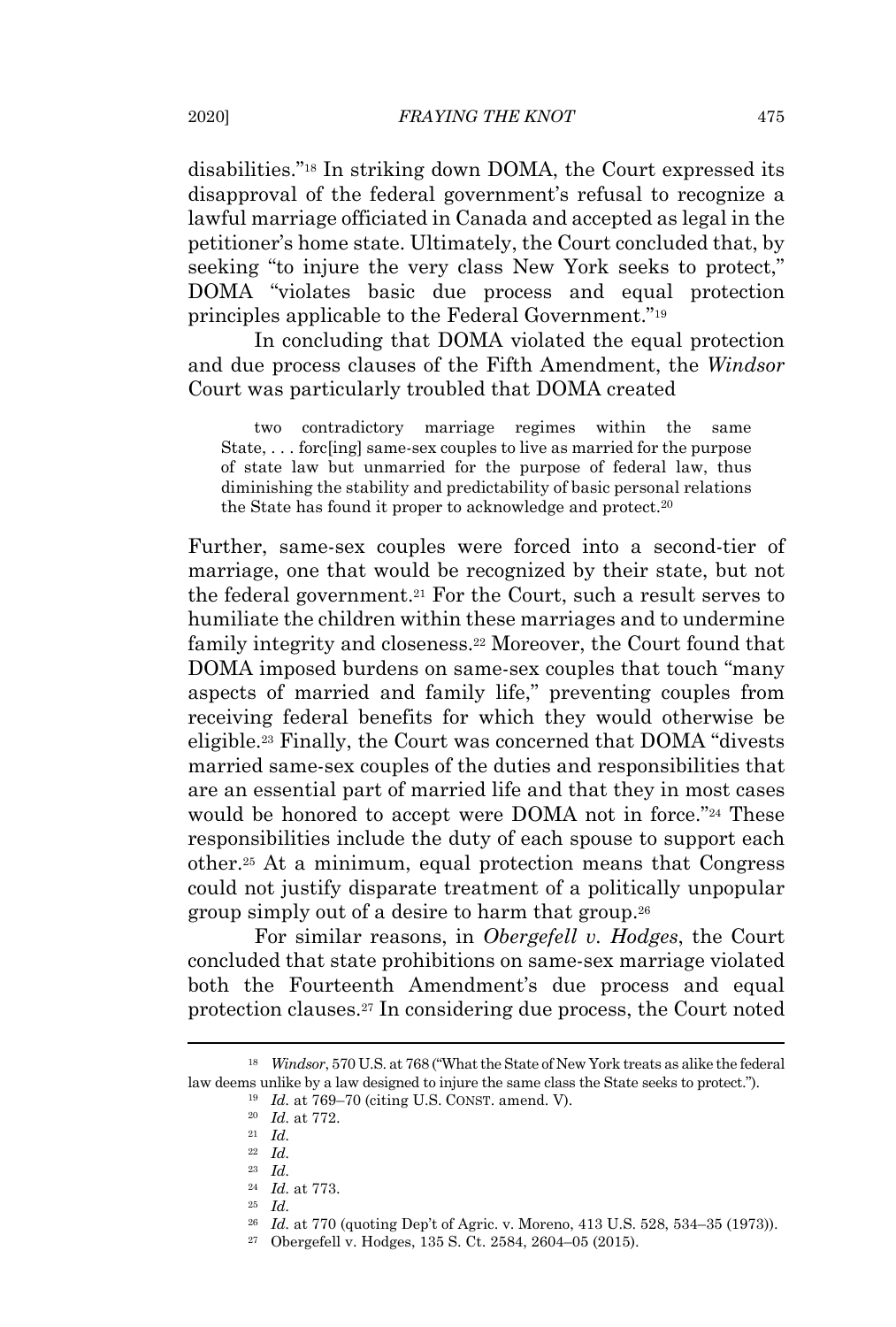that it had long held that marriage is a fundamental right protected by the Constitution.<sup>28</sup> As a fundamental right, the state could not deprive a citizen of the right to marry without due process. In addressing the due process question, the Court considered the myriad benefits couples receive from the state precisely because of their marriage, concluding that same-sex couples were unjustly deprived of these benefits by prohibiting them to marry.<sup>29</sup> In addition to depriving same-sex couples' material benefits, state prohibitions also deprived them of the stability opposite-sex couples enjoy. <sup>30</sup> Excluding same-sex couples from marriage communicated to the public that gays and lesbians were not equal and were not welcome to participate in one of the most building blocks of American society—marriage.<sup>31</sup>

While noting that marriage was an evolving institution, the Court emphasized the lifelong union of the married couple as a "[promise of] nobility and dignity to all persons, without regard to their station in life."<sup>32</sup> Marriage matters now because it has always mattered. As the Court explained, that marriage was fundamental to human beings was demonstrated by its presence throughout much of human history and within a variety of human cultures.<sup>33</sup> In finding that bans on same-sex marriage violated due process, the Court concluded that the fundamental right of marriage recognized by the Constitution applied "with equal force to same-sex couples." <sup>34</sup> Indeed, to exclude same-sex couples would conflict with the underlying basis for the right to marry itself.<sup>35</sup>

Next, the Court considered marriage prohibitions in light of the equal protection clause. Recognizing the often-"interlocking nature" of the equal protection and due process clauses, the Court leaned on its due process analysis to likewise conclude that the equal

*Id.*

- <sup>30</sup> *Id.* at 2601–02.
- <sup>31</sup> *Id.*
- <sup>32</sup> *Id.* at 2593–94.
- <sup>33</sup> *Id.*
- <sup>34</sup> *Id.* at 2599.

<sup>35</sup> *Id.* at 2600 ("Excluding same-sex couples from marriage thus conflicts with a central premise of the right to marry.").

<sup>28</sup> *Id.* at 2598.

<sup>29</sup> *Id.* at 2601. The Court cited the following as examples of the benefits and responsibilities attached to marital status:

taxation; inheritance and property rights; rules of intestate succession; spousal privilege in the law of evidence; hospital access; medical decisionmaking authority; adoption rights; the rights and benefits of survivors; birth and death certificates; professional ethics rules; campaign finance restrictions; workers' compensation benefits; health insurance; and child custody, support, and visitation rules.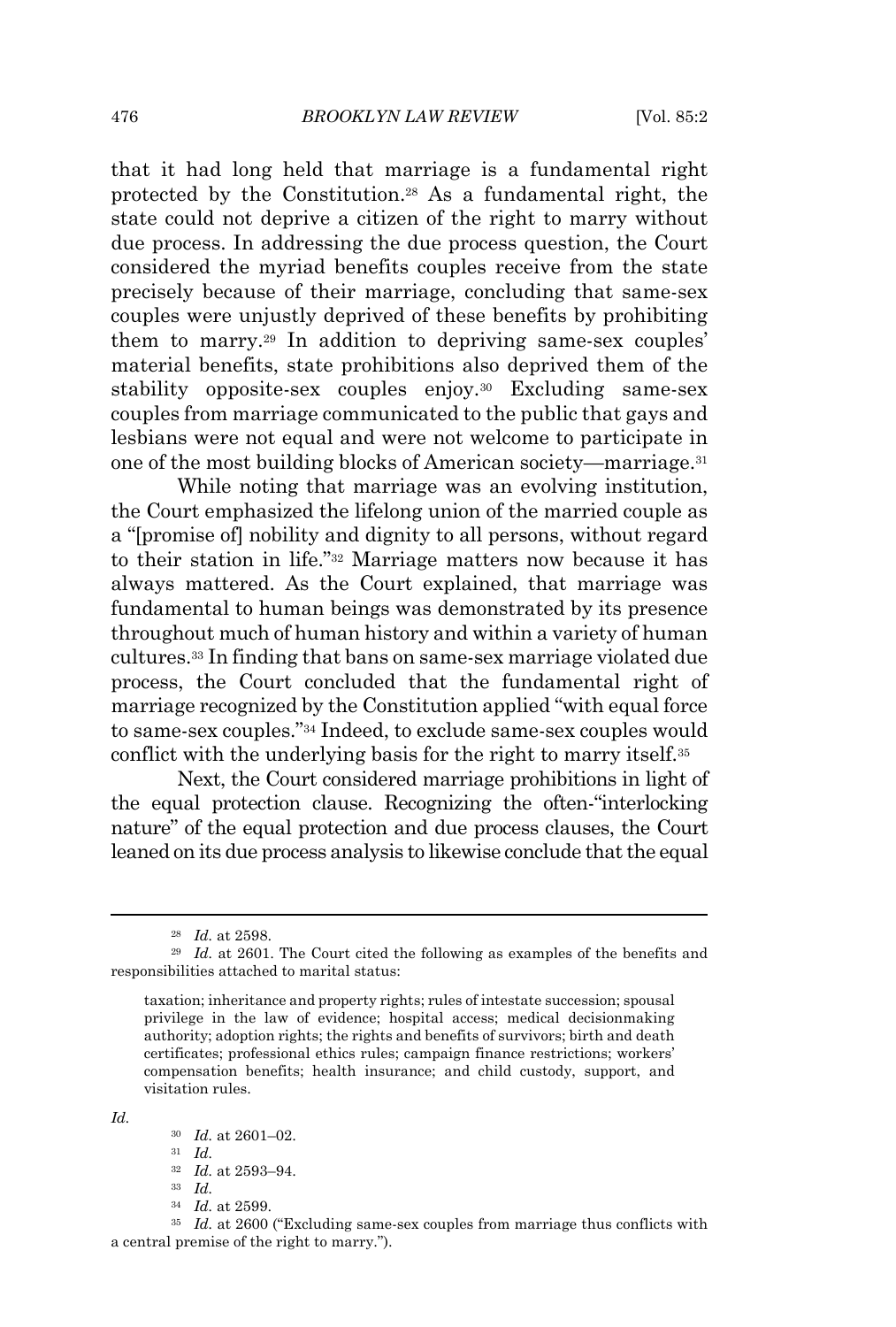protection clause required the right of same-sex couples to marry. 36 For the Court, same-sex marriage bans were by their very nature unequal because they denied same-sex couples the opportunity to enjoy the benefits marriage conferred on opposite-sex couples.<sup>37</sup> Given the "long history of disapproval of their relationships, this denial to same-sex couples of the right to marry works a grave and continuing harm[] . . . [and] serves to disrespect and subordinate them."<sup>38</sup> Moreover, the bans denied same-sex couples the equal ability to exercise the fundamental right to marry as that afforded to opposite-sex couples.<sup>39</sup> Thus, the Court concluded, the Equal Protection Clause likewise prohibited states from denying same-sex couples the fundamental right to marriage.<sup>40</sup>

While its invocation of the universality of marriage and dignity is compelling, *Obergefell* does not apply to tribal same-sex marriage prohibitions because the constitutional restrictions only extend to limit state and federal authority, not the authority of tribal governments.<sup>41</sup> Instead, tribal government power is restricted by tribal constitutions and by the Indian Civil Rights Act (ICRA).<sup>42</sup> While certain protections within the Bill of Rights are incorporated into ICRA, that statute does not embody all of the individual rights guaranteed by the federal Constitution.<sup>43</sup> Of importance here, ICRA requires that tribes ensure equal protection and due process to every person within their jurisdiction.<sup>44</sup> The applicability of equal protection and due process might suggest that *Obergefell*'s reliance on these two clauses would therefore

 $41$  Zug, *supra* note 4, at 770 ("Indian tribes ... [are in] 'a semi-independent position when they preserved their tribal relations; not as states, not as nations, not as possessed of the full attributes of sovereignty, but as a separate people, with the power of regulating their internal and social relations, and thus far not brought under the laws of the Union, or of the state within whose limits they resided.'" (quoting Talton v. Mayes, 163 U.S. 376, 384 (1896))); *see also* COHEN'S HANDBOOK OF FEDERAL INDIAN LAW § 4.01(1)(a) (Nell Jessup Newton ed., 2017) [hereinafter COHEN'S HANDBOOK] ("Tribal powers of selfgovernment are recognized by the Constitution, legislation, treaties, judicial decisions, and administrative practice.").

<sup>42</sup> *See* 25 U.S.C. §§ 1301–03.

<sup>43</sup> *See* Talton v. Mayes, 163 U.S. 376, 383 (1896) (concluding Fifth Amendment did not apply to tribal government because Indian tribes are "distinct, independent political communities, retaining their original natural rights" that predate Constitution (citation omitted)); *see also* United States v. Doherty, 126 F.3d 769, 777 (6th Cir. 1997) (noting that individual constitutional rights did not apply to Indian tribal governments), *abrogated on other grounds by* Texas v. Cobb, 532 U.S. 162 (2001); Note, *The Indian Bill of Rights and the Constitutional Status of Tribal Governments*, 82 HARV. L. REV. 1343, 1348 (1969).

<sup>44</sup> 25 U.S.C. § 1302 (a)(8) ("No Indian tribe in exercising powers of selfgovernment shall . . . deny to any person within its jurisdiction the equal protection of its laws or deprive any person of liberty or property without due process of law . . . .").

<sup>36</sup> *Id.* at 2603–06 (discussing Loving v. Virginia, 388 U.S. 1 (1967)).

<sup>37</sup> *Id.* at 2604.

<sup>38</sup> *Id.*

<sup>39</sup> *Id.*

<sup>40</sup> *Id.*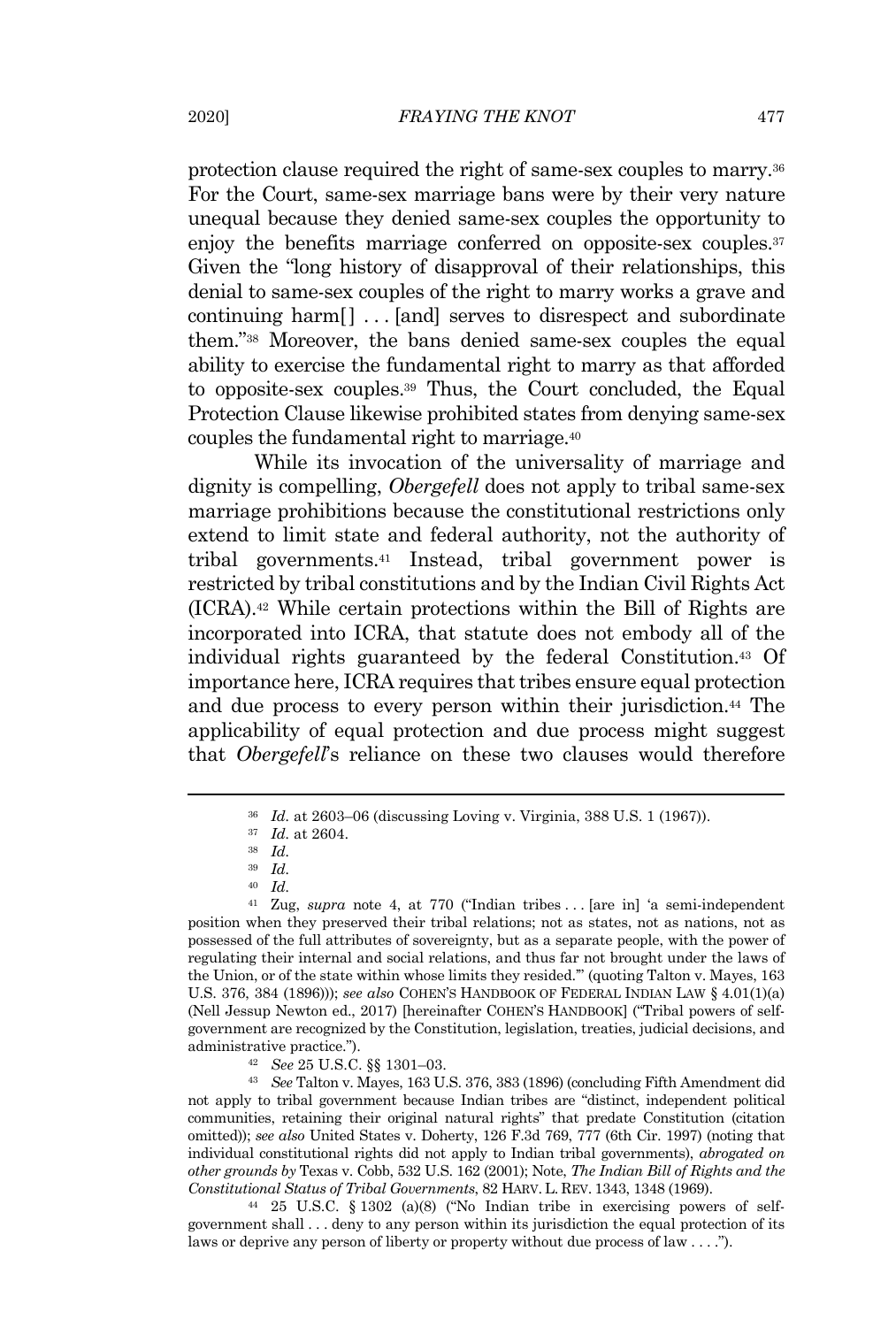apply to tribal governments. However, as the Court explained in *Santa Clara Pueblo v. Martinez*, tribes are not bound by the federal courts' interpretation of equal protection or due process. 45

In *Santa Clara Pueblo*, the Court concluded that while ICRA contained protections for tribal citizens, those protections were not the same as those contained in the federal Constitution.<sup>46</sup> Rather, because ICRA is designed both to protect individual Indians' civil rights vis-à-vis their tribal government and to protect the tribes' sovereignty and right of selfdetermination, tribal courts were not bound by federal court decisions interpreting an equivalent constitutional right.<sup>47</sup> Instead, tribal courts should interpret equal protection challenges brought under ICRA in light of tribal sovereignty and tribal values.<sup>48</sup> Indeed, tribal courts were not obliged to follow Anglo-American standards of equal protection that would conflict with tribal values or "harm the 'cultural identity' of Indian tribes."<sup>49</sup> According to the Court, ICRA itself demanded this result, an interpretation demonstrated by ICRA's selective extension of constitutional rights to tribal governments to account for different social, cultural, and economic needs of the tribe and its government.<sup>50</sup> Pursuant to *Santa Clara*, tribal courts were principally responsible for interpreting tribal government's obligations under ICRA.<sup>51</sup> In so doing, tribal courts were "free to consider tribal customs and traditions in their decisions" regarding equal treatment.<sup>52</sup>

In short, tribal governments ultimately decide how ICRA is applied.<sup>53</sup> Further, while their authority is subject to Congress's plenary power, with the exception of ICRA,<sup>54</sup> "tribes have generally had the unfettered discretion to enact whatever laws and procedures they chose to govern themselves."<sup>55</sup> Internal tribal

<sup>45</sup> *See* Santa Clara Pueblo v. Martinez, 436 U.S. 49, 60–72 (1978); *see also* Zug, *supra* note 4, at 772–73.

<sup>46</sup> *Santa Clara Pueblo*, 436 U.S. at 57; *see* Zug, *supra* note 4, at 770.

<sup>47</sup> Zug, *supra* note 4, at 770.

<sup>48</sup> *Id.*

<sup>49</sup> *Id.* at 772–73 (quoting *Santa Clara Pueblo*, 436 U.S. at 54).

<sup>50</sup> *Santa Clara Pueblo*, 436 U.S. at 62–63 ("[R]ather than providing in wholesale fashion for the extension of constitutional requirements to tribal governments, . . . [ICRA] selectively incorporated and in some instances modified the safeguards of the Bill of Rights to fit the unique political, cultural, and economic needs of tribal governments.").

<sup>51</sup> Zug, *supra* note 4, at 772–73.

<sup>52</sup> *Id.* at 773.

<sup>53</sup> *Id.* at 773 (citing *Santa Clara Pueblo*, 436 U.S. at 71)*.*

<sup>54</sup> *See* 25 U.S.C. §§ 1301–03.

<sup>55</sup> B.J. Jones, *Tribal Considerations in Comity and Full Faith and Credit Issues*,

<sup>68</sup> N.D. L. REV. 689, 690 (1992); *see also* COHEN'S HANDBOOK, *supra* note 41, § 4.01(1)(a) ("The right of tribes to govern their members and territories flows from a preexisting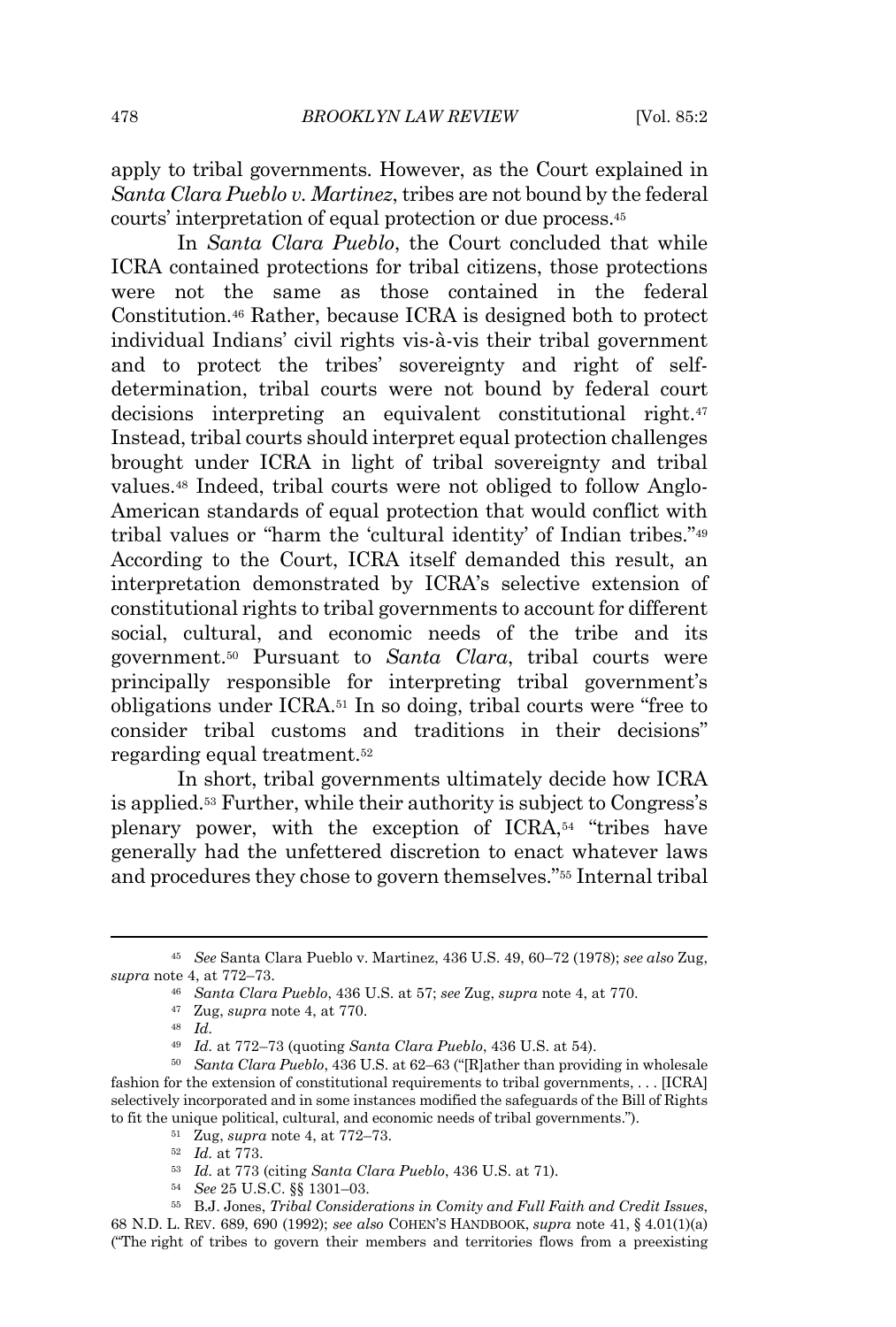governance, including marriage and inheritance, is largely left to tribal government jurisdiction. <sup>56</sup> For same-sex married couples, this means tribes may ignore *Obergefell* and its discussion of the historical and cultural treatment of marriage in favor of their own tribal custom and tradition.<sup>57</sup> *Obergefell*'s reasoning might be persuasive to an Indian court, but it is not binding authority.<sup>58</sup>

Before *Obergefell*, the issue of tribal recognition of marriage was typically driven in the other direction. That is, while state same-sex marriage prohibitions were in effect, tribes were in the position of recognizing same-sex marriage within states that did not. <sup>59</sup> For instance, in 2013, Darren Black Bear, a tribal member, and Jason Pickel became the first same-sex couple to legally wed in Oklahoma.<sup>60</sup> Rather than marry out of their home state, the couple opted to marry on the Cheyenne and Arapaho reservations after the tribes agreed to grant the couple a marriage license.<sup>61</sup> At the time of their marriage, Black Bear and Pickel's marriage was not recognized in their home state of Oklahoma. <sup>62</sup> Nine years

<sup>57</sup> Zug, *supra* note 4, at 773 (citing *Santa Clara Pueblo*, 436 U.S. 49).

<sup>58</sup> *See Montana*, 450 U.S. at 564 ("Indian tribes retain their inherent power to determine tribal membership, to regulate domestic relations among members, and to prescribe rules of inheritance for members.").

<sup>59</sup> Zug, *supra* note 4, at 769, 769 n.44.

<sup>60</sup> Crawford, *supra* note 6. Although Pickel was not a member of the tribe, the tribe's code requires only one member of the couple be a tribal member. Lisa De Bode, *Native American Tribes Challenge Oklahoma Gay Marriage Ban*, AL JAZEERA AM. (Oct. 22, 2013), http://america.aljazeera.com/articles/2013/10/22/native-american-tribeschallengeoklahoma gaymarriageban.html [https://perma.cc/5KPZ-6QH2]. There is some question on whether this was the first same-sex marriage for the tribe. *See* Russell, *supra* note 6.

<sup>61</sup> De Bode, *supra* note 60.

<sup>62</sup> Mark Joseph Stern, *How Did a Gay Couple Legally Marry in Oklahoma?*, SLATE (Oct. 25, 2013), http://www.slate.com/blogs/outward/2013/10/25/native\_american\_ gay\_marriage\_is\_legal\_in\_oklahoma\_how\_does\_that\_work.html [https://perma.cc/4299- JKCF]. The two men were married under a license issued by the Cheyenne and Arapaho Tribes. *Id.* According to the tribes' law, the marriage must occur on tribal land and one of the couple must be a tribal member. However, the tribes' marriage license did not specify the sex of the couple. De Bode, *supra* note 60. Three months after Black Bear and Pickel married, a federal district court struck down Oklahoma's ban on same-sex marriage. Bishop v. United States *ex rel.* Holder, 962 F. Supp. 2d 1252, 1258 (N.D. Okla. 2014), *aff'd on other grounds*, Bishop v. Smith, 760 F.3d 1070 (10th Cir. 2014). Following the reasoning of *Windsor*, the court held that the ban violated the Equal Protection Clause of the Fourteenth Amendment. *Id.* at 1296. According to the court, the ban on same-sex marriage constituted an "arbitrary, irrational exclusion of just one class of Oklahoma citizens from a governmental benefit." *Id.* More specifically, the court noted

sovereignty limited, but not abolished, by their inclusion within the territorial bounds of the United States.").

<sup>56</sup> *See* Montana v. United States, 450 U.S. 544, 564 (1981); *Santa Clara Pueblo*, 436 U.S. at 65, 71; United States v. Jarvison, 409 F.3d 1221, 1224–25 (10th Cir. 2005); *see also* Jones, *supra* note 55, at 690 (noting Indian Reorganization Act authorized tribes "to enact their own laws and to be governed by them"); COHEN'S HANDBOOK, *supra* note 41,  $§$  4.01(1)(a) ("Indian tribes consistently have been recognized . . . as 'distinct, independent political communities,' qualified to exercise the powers of self-government, not by virtue of any delegation of powers, but rather by reason of their original tribal sovereignty." (footnote omitted) (quoting Worcester v. Georgia, 31 U.S. 515, 559 (1832))).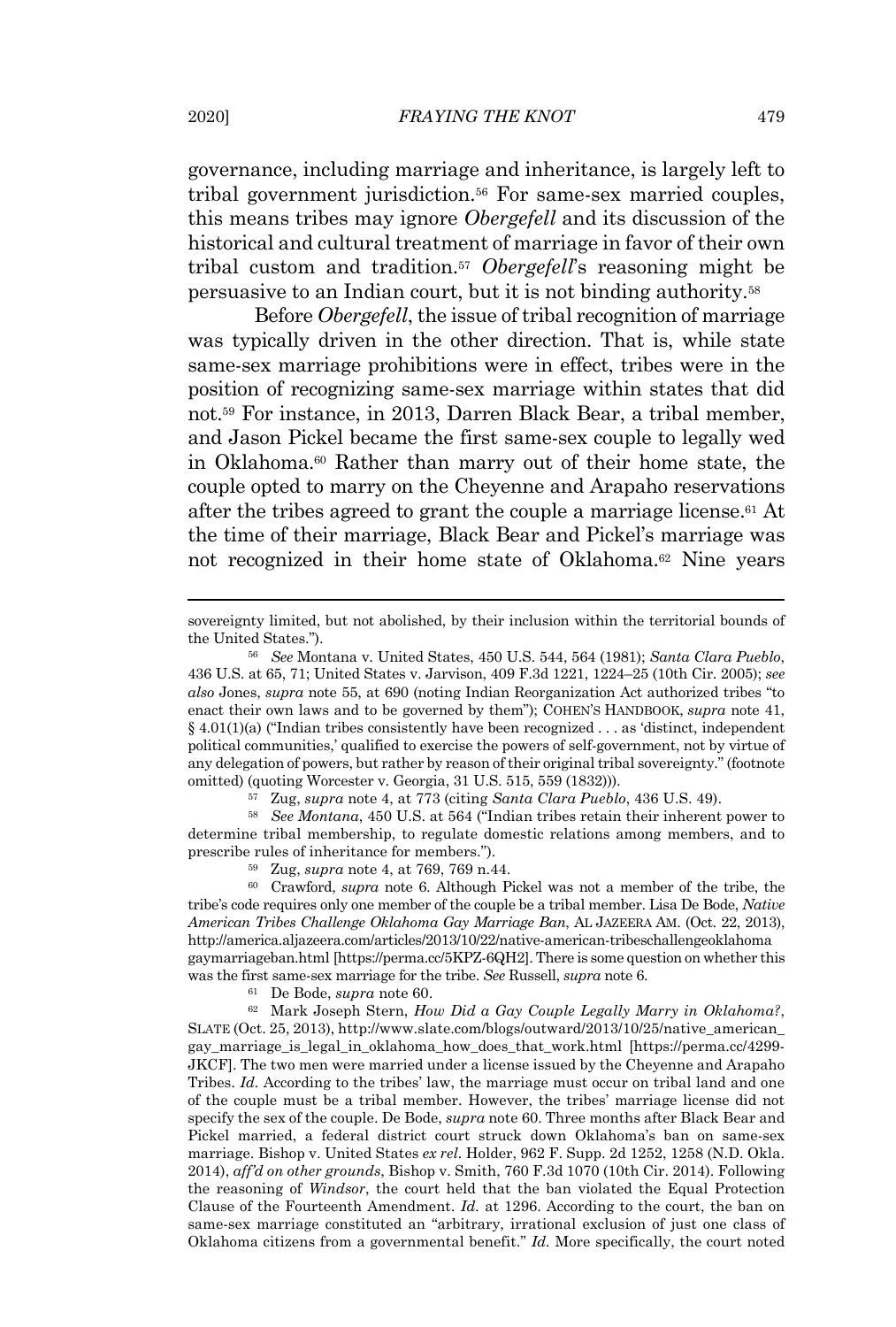earlier, Oklahomans had voted to amend the state constitution to limit marriage to one man and one woman.<sup>63</sup> While their home state would not recognize their marriage, what mattered to Black Bear was that his tribe—and the federal government—would recognize the legality of his marriage.<sup>64</sup>

The same reasoning that made Black Bear and Pickel's marriage valid, also means that tribes may refuse to recognize the marriages of tribal citizens married under state law that now must recognize same-sex marriage. As sovereign nations, tribal governments have the inherent authority to define marriage under tribal law. How a tribe regulates marriage depends upon the tribe. Some tribes, such as the Blackfeet, rely on state law for defining marriage.<sup>65</sup> For those tribes that rely on state law for their marriage law, the rules may have become more consistent after the *Obergefell* decision because those tribes would, like all states, permit same-sex marriage.

However, many tribes follow their own tribal law with respect to marriage.<sup>66</sup> This is true "even where a tribe adopts a definition of marriage contrary to the federal or state definitions, [thus] the tribe will prevail in defining marriage as it pertains to the tribe's members."<sup>67</sup> When *Obergefell* was decided, twelve tribes currently allowed same-sex marriage either as a matter of tribal law or expressed tribal policy.<sup>68</sup> Still others have marriage laws that use gender-neutral language that have been interpreted to encompass marriage equality. <sup>69</sup> And finally, two tribes permit

that the state constitutional measure "purposefully [drew a line] between two groups of Oklahoma citizens—same-sex couples desiring an Oklahoma marriage license and opposite-sex couples desiring an Oklahoma marriage license." *Id.* at 1285. Finding no rational basis for this discriminatory treatment, the court found the prohibition violated the U.S. Constitution. *Id.* at 1296.

<sup>63</sup> Sean Murphy & Tim Talley, *US Appeals Court Says Oklahoma Must Allow Gay Marriage*; *Governor Says Court Tramples on Voters*, U.S. NEWS & WORLD REP. (July 18, 2014), http://www.usnews.com/news/us/articles/2014/07/18/court-rules-for-gay-marria ge-in-oklahoma-case [https://perma.cc/NTW2-U8KG] (noting that the constitutional amendment was approved by seventy-six percent of Oklahoma voters in 2004).

<sup>64</sup> Crawford, *supra* note 6. According to Black Bear, "[m]y tribe recognizes it and what matters is that the federal government recognizes it." *Id.*

<sup>65</sup> For instance, Blackfeet Tribal Law declares that "[a]ll members of the Blackfeet Indian Tribe shall hereafter be governed by State Law and subject to State Jurisdiction with respect to marriage hereafter consummated. Common-law marriages and Indian Customs marriage shall not be recognized within the Blackfeet Reservation." BLACKFEET TRIBAL LAW AND ORDER CODE, ch. 3 § 1 (Marriage).

<sup>66</sup> Julie Bushyhead, *The Coquille Indian Tribe, Same-Sex Marriage, and Spousal Benefits: A Practical Guide*, 26 ARIZ. J. INT'L & COMP. L. 509, 530 (2009) ("[T]he United States Supreme Court recognizes tribal authority to grant valid marriage licenses and similarly dissolve tribal marriages." (citing COHEN'S HANDBOOK, *supra* note 41, § 4.01(2))).

<sup>67</sup> *Id.*

<sup>68</sup> Tweedy, *supra* note 4, at 110.

<sup>69</sup> *Id.* at 110–11.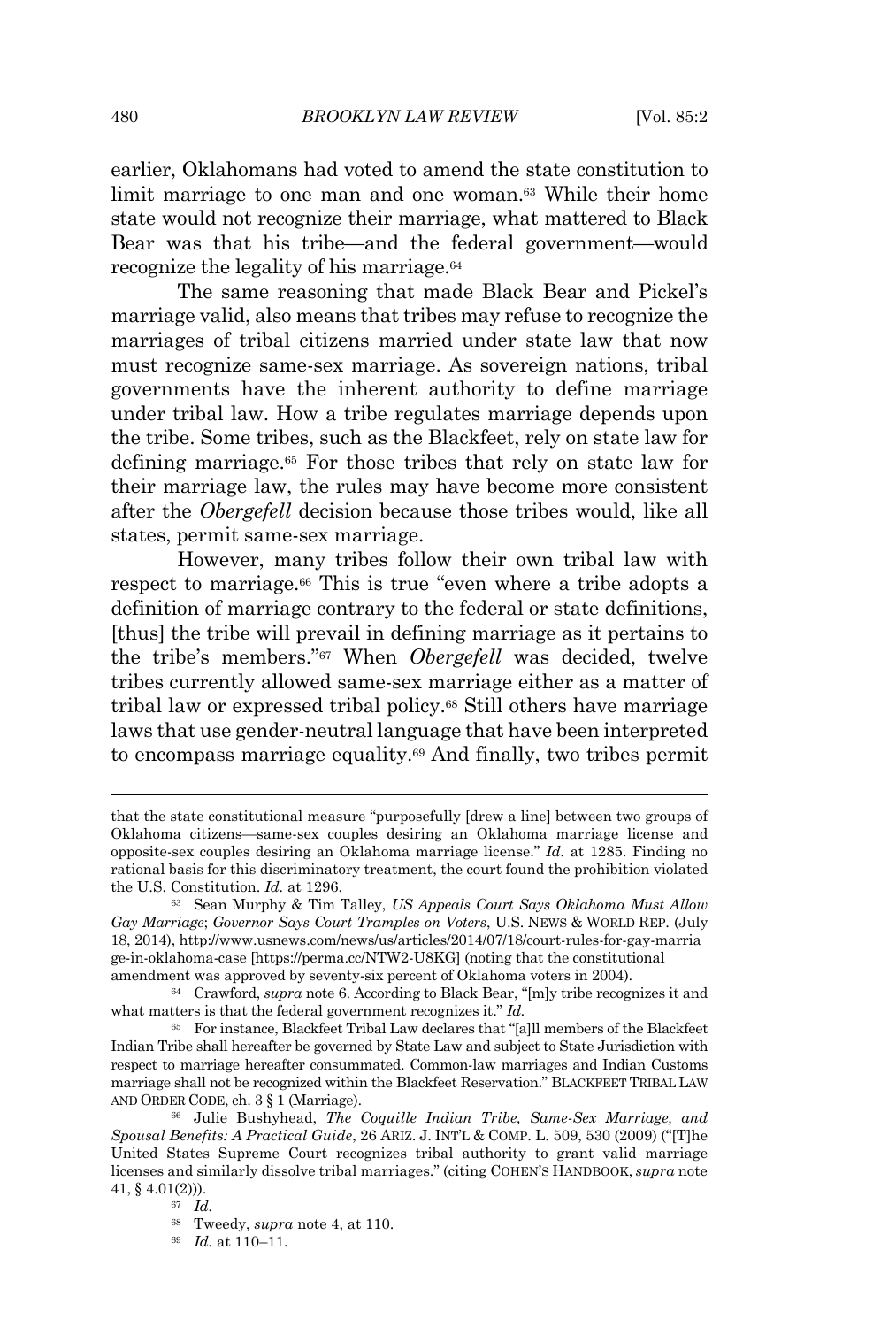same-sex marriage by incorporating state law into tribal marriage law.<sup>70</sup> Most tribes require that at least one member of the couple be a tribal member for the marriage to take place under tribal authority.<sup>71</sup>

In contrast, at least eleven tribes have tribal laws prohibiting same-sex marriage either expressly or by implication.<sup>72</sup> Tribes have expressly forbidden it through "tribal DOMAs" that, like the now defunct state restrictions, limit marriage to "one man and one woman."<sup>73</sup> Other tribal marriage statutes employ "sex-specific language that may or may not have been intended to bar same-sex marriage."<sup>74</sup> Consequently, more than half a million tribal citizens are affected by tribal DOMAs.<sup>75</sup>

One of those tribes to enact a tribal DOMA is the Navajo Nation. The Navajo Nation is the largest Indian nation within the United States. <sup>76</sup> With more than 250,000 citizens, its reservation spans three states—New Mexico, Utah, and Arizona.<sup>77</sup> The Navajo Nation Council passed the Dine Marriage Act in 2005.<sup>78</sup> The Act limits marriage to relationships between a woman and a man and declares that same-sex marriages are "void and prohibited."<sup>79</sup> Marriage is of great importance in traditional Navajo society. "A traditional Navajo marriage, when consummated according to a prescribed elaborate ritual, is believed to be blessed by the 'Holy People.' This blessing ensures that the marriage will be stable, in harmony, and perpetual."<sup>80</sup> Because of the Diné Marriage Act, same-sex couples are placed outside this important tradition and blessing. Despite vigorous challenges by tribal activists, the Nation continues to prohibit same-sex marriage.<sup>81</sup>

<sup>76</sup> *See* U.S. CENSUS BUREAU, C2010BR-10, THE AMERICAN INDIAN AND ALASKA NATIVE POPULATION: 2010 (2012).

<sup>77</sup> *See Official Site of the Navajo Nation: History*, NAVAJO NATION, http://www. navajo-nsn.gov/history.htm [https://perma.cc/FS3S-6BX5].

<sup>70</sup> *Id.* at 111.

<sup>71</sup> *See id.* at 116.

<sup>72</sup> *See* Zug, *supra* note 4, at 769 n.45.

<sup>73</sup> Tweedy, *supra* note 4, at 108, 136.

<sup>74</sup> *Id.* at 104; *see also* Julie Turkewitz, *Among the Navajos, a Renewed Debate About Gay Marriage*, N.Y. TIMES (Feb. 21, 2015), http://nyti.ms/1zWzPZf [https://perma. cc/VU22-R4YM] (describing varied tribal approaches to same-sex marriage). Tribes that prohibit same-sex marriage include "Navajo Nation, Blue Lake Rancheria, Chickasaw Nation, Confederated Tribes of the Coos, Lower Umqua, and Siuslaw Indians, Grand Traverse Band of Chippewa Indians, Nez Perce Tribe, the Oneida Indian Nation, the Sac & Fox Tribe of the Mississippi in Iowa, and the Muscogee (Creek) Nation." Tweedy, *supra* note 4, at 131–32 (footnotes omitted).

<sup>75</sup> *See* Zug, *supra* note 4, at 769.

<sup>78</sup> NAVAJO NATION CODE ANN. tit. 9 § 2(c).

<sup>79</sup> *Id.*

<sup>80</sup> Navajo Nation v. Murphy, 6 Navajo Rptr. 10, 13 (Navajo 1988).

<sup>&</sup>lt;sup>81</sup> Given that their sovereign status permits tribes to define marriage, it is perhaps perplexing that Congress nonetheless included a provision in DOMA directly implicating tribal governments. *See* 28 U.S.C. § 1738C; Tweedy, *supra* note 4, at 133. Specifically, under DOMA,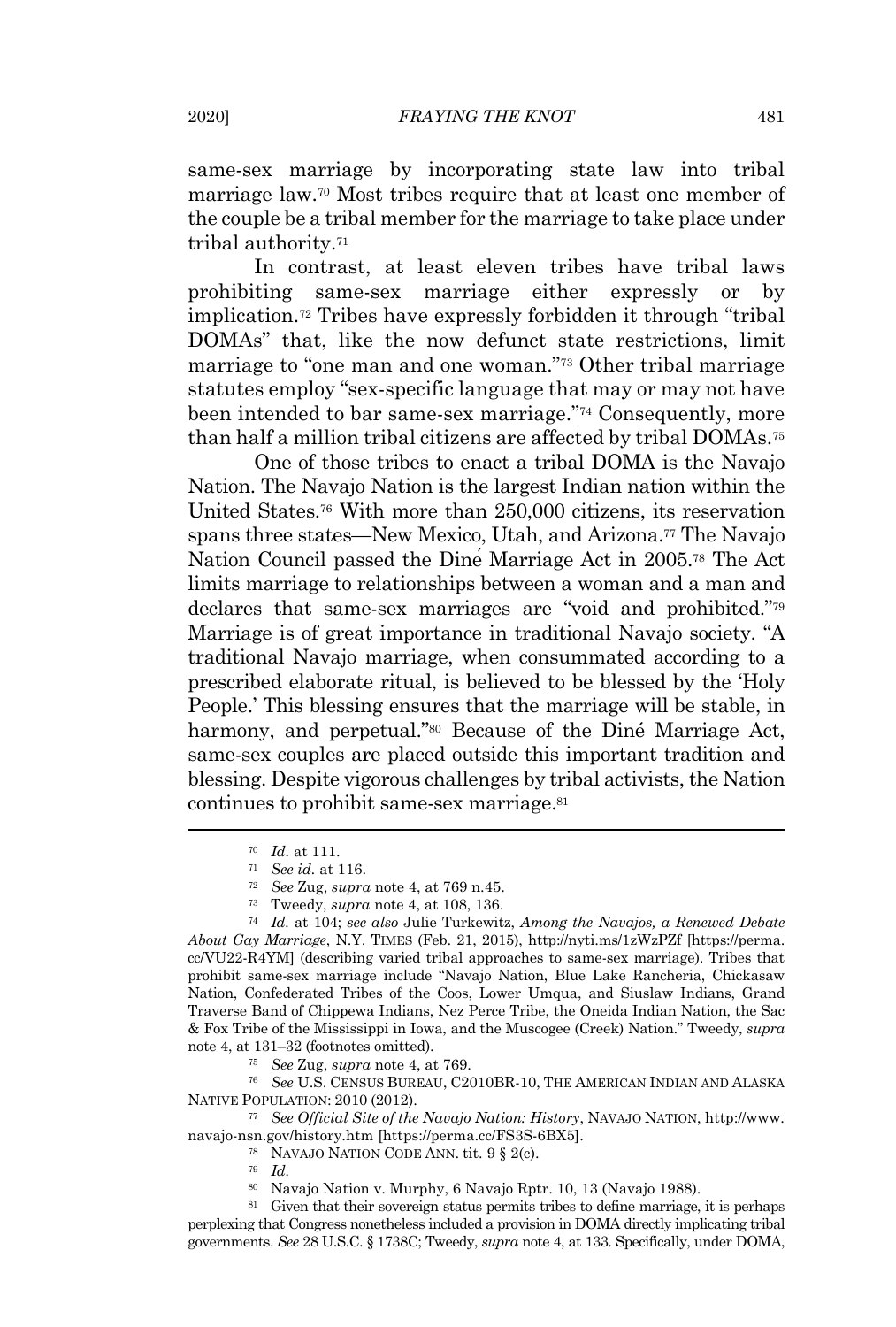Consequently, a tribal member seeking to marry his samesex partner may have his marriage recognized by his state and the federal government, but not by his tribe. Because of the intertwining of tribal and federal governments with respect to participation in tribal life, this conflict over recognition could be profound for the individual tribal member. In short, tribal citizens seeking same-sex marriage rights could end up caught between competing sovereigns over the recognition of their marriage. Of particular interest here, in the event one spouse dies intestate, the lack of recognition can divest the surviving spouse of her share of her spouse's estate.

#### II. PROBATE & MARTIAL PROPERTY

Just as tribes may define marriage for their members, tribal governments also exercise jurisdiction over tribal members' property.<sup>82</sup> This includes the disposition of marital property when a married person dies intestate.<sup>83</sup> For those tribes that prohibit same-sex marriage, that decision comes into conflict during probate, where a deceased's estate may be subject to federal, state, and tribal law.<sup>84</sup> While the state and federal government would respect the couple's rights in marital property, the tribe would not. In this way, the tribe's refusal to recognize same-sex marriage can divest a surviving spouse of property obtained during an otherwise lawful marriage. <sup>85</sup> Moreover, tribal DOMAs can also unnecessarily complicate an already complex Indian probate process. This section will explain the complexities of the probate process for Indians who die intestate.

Probate in Indian Country is divided between nontrust and trust property, and there is a potential for multiple

Indian tribes are not required to give full faith and credit to "any public act, record, or judicial proceeding of any other State, territory, possession, or tribe respecting a relationship between persons of the same sex that is treated as a marriage under the laws of such other State, territory, possession, or tribe, or a right or claim arising from such relationship." 28 U.S.C. § 1738C. By this provision, tribal governments would not be required to recognize the same-sex marriages of couples married in another state or tribal jurisdiction. This portion of DOMA was not changed by *Obergefell* or *Windsor*. *Id.*

<sup>82</sup> *See* Montana v. United States, 450 U.S. 544, 564 (1981) ("Indian tribes retain their inherent power to determine tribal membership, to regulate domestic relations among members, and to prescribe rules of inheritance for members."); Bushyhead, *supra* note 66, at 529.

<sup>83</sup> *Montana*, 450 U.S. at 564; Bushyhead, *supra* note 66, at 529.

<sup>84</sup> *See* Kristina L. McCulley, Comment, *The American Indian Probate Reform Act of 2004: The Death of Fractionation or Individual Native American Property Interests and Tribal Customs?*, 30 AM. INDIAN L. REV. 401, 412 (2006) ("[T]he application of different rules of intestate succession to each interest of a decedent in or to trust or restricted land if that land is located within the boundaries of more than 1 State . . . makes probate planning unnecessarily difficult" (quoting American Indian Probate Reform Act,, Pub. L. No. 108-374, 118 Stat. 1773 (2004))).

<sup>85</sup> *See* Bushyhead, *supra* note 66, at 529.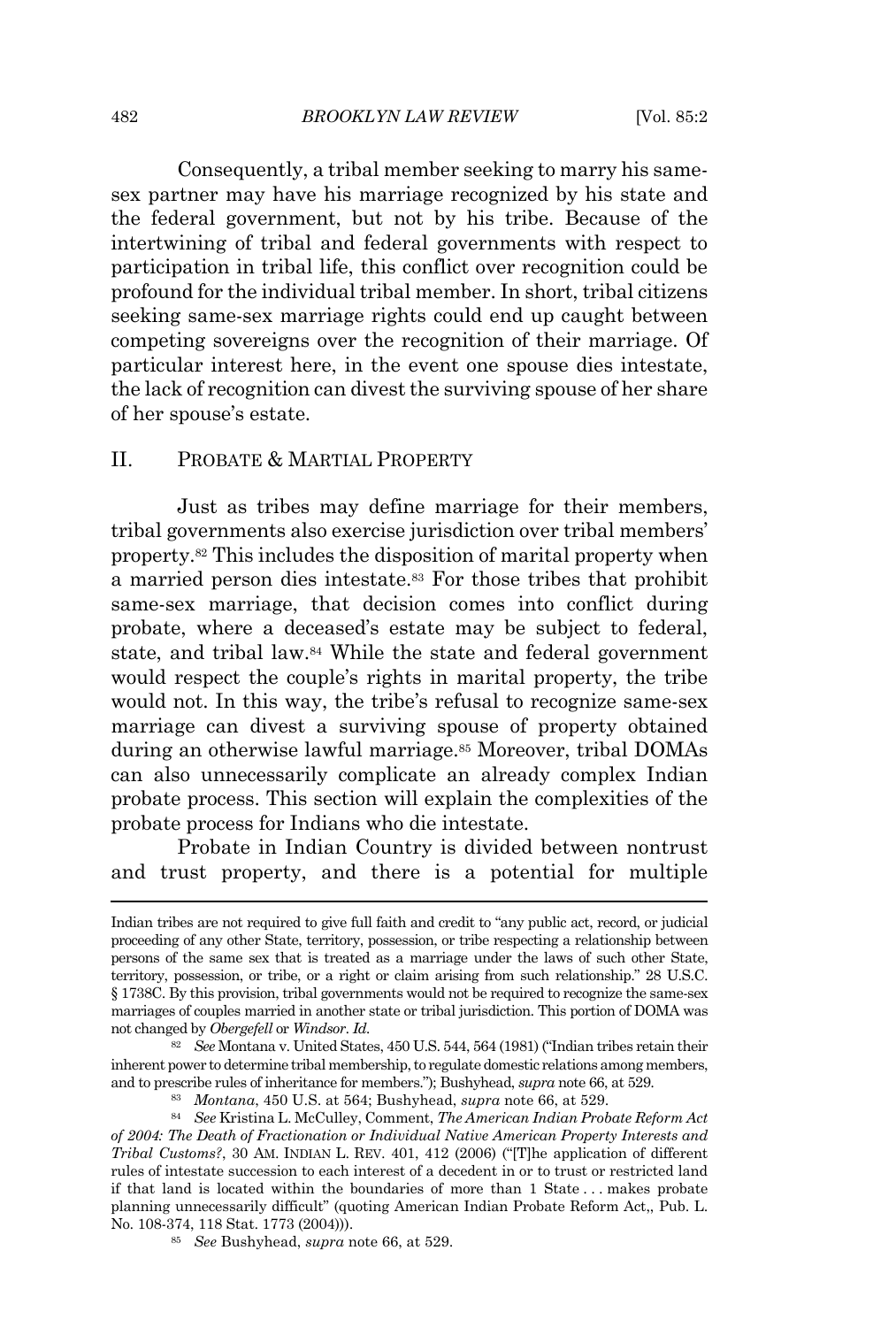jurisdictions to be implicated in the probate process.<sup>86</sup> Under the trust relationship between Indians and the federal government, Indians hold property as beneficiaries with the U.S. government acting as trustee.<sup>87</sup> Consequently, probate proceedings for real property in Indian Country largely concern title to individual allotments held in trust or as restricted land.<sup>88</sup> Because the federal government holds those lands in trust, individual owners are unable to fully alienate their trust or restricted property during their lives or to devise their trust or restricted property upon their death.<sup>89</sup> The trust relationship also impinges on the tribes' ability to distribute property according to its own customs and probate laws.<sup>90</sup> In contrast, probate of nontrust property is dependent upon the place of domicile, and thus governed by either tribal or state law.<sup>91</sup>

#### *A. Trust Property Under the American Indian Probate Reform Act*

For most Americans, disposition of their assets depends upon the jurisdiction of the state in which the property is located. For Indian families, the issue is more complex. Property owned by Indians is potentially subject to federal probate law in addition to state and tribal laws depending upon the type of property owned and its location.<sup>92</sup> Federal jurisdiction applies to "trust property," the real property that is held by the federal government as part of its trust relationship with Indian people.<sup>93</sup> Under this scheme, Indians hold property as beneficiaries, with the U.S. government acting as trustee.<sup>94</sup> The disposition of trust,

<sup>86</sup> *See* Nash & Burke, *supra* note 12, at 133 (discussing intestate succession and noting that "[f]or Indians, at least two, and potentially three, sets of jurisdictional laws can apply: federal law for trust assets only, tribal law for all non-trust assets located within the jurisdiction of the tribe, and state law for non-trust assets located off reservation and under state jurisdiction"); McCulley, *supra* note 84, at 410, 412 (describing problems of multiple states having jurisdiction over trust property).

<sup>87</sup> McCulley, *supra* note 84, at 404.

<sup>88</sup> *Id.* at 406. "Allotments" are individual parcels of land, "typically [one hundred sixty] acres, that either the federal government holds in trust for individual tribal members or tribal members hold in fee, subject to certain federal restrictions on alienation." *Id.* at 407 (footnote omitted). "[T]rust land" refers to the arrangement by which the United States holds title to land for the benefit of an individual Indian. *Id.* "Restricted land" is land for which an individual Indian holds title but can only alienate or encumber the land with the approval of the Secretary of the Interior. *Id.* (citing 25 C.F.R. § 15.2 (2005)).

<sup>89</sup> *Id.*

<sup>90</sup> *Id.*

<sup>91</sup> Nash & Burke, *supra* note 12, at 133.

<sup>92</sup> *See* Nash & Burke, *supra* note 12, at 133; McCulley, *supra* note 84, at 412.

<sup>93</sup> *Id.*

<sup>94</sup> *Id.*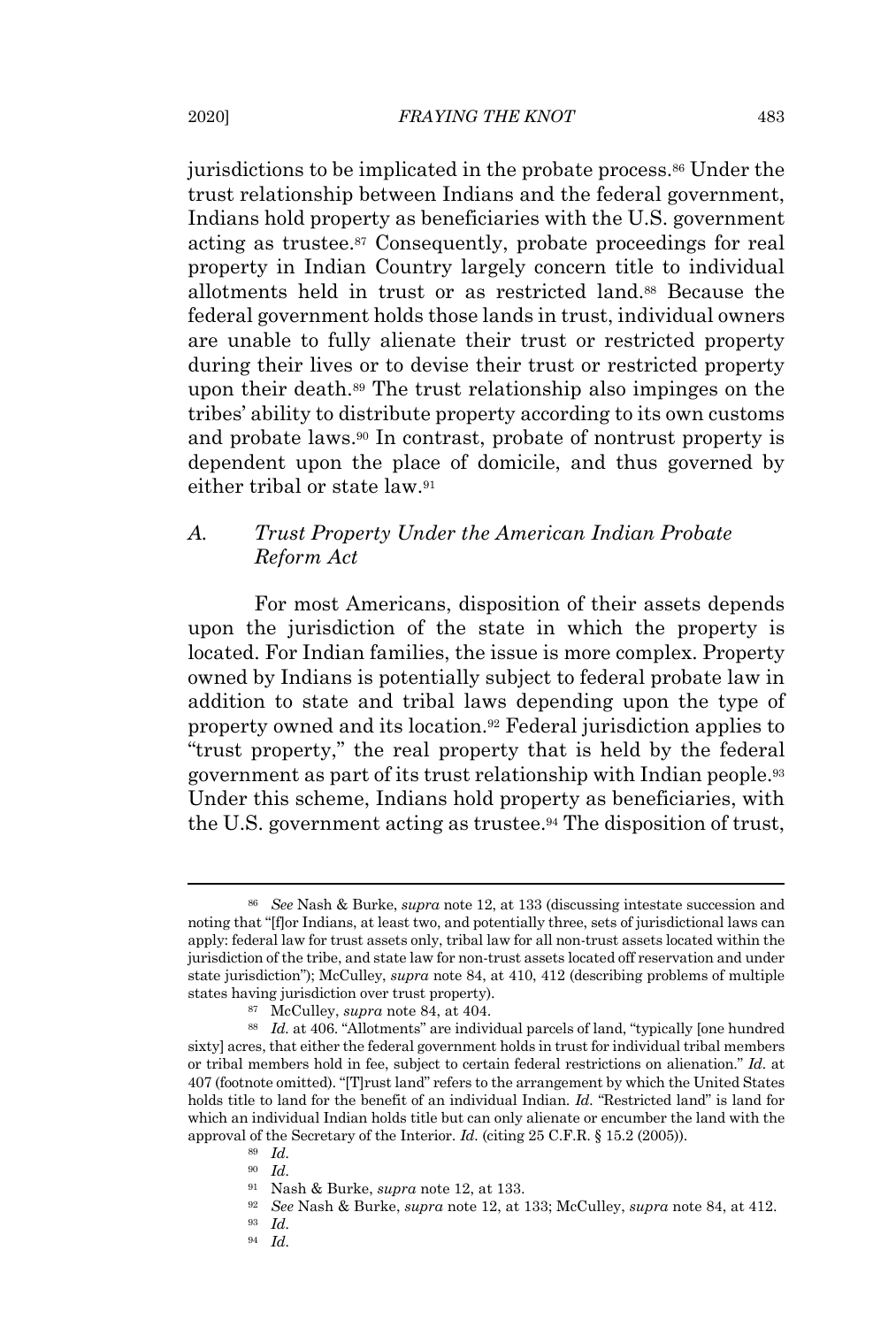or "restricted," property held by Indians is controlled by the American Indian Probate Reform Act of 2004 (AIPRA).<sup>95</sup>

Congress passed AIPRA in an effort to stop the increasing fractionalization of undivided interests in trust and restricted lands and to instill some coherence to the distribution of Indian property.<sup>96</sup> Fractionalization resulted from the federal government's efforts to break up Indian communal ownership of lands and to spur Indian assimilation.<sup>97</sup> Its primary mechanism was the General Allotment Act of 1887, also known as the Dawes Act.<sup>98</sup> Under the Dawes Act, Indian land was divided into individual allotments that were granted to individual Indian allottees. <sup>99</sup> Allottees would occupy the land as beneficiaries with the U.S. government holding title as trustee.<sup>100</sup> Allottees were expected to work the land for a certain period of time under the temporary tutelage of the U.S. government, which doubted the allottees' abilities to tend to their land independently. <sup>101</sup> More important for this article's purpose, federal law provided no guidance on intestate succession of allotted parcels.<sup>102</sup> For their part, tribes were not permitted to follow tribal law or custom in disposing of trust property upon the death of the allottee.<sup>103</sup> Instead, intestacy statutes of the state in which the allotment was located controlled its distribution.<sup>104</sup> Consequently, allotted parcels were often divvied up amongst several heirs, increasing fractionalization as Indian trust property came to be held by an increasing number of beneficiaries.<sup>105</sup> Compounding this was the restriction on allottees from alienating their land, which prevented any consolidation of beneficiary ownership.<sup>106</sup>

<sup>95</sup> American Indian Probate Reform Act of 2004, Pub. L. No. 108-374, 118 Stat. 1773 (codified as amended in scattered sections of 25 U.S.C. (2006)). AIPRA's provisions governing intestate succession became effective on June 20, 2006. *In re* Estate of Anita Adakai, 61 IBIA 2, 3 n.3 (2015). AIPRA applies to trust and allotted land, which is located primarily in the west where the Navajo Nation is. GUSS, *supra* note 12, at 1. While AIPRA contains exemptions or specific provisions for some states, this article will focus on the general provisions.

<sup>96</sup> American Indian Probate Reform Act of 2004, Pub. L. No. 108-374, 118 Stat. 1773 (codified as amended in scattered sections of 25 U.S.C. (2006)).

<sup>97</sup> Anthony J. Franken, *Dealing with the Whip End of Someone Else's Crazy: Individual-Based Approaches to Indian Land Fractionation*, 57 S.D. L. REV. 345, 349 (2012).

<sup>98</sup> *Id.* at 348.

<sup>99</sup> *Id.*

<sup>100</sup> *Id.*

<sup>101</sup> *Id.*

<sup>102</sup> *Id.* at 350.

<sup>103</sup> *Id.*

<sup>104</sup> Franken, *supra* note 97, at 350; *see also* McCulley, *supra* note 84, at 408; Nash & Burke, *supra* note 12, at 127.

<sup>105</sup> Franken, *supra* note 97, at 350.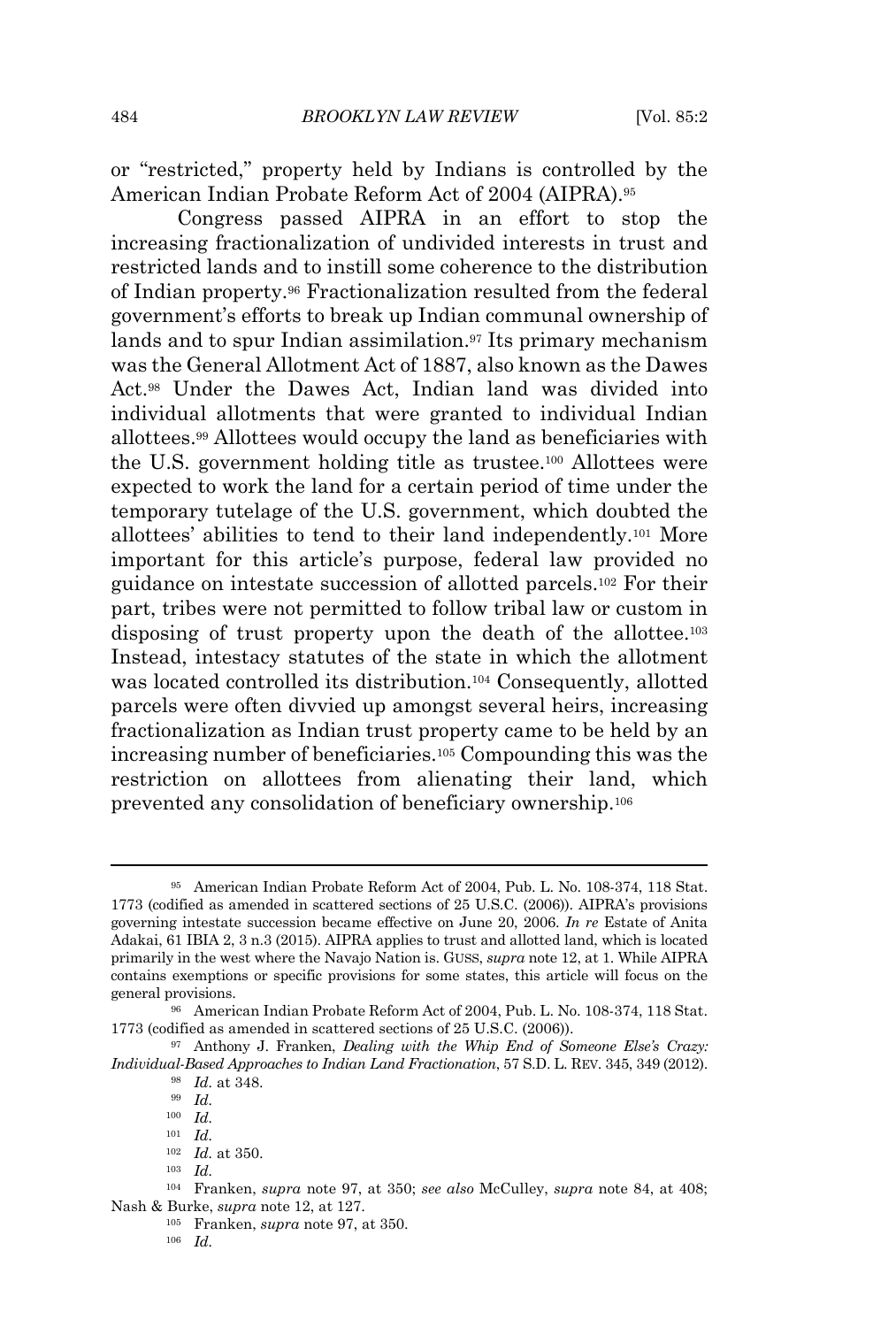By 1910, federal law permitted property to be devised by will and defined the probate process for trust assets.<sup>107</sup> The concept of a will, however, was unfamiliar to most Indians at that time and the requirement that the Bureau of Indian Affairs (BIA) approve every will was burdensome.<sup>108</sup> Ultimately, most allottees died intestate.<sup>109</sup> Consequently, until AIPRA's passage, a combination of state and federal law continued to govern the inheritance of trust and restricted property. 110

AIPRA is the result of Congress's conclusion that reliance on state intestacy statutes had created an unworkable and needlessly complex probate planning process.<sup>111</sup> Specifically, Congress concluded that reliance on state law had resulted in an "increasingly fractionated ownership of trust and restricted land as that land is inherited by successive generations of owners as tenants in common."<sup>112</sup> This fractionated ownership was further complicated when trust property was located in more than one state.<sup>113</sup> Further, Congress was concerned with "the absence of a uniform general probate code for trust and restricted land, which made it difficult for Indian tribes to work cooperatively to develop tribal probate codes."<sup>114</sup>

Through AIPRA, Congress sought to create a uniform probate code to govern interests in trust or restricted parcels and to facilitate and incentivize probate planning assistance and estate planning.<sup>115</sup> Further, Congress encouraged tribal governments to develop their own tribal probate codes consistent with the Indian

<sup>114</sup> *Id.* § 2(3)(C). Indeed, Congress encouraged the implementation of tribal law, particularly in the probate arena, with the Indian Land Consolidation Act. *See* S. Rep. No. 98-632, at 1 (1984), *as reprinted in* 1984 U.S.C.C.A.N. 5470, 5471.

<sup>115</sup> American Indian Probate Reform Act § 2(3)(A)-(D), 118 Stat. at 1773–74. Under the AIPRA, "trust or restricted lands" includes:

[L]ands, title to which is held by the United States in trust for an Indian tribe or individual, or which is held by an Indian tribe or individual subject to a restriction by the United States against alienation; and . . . "trust or restricted interest in land" or "trust or restricted interest in a parcel of land" means an interest in land, the title to which interest is held in trust by the United States for an Indian tribe or individual, or which is held by an Indian tribe or individual subject to a restriction by the United States against alienation.

<sup>107</sup> Franken, *supra* note 97, at 352; *see also* McCulley, *supra* note 84, at 407 (noting that trust system prevented Indian people from devising their property by will); Nash & Burke, *supra* note 12, at 129.

<sup>108</sup> Franken, *supra* note 97, at 352.

<sup>109</sup> *Id.*

<sup>110</sup> Nash & Burke, *supra* note 12, at 131.

<sup>111</sup> *See* American Indian Probate Reform Act of 2004, Pub. L. No. 108-374,  $\S 2(3)(A)$ –(D), 118 Stat. 1773, 1773–74 (codified as amended in scattered sections of 25 U.S.C. (2006)); Nash & Burke, *supra* note 12, at 122.

<sup>112</sup> American Indian Probate Reform Act § 2(3)(A), 118 Stat. at 1773.

<sup>113</sup> *Id.* § 2(3)(B).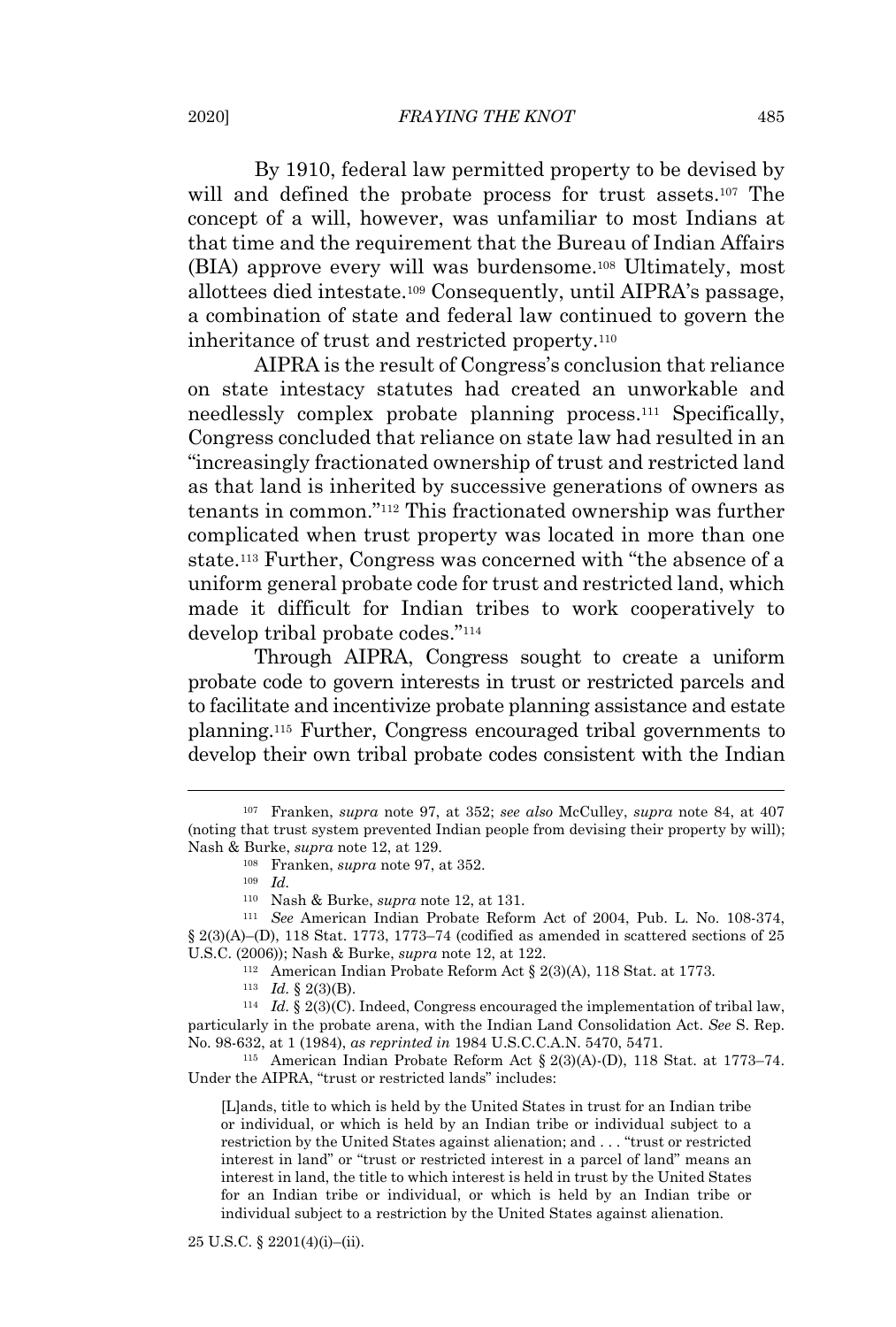Land Consolidation Act.<sup>116</sup> In doing so they provided a basic framework for general probate law that tribes could follow in developing their own codes.<sup>117</sup> Through AIPRA, Congress brought uniformity to the probate process "by giving one overarching law to follow, instead of the amalgamation of state laws previously used to determine the distribution of property." 118

Under AIPRA, trust and restricted property can be devised to the owner's heirs through a will, or it can pass according to either AIPRA's intestacy provision or a tribe's probate code that has been approved by the BIA.<sup>119</sup> Probate heirs may include the deceased's spouse, children, relatives, or the tribe that has jurisdiction over the trust or restricted property.<sup>120</sup>

For the property to remain "in trust," it must be devised to a person who meets AIPRA's definition of "Indian" or someone who is within two degrees of consanguinity to an Indian as defined by AIPRA. <sup>121</sup> AIPRA defines "Indian" more broadly than other statutes by including any person who is—or is eligible to become—a member of an Indian tribe<sup>122</sup> or who is an owner of a trust or restricted interestin land as AIPRA's enactment.<sup>123</sup> It also includes anyone deemed "Indian" under the Indian Reorganization Act<sup>124</sup> (IRA).<sup>125</sup> Eligible heirs take the property in "the same trust or restricted status as such interest was held immediately prior to the decedent's death."<sup>126</sup>

<sup>123</sup> *Id.* § 2201(2). AIPRA was enacted on October 27, 2004. *Id.* Specifically, under AIPRA, an "Indian" is:

(A) any person who is a member of any Indian tribe, is eligible to become a member of any Indian tribe, or is an owner (as of October 27, 2004) of a trust or restricted interest in land;

(B) any person meeting the definition of Indian under the Indian Reorganization Act (25 U.S.C. 479) and the regulations promulgated thereunder; and

(C) with respect to the inheritance and ownership of trust or restricted land in the State of California pursuant to section 2206 of this title, any person described in subparagraph (A) or (B) or any person who owns a trust or restricted interest in a parcel of such land in that that State.

*Id.*

<sup>116</sup> *See* 25 U.S.C. § 2205.

<sup>117</sup> *See* American Indian Probate Reform Act § 2(3)(A)–(D), 118 Stat. at 1773–74.

<sup>118</sup> Franken, *supra* note 97, at 355–56.

<sup>119</sup> 25 U.S.C. § 2206.

<sup>120</sup> *Id.*

 $121$  *Id.* §§ 2201(9)(b), 2206(a)(2).

<sup>122</sup> An "Indian tribe" is "any Indian tribe, band, group, pueblo, or community for which, or for the members of which, the United States holds lands in trust." *Id.* § 2201(1).

<sup>124</sup> *See* Act of June 18, 1934, ch. 576, 48 Stat. 984 (codified as amended at 25 U.S.C. §§ 5101–129 (2012)).

<sup>125</sup> *See* 25 U.S.C. § 2201(2)(B).

<sup>126</sup> *Id.* § 2206(a)(5).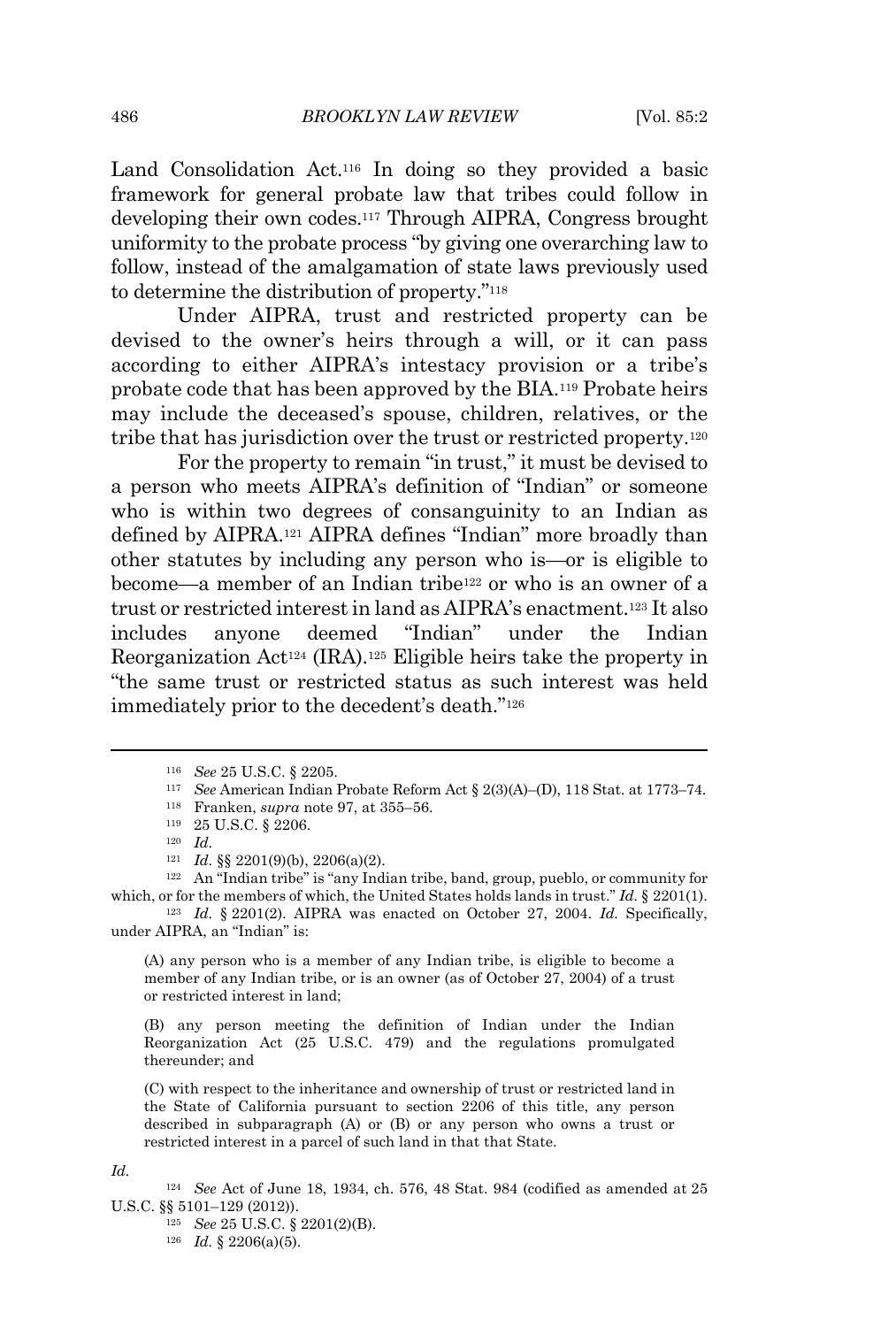However, there is no requirement that the property must pass to an Indian or tribal member. <sup>127</sup> Rather, a testator may devise the property to anyone through their will and the tribe's BIA-approved intestacy provision may designate non-Indians or nontribal members as potential successors.<sup>128</sup> If trust property is devised to a nontribal member, it will no longer be held in trust, although the tribe will have the option to purchase the property for fair market value.<sup>129</sup>

If a trust owner dies intestate, and there is no tribal probate code, the trust or restricted property will pass under AIPRA or an approved tribal intestacy provision. <sup>130</sup> Under the AIPRA, the property will pass to the deceased's surviving immediate family only "if they either a) meet the definition of 'Indian,' b) are the decedent's descendants within two generations of an Indian, or c) they are already co-owners of the same parcel of land." 131

Under AIPRA's intestacy provision, the surviving spouse receives one-third of the deceased spouse's individual Indian money (IIM) account<sup>132</sup> and a life estate in the trust- or restrictedproperty if there are other surviving heirs.<sup>133</sup> If there are no other heirs, the surviving spouse receives the entire IIM account balance as well as a life estate in the trust- or restricted-land. 134 However, when the decedent's interestin the trust property is less than 5 percent, a surviving spouse retains a life estate in the trust or restricted property if the spouse resides on the property.<sup>135</sup>

The remaining interests are passed to the deceased's "single heir."<sup>136</sup> Under the "single heir rule," if there is no life estate created for a surviving spouse who remains on the property or if there is a remainder interest from the life estate, the decedent's interest descends first to their eldest child if the child is an eligible heir. <sup>137</sup> If there is no eligible child heir, the

<sup>132</sup> 25 U.S.C. § 2206(b)(3)(A) ("The term 'trust personality' as used in this section includes all funds and securities of any kind which are held in trust in an individual Indian money account or otherwise supervised by the Secretary.").

<sup>133</sup> *Id.* § 2206(a)(2)(A).

<sup>136</sup> *Id.*

<sup>137</sup> *Id.* For purposes of section 2206, "eligible heirs" includes:

[A]ny of a decedent's children, grandchildren, great grandchildren, full siblings, half siblings by blood, and parents who are—

(A) Indian; or

<sup>127</sup> *See id.* § 2206.

 $128$  *Id.* § 2206(b)(1)(A).

<sup>129</sup> *See id.* § 2205(c)(1)(A).

<sup>130</sup> *See id.* §§ 2205(a), 2206(a).

<sup>131</sup> McCulley, *supra* note 84, at 413 (emphasis omitted).

<sup>134</sup> *Id.*

<sup>135</sup> *Id.* § 2206(a)(2)(D).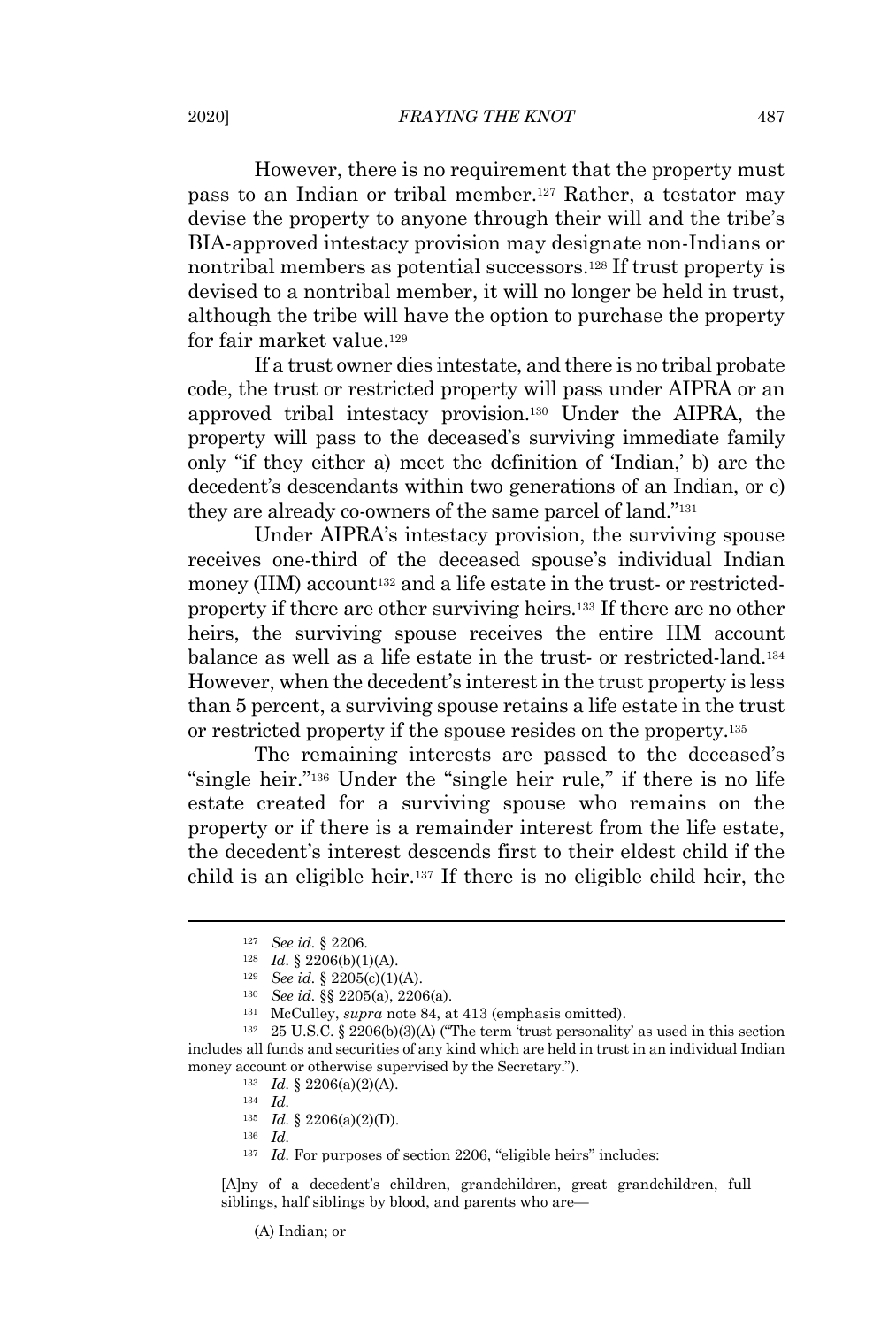interest descends to the eldest eligible grandchild or the eldest eligible great-grandchild. <sup>138</sup> If the deceased left no eligible descendants, the remaining interest reverts to the tribe.<sup>139</sup> If there is no tribe to inherit the property, the interest is "divided equally among co-owners of trust or restricted interests in the parcel."<sup>140</sup> Finally, if there are no co-owners, the property reverts to the United States to be sold.<sup>141</sup>

AIPRA's restriction of intestacy heirs to those who are Indian, within two degrees of Indian heritage, or already coowners may conflict with tribal custom or law. <sup>142</sup> For instance, a surviving spouse who meets a particular tribe's definition of "Indian," but does not meet AIPRA's definition of "Indian" may be divested of an interest she may have been entitled to under tribal law.<sup>143</sup> However, because AIPRA defines Indian to include any member of a tribe or holder of trust property, it is also possible the opposite would happen in that the tribe might not consider the person entitled to inherit, but the AIPRA would.<sup>144</sup> Further, while AIPRA permits property to be devised to a non-Indian or to pass via a tribal probate code, such a devise also gives rise to a tribal right to purchase the property from the surviving non-Indian heir.<sup>145</sup> This provision may effectively deny a devisee the ability to pass her property to a surviving non-Indian spouse. This issue is particularly problematic when either resources or religious beliefs preclude the drafting of wills.<sup>146</sup>

AIPRA also permits tribal governments to adopt probate codes to govern the disposition of trust or restricted property that is located on the tribe's reservation or otherwise subject to tribal jurisdiction.<sup>147</sup> Such codes may include rules of intestate succession and other rules "that are consistent with Federal law and that promote the policies set forth in section 102 of the

*Id.* § 2201(9).

- <sup>143</sup> *Id.*
- <sup>144</sup> *See id.* at 414, 416–17.
- <sup>145</sup> 25 U.S.C. §§ 2205(c)(1)(A), 2206(b)(1)(A), (b)(2)(A)(ii).
- <sup>146</sup> *See* McCulley, *supra* note 84, at 418.
- <sup>147</sup> 25 U.S.C. § 2205(a)(1).

<sup>(</sup>B) lineal descendants within [two] degrees of consanguinity of an Indian; or

<sup>(</sup>C) owners of a trust or restricted interest in a parcel of land for purposes of inheriting by descent, renunciation, or consolidation agreement under section 2206 of this title, another trust or restricted interest in such parcel from the decedent[.]

<sup>&</sup>lt;sup>138</sup> *Id.* § 2206(a)(2)(D).

<sup>139</sup> *Id.*

<sup>140</sup> *Id.*

<sup>141</sup> *Id.*

<sup>142</sup> *See* McCulley, *supra* note 84, at 417.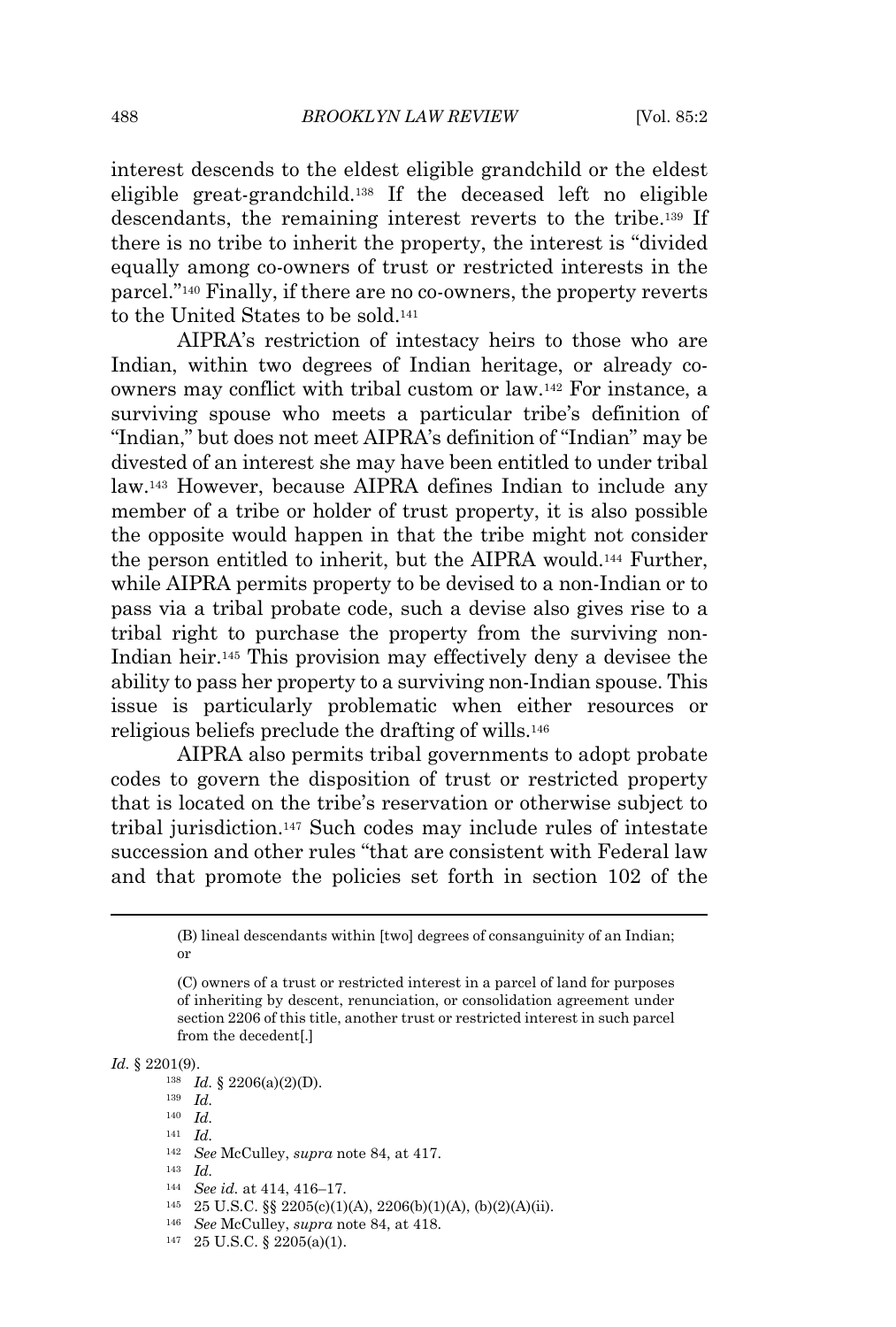Indian Land Consolidation Act Amendments of 2000."<sup>148</sup> Tribal probate codes are, however, subject to the approval of the BIA.<sup>149</sup> It is an open question whether a tribal probate code can deny a surviving same-sex spouse an intestacy share while remaining "consistent with Federal law," which, under *Windsor*, requires federal recognition of same-sex marriage.<sup>150</sup>

Generally, approval will not be granted to a code that prohibits the succession to a lineal descendent of the original Indian allottee or to someone who is not a member of the tribe that holds jurisdiction over that interest. <sup>151</sup> To include such restrictions, the tribal code must also allow for eligible devisees to renounce their interests, for spouses or lineal descendants to reserve a life estate, and for the payment of fair market value.<sup>152</sup> As of 2015, the BIA has approved three tribal probate codes those belonging to the Fond du Lac Band, the Northern Cheyenne Tribe in Montana, and the Confederated Tribes of the Umatilla Indian Reservation in Oregon.<sup>153</sup> Consequently, AIPRA governs the vast majority of trust and restricted property.

On its face, AIPRA does not provide a definition of "spouse" nor does it appear to prohibit a surviving same-sex spouse from inheriting under its provisions.<sup>154</sup> Indeed, until DOMA there was no federal definition of marriage.<sup>155</sup> Nor was it defined within the context of probate. However, the definition does not appear to depend upon the tribal definition as it does not recognize customary marriages that a tribe might. <sup>156</sup> Thus, during the pendency of DOMA, its definition would have likely prevailed in the probate of Indian trust property and would have prevented a spouse from inheriting trust property, even if married by a tribal

[https://perma.cc/UAJ6-TVA8].

<sup>154</sup> GUSS, *supra* note 12, at 18–19; *see* 25 U.S.C. § 2206. It is an open question whether a tribal probate code could deny a surviving same-sex spouse an intestacy share while remaining "consistent with Federal law," which, under *Windsor*, requires federal recognition of same-sex marriage. 25 U.S.C. § 2205(a)(2); *see Windsor*, 570 U.S. at 769– 70. Presently, only three tribes have had probate codes accepted by BIA for disposition of trust/restricted property, so this question is unlikely to be addressed any time soon. *See* Press Release, *supra* note 153.

<sup>155</sup> *See* Tweedy, *supra* note 4, at 132–33.

<sup>148</sup> *Id.* § 2205(a)(2).

<sup>149</sup> *Id.* § 2205(b)(1).

<sup>150</sup> *Id.* § 2205(a)(2); *see* United States v. Windsor, 570 U.S. 744, 769–70 (2013) (citing U.S. CONST. amend. V).

<sup>151</sup> 25 U.S.C. § 2205 (a)(3).

<sup>152</sup> *Id.*

<sup>153</sup> Press Release, Indian Affairs, Dep't of the Interior, Assistant Secretary Washburn Announces Approval of Fond du Lac Band of Lake Superior Chippewa's Probate Code (Aug. 4, 2015), https://www.bia.gov/as-ia/opa/online-press-release/assista nt-secretary-washburn-announces-approval-fond-du-lac-band-lake

<sup>156</sup> GUSS, *supra* note 12, at 18–19.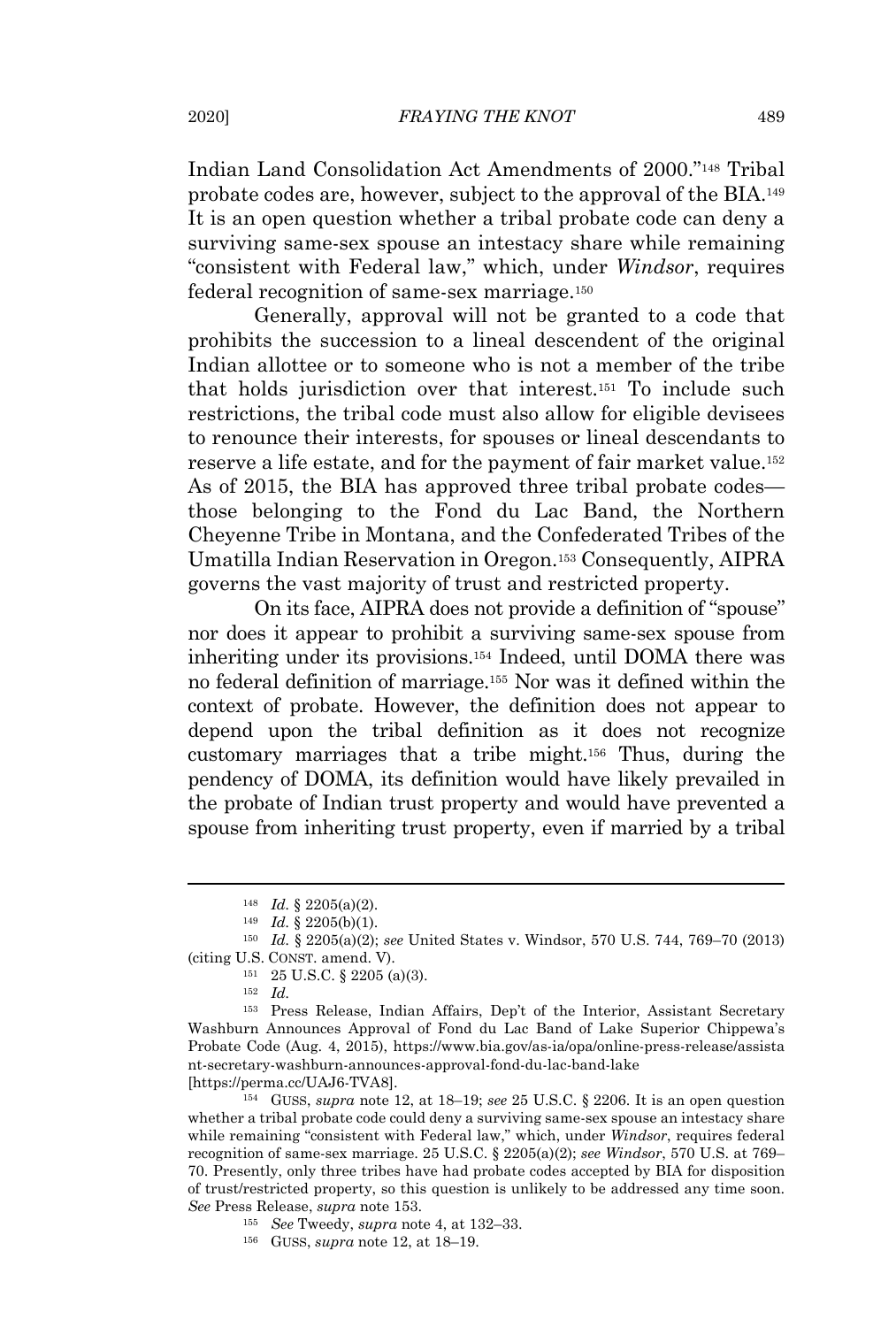government that recognized same-sex marriage.<sup>157</sup> However, since *Windsor* required federal recognition of lawfully-conducted samesex marriages, *Windsor*'s definition of marriage should now be the operative one for the purposes of probating property subject to AIPRA.<sup>158</sup> Similarly, *Obergefell* would appear to require that states include same-sex spouses in their intestacy distributions for surviving spouses. As the Court explained, marriage includes many state-recognized material benefits including rules of intestate succession. <sup>159</sup> Excluding same-sex couples from marriage deprives them of the benefits that derive from marriage, causing their relationships to suffer an instability opposite-sex couples would find intolerable.<sup>160</sup>

#### *B. Personal & Nontrust Property*

In addition to trust property governed by AIPRA,<sup>161</sup> a couple's marital property may include personal property (such as bank accounts, motor vehicles, or jewelry) and nontrust real property. Disposition of this property will be governed either by tribal or by state law depending upon the deceased's domicile and the location of the property.<sup>162</sup>

If a tribal member dies while domiciled on tribal land, then, assuming the tribe has a probate code, that code would determine who inherits any nontrust property located within the reservation.<sup>163</sup> Property outside the tribe's land would be subject

<sup>159</sup> Obergefell v. Hodges, 135 S. Ct. 2584, 2601 (2015).

<sup>160</sup> *Id.*

<sup>161</sup> *See* 25 U.S.C. § 2206.

<sup>163</sup> If the tribe does not have a probate code, the state court would determine who inherits*. Id.*

<sup>157</sup> Bushyhead, *supra* note 66, at 542–43 ("[T]he AIPRA may find its way into the analysis of same-sex couple spousal rights when other tribes, whose members own 'trust and restricted lands,' pass laws allowing same-sex marriage. In these cases, the AIPRA, as an Act of Congress, discriminates against same-sex spouses by employing the federal definition of spouse for intestate succession." (footnotes omitted)).

<sup>158</sup> Nor is it likely that a tribe's definition would control given AIPRA's rejection of customary marriages that are recognized by tribes. *See* GUSS, *supra* note 12, at 18. The Uniform Law Commission is currently drafting a Uniform Tribal Probate Code, in the hopes thatit will merge the gaps between state probate codes and AIPRA. *See* MODEL TRIBAL PROB. CODE § 3-504 (UNIF. LAW COMM'N, Committee Meeting Draft 2019), https://www.uniform laws.org/viewdocument/march-2019-committee-meeting-draf-3?CommunityKey=8a2f2343- 6723-41e9-a4cf-d824ef951ed9&tab=librarydocuments [https://perma.cc/W8QL-9KGD]. The current draft defers to tribes to "determine[ ] spousal status based upon Tribal Nation law or custom, and determine[ ] the extent to which abuse, abandonment, or other similar conduct disqualifies a spouse from succeeding to a property interest." *Id.* It is uncertain whether such a provision would actually permit states or the federal government to ignore same-sex marriages given the dictates of *Windsor* and *Obergefell*.

<sup>162</sup> GUSS, *supra* note 12, at 18–19. Rather than address all fifty states where a tribal member's property may be located, this article will only discuss those states that encompass the Navajo Nation—i.e., Arizona, New Mexico, and Utah. However, any state would be equally bound by *Obergefell*.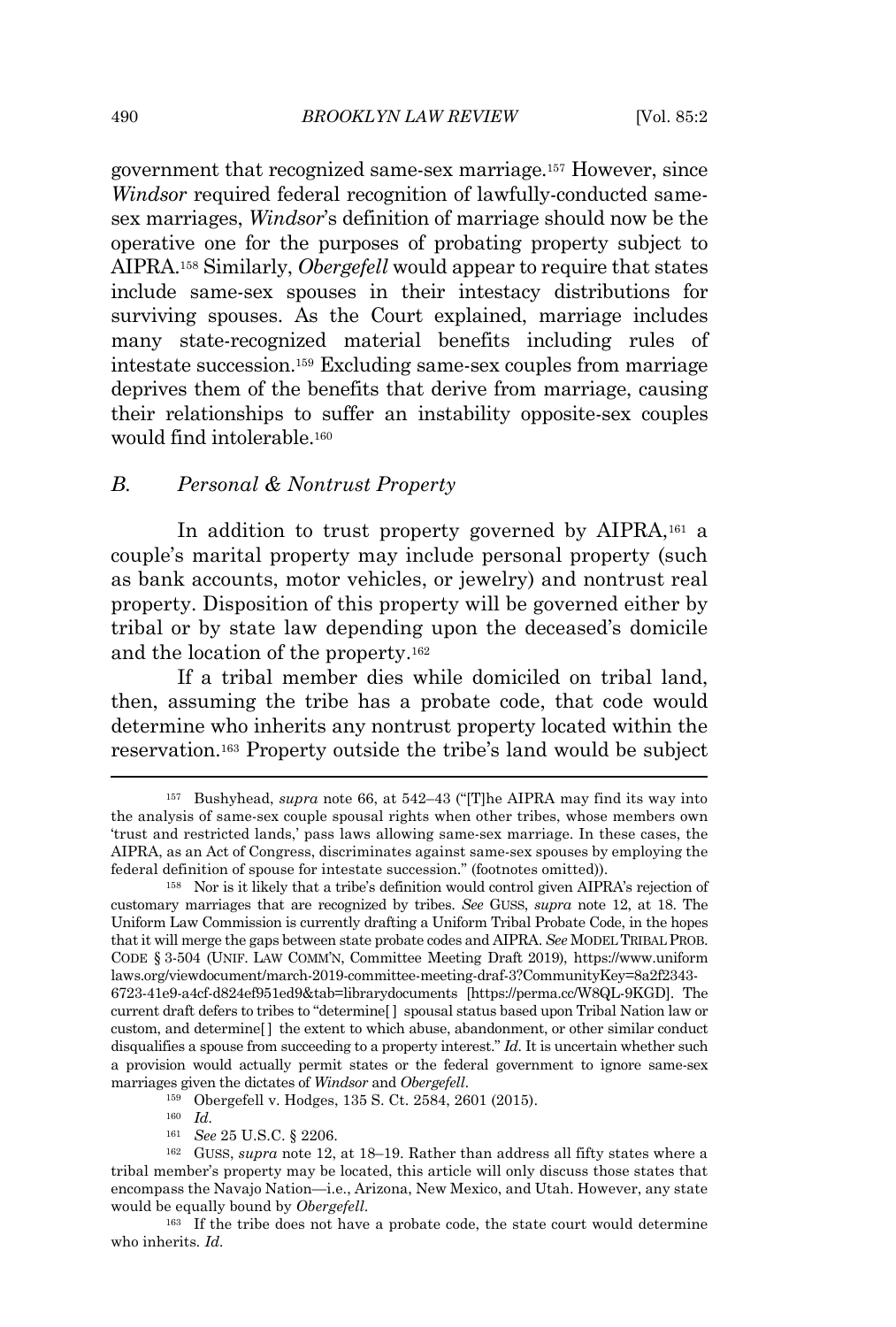to the state probate code where that property is located.<sup>164</sup> If a tribal member dies while domiciled outside Indian Country, then the law of the state of domicile would control disposition of property located within that state and tribal law would determine who inherits any property on tribal land.<sup>165</sup>

For instance, the estates of the more than three hundred thousand members of the Navajo Nation<sup>166</sup> could be affected by five different sets of probate codes. In addition to AIPRA, the Navajo Nation has its own probate code that governs the estates of tribal members domiciled on the reservation and whose property is within its jurisdiction.<sup>167</sup> Similarly, rights to marital property acquired by Navajo while within the Navajo Nation's jurisdiction is governed by Navajo law.<sup>168</sup> Further, members' estates may be subject to the laws of any of the three states its reservation spans— New Mexico, Utah, and Arizona.<sup>169</sup>

1. Navajo Nation

Under Navajo probate code, property acquired during the course of the marriage is deemed community property.<sup>170</sup> When one spouse dies, one-half of the community property passes to the surviving spouse.<sup>171</sup> Community property is not part of the probate estate and is not devisable by will.<sup>172</sup> The remaining half of the nonrestricted community property, as well as any separate property,<sup>173</sup> passes by will, or absent a will, according to the tribe's intestacy provision. <sup>174</sup> Under that provision, the decedent's father, mother, brothers, and sisters are each entitled to one personal

<sup>164</sup> *Id.* at 19.

<sup>165</sup> *Id.*

<sup>166</sup> *See* NAVAJO DIV. OF HEALTH & NAVAJO EPIDEMIOLOGY CTR., NAVAJO POPULATION PROFILE: 2010 U.S. CENSUS, at 5 (Dec. 2013), https://www.nec.navajo-nsn.gov/ Portals/0/Reports/NN2010PopulationProfile.pdf [https://perma.cc/PYS5-VR8M].

<sup>167</sup> *See* NAVAJO R. PROBATE P., http://www.navajocourts.org/Rules/probatepro. htm [https://perma.cc/UU5J-EA36].

<sup>168</sup> NAVAJO NATION CODE ANN. tit. 9, § 212 ("Marital rights in property acquired in Navajo Indian Country during marriage by Navajo Indians shall be controlled by the laws of the Navajo Nation.").

<sup>169</sup> *See Official Site of the Navajo Nation*, *supra* note 77.

<sup>170</sup> Community property includes all goods, money, livestock, grazing permits, and other real and personal property. NAVAJO R. PROBATE P. 5.

<sup>&</sup>lt;sup>171</sup> *Id.* Any property acquired by either spouse during the marriage is community property. NAVAJO NATION CODE ANN. tit. 9, §§ 205–09. Only the man, however, can unilaterally dispose of community property. NAVAJO NATION CODE ANN. tit. 9, §§ 205–09.

<sup>172</sup> NAVAJO R. PROBATE P. 5.

<sup>173</sup> Property acquired by either husband or wife prior to marriage is the separate property of whomever acquired it, without regard to membership or enrollment status in Navajo Nation. NAVAJO NATION CODE ANN. tit. 9, § 202.

<sup>174</sup> NAVAJO R. PROBATE P. 6.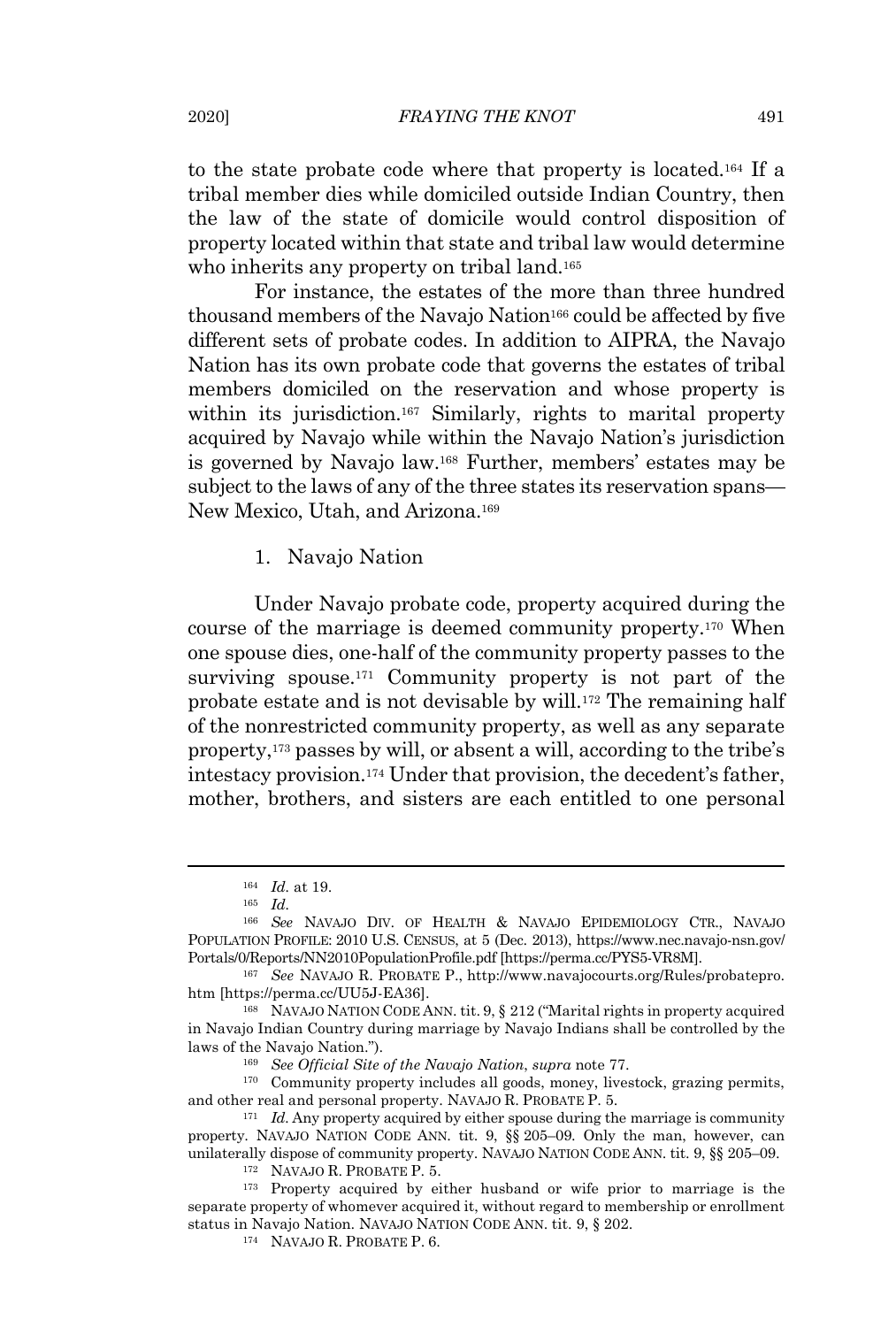item as selected by the family.<sup>175</sup> If the deceased has a surviving spouse and issue, <sup>176</sup> distribution of the remaining property depends on whether the property is on Navajo land in Arizona or New Mexico. <sup>177</sup> The code does not contain any special provision for property in Utah.<sup>178</sup>

For those tribal members residing on reservation land within Arizona, if all the surviving children are those of both the deceased and the surviving spouse, the surviving spouse is entitled to the entire remaining share.<sup>179</sup> If, however, the surviving spouse is not the parent of one or more of the deceased's surviving children, then the surviving spouse takes one-half of the deceased's separate property and the surviving children receive the rest of the deceased's separate property and the remaining half of the community property.<sup>180</sup>

In New Mexico, the surviving spouse receives the deceased's community property as well as one-quarter of the separate property, regardless of any surviving issue or the issue's parentage.<sup>181</sup> Any surviving issue receives the remaining three-quarters of the separate property.<sup>182</sup> If, however, there is no surviving issue, the surviving spouse receives the entirety of the decedent's property.<sup>183</sup> If the decedent leaves no surviving relatives as identified by the code, the estate passes to the closest surviving relative of the surviving spouse.<sup>184</sup>

Under Navajo law, "[m]arital rights in property acquired in Navajo Indian Country during marriage by Navajo Indians shall be controlled by the laws of the Navajo Nation." <sup>185</sup> When paired with the tribe's DOMA, this provision would preclude same-sex Navajo couples from having their marital property rights recognized by their tribal government. 186

Finally, the Navajo Probate Code provides that Navajo custom regarding property distribution overrides the code

<sup>&</sup>lt;sup>175</sup> *Id.* 6(2). These provisions apply after the decedent's final costs and outstanding debts have been paid. Further, if the deceased was a medicine man, his official paraphernalia is to be given to a medicine man of the family's choosing. *Id.* 6(1).

<sup>176</sup> "Issue" includes children, grandchildren, and great grandchildren. *Id.* 6(3).

<sup>177</sup> *See id.* 6(3)(a)–(c). The code does not mention property located in Utah.

<sup>178</sup> *See id.*

<sup>179</sup> *Id.* 6(3)(a); *see In re* Bigthumb, 6 Navajo Rptr. 453, 455–45 (Navajo D. Ct. 1989).

<sup>180</sup> NAVAJO R. PROBATE P. 6(3)(b).

<sup>181</sup> *Id.* 6(3)(c); *see* Benally v. Denetclaw, 5 Navajo Rptr. 174, 177 (Navajo 1987).

<sup>182</sup> NAVAJO R. PROBATE P. 6(3)(c).

<sup>183</sup> *Id.* 6(5).

<sup>184</sup> *Id.* 6(9).

<sup>185</sup> NAVAJO NATION CODE ANN. tit. 9, § 212.

<sup>186</sup> *Compare* NAVAJO NATION CODE ANN. tit. 9, § 1 (noting marriages performed outside Nation are recognized if valid in the jurisdiction where performed unless specifically "void and prohibited by Section 2 of this title"), *and* § 2(C) (prohibiting samesex marriage), *with* NAVAJO R. PROBATE P. 6 (specifying order of intestacy succession).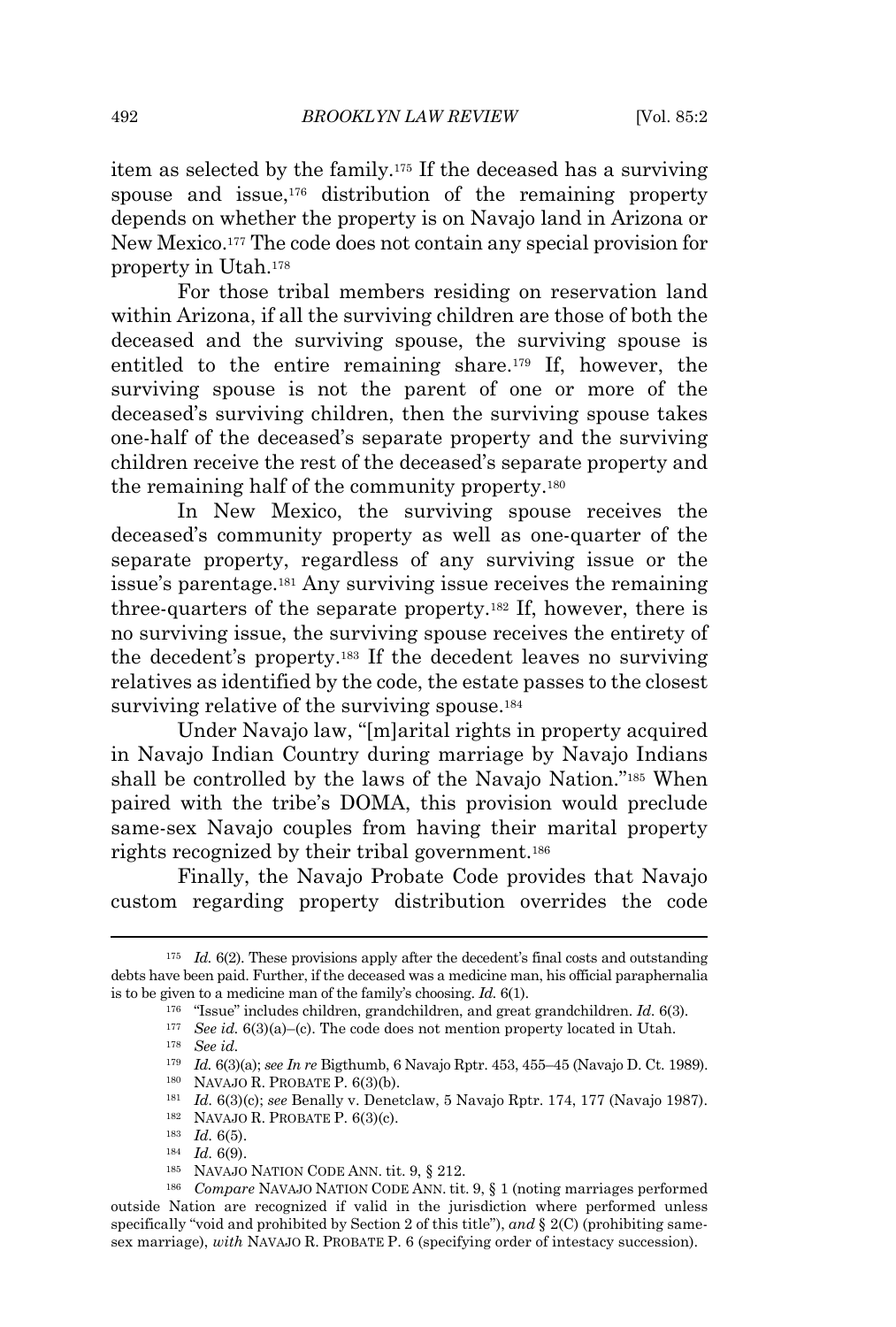itself.<sup>187</sup> According to the code, "[i]f there is shown to be a Navajo custom concerning the distribution of the property, the property will descend according to that custom, even if the custom is in conflict with any other provision of this rule."<sup>188</sup>

For those tribal members who are domiciled off the reservation, their nontrust and personal property would be governed by the law of the state of domicile.<sup>189</sup> Tribal members domiciled on the reservation could still be subject to state probate law if they own property, such as bank accounts, that are located outside the reservation and within that state's jurisdiction.<sup>190</sup> While those assets may be located in any of the fifty states, this article discusses the probate rules in effect for the three states that encompass the Navajo reservation—Arizona, New Mexico, and Utah.

2. Arizona

Under Arizona's intestacy statute, the entirety of the decedent's half of the couple's community property as well as her separate property passes to the surviving spouse if there are no surviving issue<sup>191</sup> or if all surviving issue are also those of the surviving spouse.<sup>192</sup> If any surviving issue is not also those of the surviving spouse, then the surviving spouse receives one-half of the decedent's separate property, but none of the decedent's share of the couple's community property.<sup>193</sup>

3. New Mexico

In New Mexico, the decedent's one-half share of the couple's community property passes to the surviving spouse.<sup>194</sup> As for separate property, when the decedent dies without issue,<sup>195</sup> the

<sup>187</sup> *See In re* Estate of Kindle, 6 Am. Tribal Law 750, 755 (Navajo 2006) (finding lower court did not err by applying custom rather than state intestacy statute because tribal Probate Code provision requiring application of state probate law if "custom" was unproven was inconsistent with tribe's Fundamental Law requiring application of custom).

<sup>188</sup> NAVAJO R. PROBATE P. 6(10).

<sup>189</sup> GUSS, *supra* note 12, at 19.

<sup>190</sup> *Id.* at 18–19.

<sup>191</sup> Arizona defines issue to mean "descendent," which includes "all of the decedent's descendants of all generations, with the relationship of parent and child at each generation." ARIZ. REV. STAT. ANN. § 14-1201(13), (34).

<sup>192</sup> *Id.* § 14-2102.

<sup>193</sup> *Id.*

<sup>194</sup> N.M. STAT. ANN. § 45-2-102.

<sup>&</sup>lt;sup>195</sup> New Mexico defines "issue" to mean "descendent[]," which is defined to include "all of the individual's descendants of all generations, with the relationship of parent and child at each generation being determined by the definition of child and parent contained in the Uniform Probate Code." *Id.* § 45-1-201(27), (9).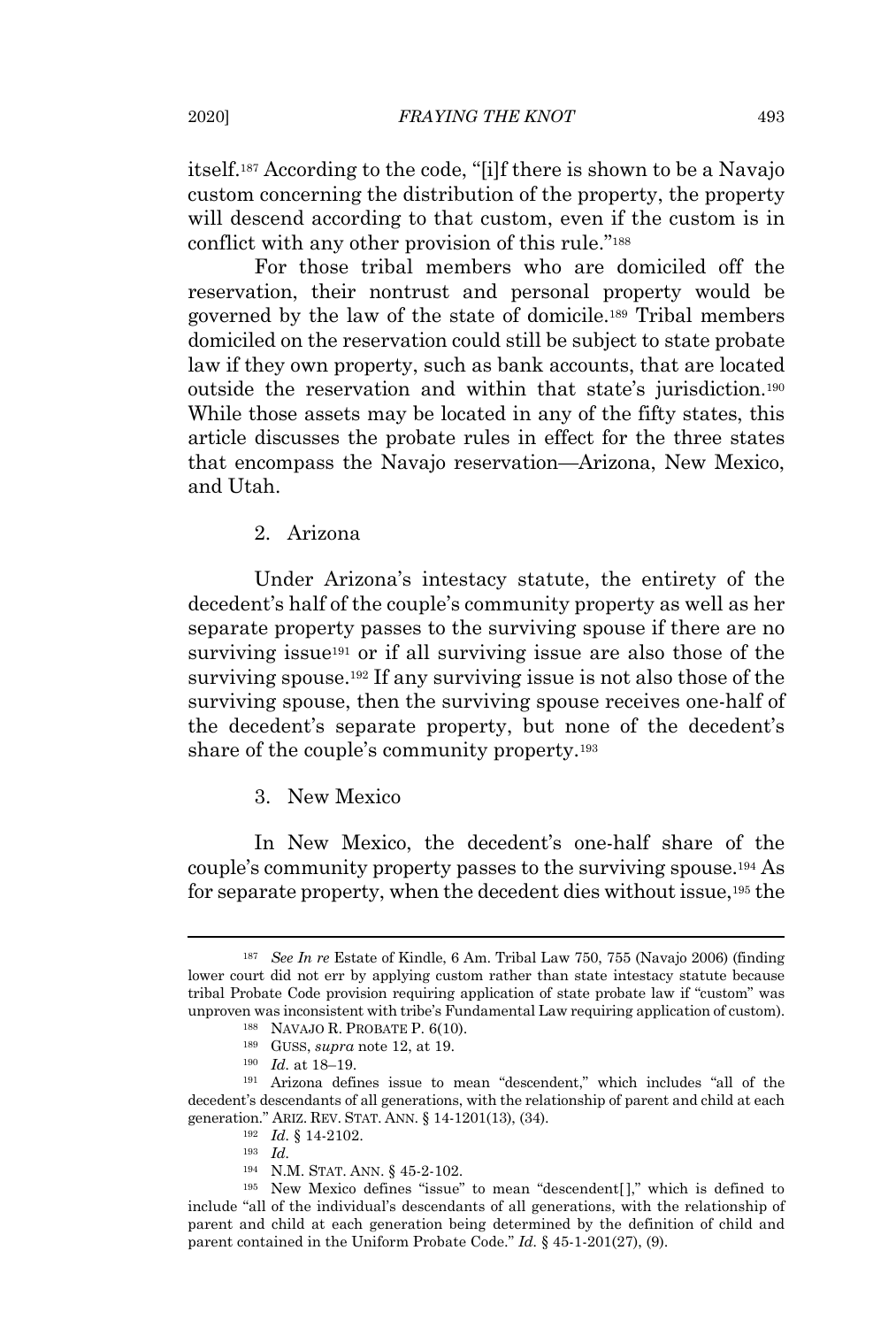surviving spouse receives the entirety of the decedent's separate property.<sup>196</sup> If there is a surviving issue, the surviving spouse receives one-fourth of the decedent's separate property.<sup>197</sup>

4. Utah

Utah's probate code provides that the surviving spouse receives the decedent's entire estate if there are no surviving descendants or if all the surviving descendants are also those of the surviving spouse.<sup>198</sup> If any of the surviving descendants are not those of the surviving spouse, the spouse receives the first \$75,000 and one-half of the decedent's estate.<sup>199</sup> When the surviving spouse will share the estate with others, Utah reduces the surviving spouse's share by the value of any nonprobated transfers. 200 Nonprobated transfers are counted as an "advancement," and include property that automatically transfers to the surviving spouse upon death.<sup>201</sup> If the advancement totals more than the spouse's share under the probate code the surviving spouse receives nothing more from the decedent's estate.<sup>202</sup>

#### III. PROBATE & NONRECOGNITION OF SAME-SEX MARRIAGE

*I grew up traditional, my grandparents taught me about love, they taught me about respect, as well as the sacredness of having a family. So . . . let's say that my partner and I decide to get married in California, or let's say we go to Albuquerque . . . the state recognizes it, and so I can come back here home . . . and the Navajo government will not recognize the rights and the benefits I deserve. They will not recognize the rights and the benefits my partner deserves.*

*~ Diné marriage equality activist Alray Nelson*<sup>203</sup>

Imagine a tribal member who dies intestate while domiciled on reservation lands within the state of Arizona. She is a citizen of the United States, the Navajo Nation, and Arizona. She holds trust property in her name, has personal property in

<sup>196</sup> *Id.* § 45-2-102.

<sup>197</sup> *Id.*

<sup>198</sup> UTAH CODE ANN. § 75-2-102.

<sup>199</sup> *Id.*

<sup>200</sup> *Id.*

<sup>201</sup> *Id.* §§ 75-2-102, -206.

<sup>202</sup> *See id.* § 75-2-102.

<sup>203</sup> Tell Me More Staff, *States May Recognize Same-Sex Marriage, but Navajo Nation Won't*, NPR: CODE SWITCH (Jan. 9, 2014, 1:46 PM), https://www.npr.org/sections/ codeswitch/2014/01/09/261048308/states-may-recognize-same-sex-marriages-but-navajo -nation-wont [https://perma.cc/K72W-ABAQ].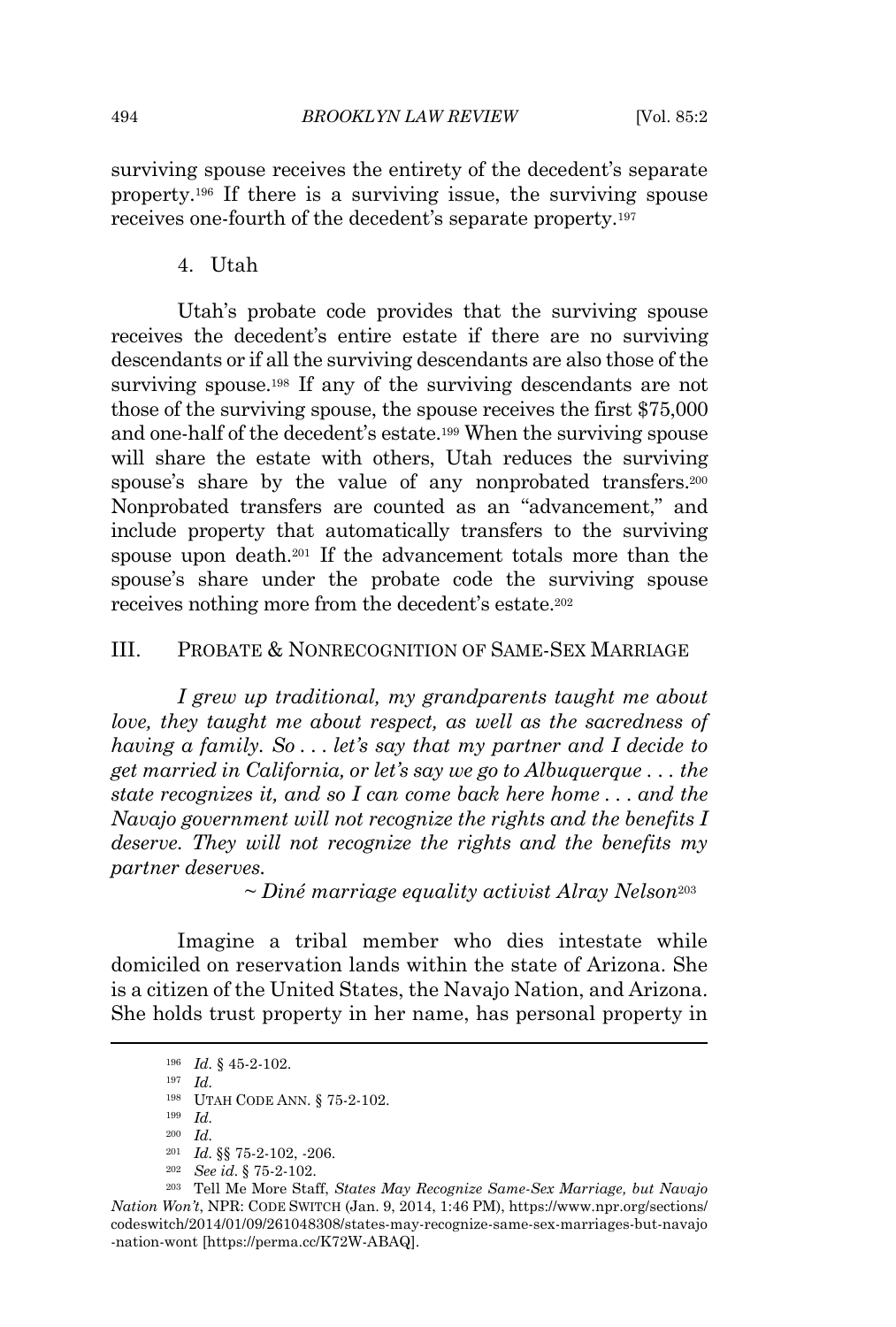her home on the reservation, and a parcel of real estate outside the reservation within the confines of Arizona. She and her wife have raised and provided for three teenaged children, who are biologically the surviving spouse's offspring. Ideally, the couple would protect their assets with a will, thus avoiding intestacy proceedings altogether. Like most Americans, however, Indians are likely to die intestate.<sup>204</sup>

As a consequence of overlapping probate jurisdictions, our tribal member's estate would be subject to three different intestacy proceedings—one by the BIA, one by the state of Arizona, and one pursuant to the laws of the Navajo Nation.<sup>205</sup> In the first two jurisdictions, her surviving spouse would receive her full share under the applicable intestacy provision. <sup>206</sup> But under the third, her spouse would be completely denied her intestate share of property accumulated during the life of her marriage.<sup>207</sup> Because the determination of succession for the tribal portion of her estate would be dependent not only upon the domicile of the deceased and the location of the property, but upon the sexual orientation of the married individuals, the surviving spouse of a tribal member could have rights to marital property denied because of the sex of her spouse. 208

While differences between intestacy proceeds are likely in a divided system,<sup>209</sup> both the domicile and location of nontrust property are within the control of the tribal member. Sexual orientation—who one loves—is not. Nevertheless, the surviving spouse may lose her share of assets accumulated over the life of the marriage simply because of her sex. This circumstance leaves the couple with two choices210—remain on the reservation and risk a surviving spouse losing property accumulated with her spouse over the course of the marriage or leave what is possibly the only place they have ever called home to save their estate. The latter choice can be devastating for tribal members, who can lose their cultural and social community and their ability to participate in tribal life. Further their children will then grow up

<sup>204</sup> *See* sources cited *supra* note 11.

<sup>205</sup> *See* discussion *supra* Part II.

<sup>206</sup> *See* discussion *supra* Sections II.A, II.B.2.

<sup>207</sup> *See* discussion *supra* Section II.B.1.

<sup>208</sup> *See* discussion *supra* Section II.B.1.

<sup>209</sup> *See* Joseph William Singer, *Property Law Conflicts*, 54 WASHBURN L.J. 129, 130 (2014) (describing differential disposition of property resulting from jurisdictional differences in allocation of estate assets).

<sup>210</sup> Of course, there is a third choice—drafting a will designating the disposition of assets. However, as already noted, most people in the United States die without a will. *See* Weisbord, *supra* note 11, at 878. This reality is one reason intestacy provisions exist at all. Denying someone property on the theory that they could have created a will increases a burden on a same-sex couple that is not there for opposite sex couples.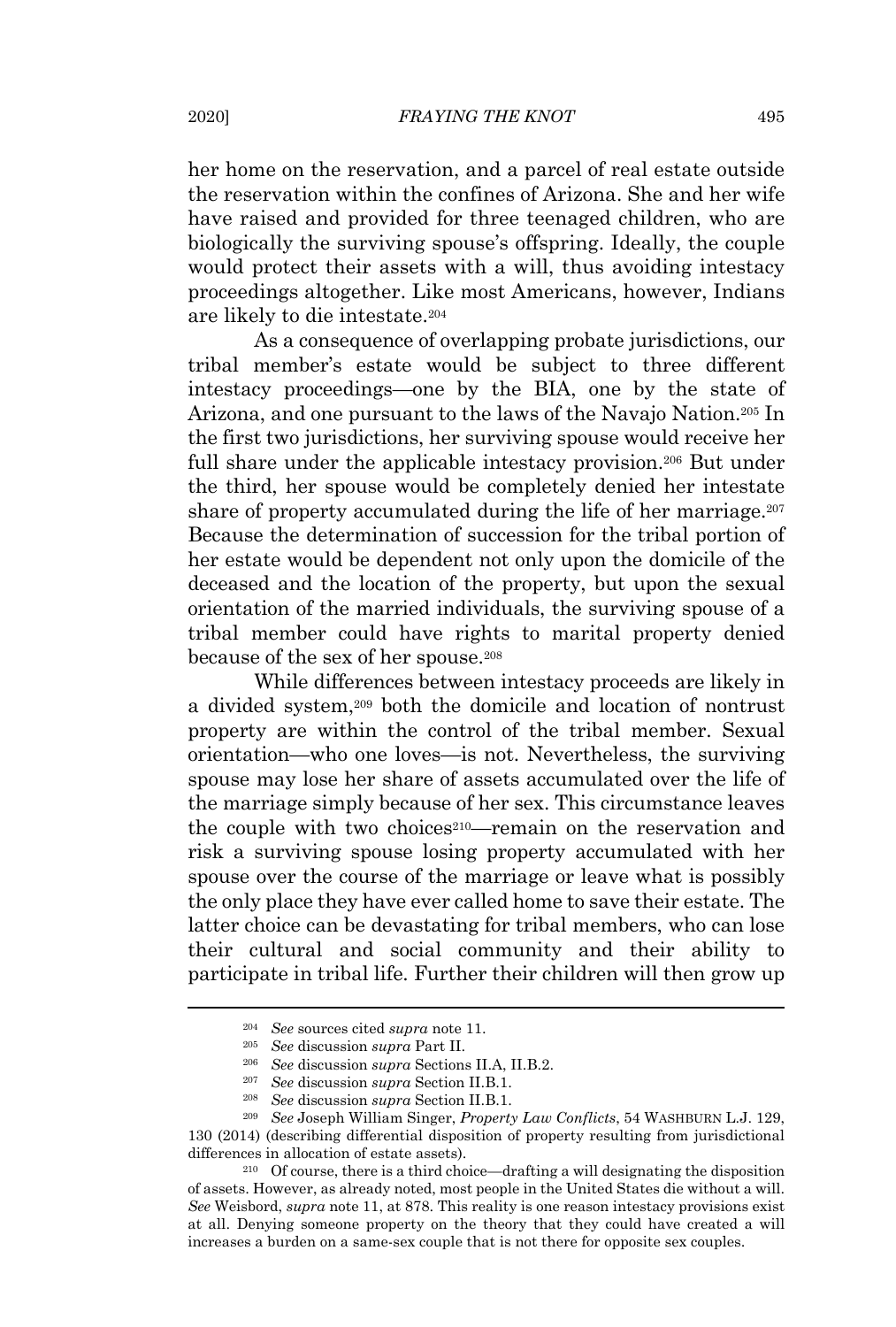disconnected from their native heritage. For the tribe, the loss of its members risks a permanent loss to its community as members flee, often with their children, who may then never return.<sup>211</sup>

In the hypothetical above, if the couple were to remain within the reservation, it could be that their most essential property—their personal belongings, such as photo albums, souvenirs, wedding gifts—may be lost. That property would be dispersed pursuant to a tribal probate code that does not recognize their marriage. For the same reason, the couple's financial assets may pass to another relative, depriving the surviving spouse of assets necessary to support the couple's children. This is especially true if the children are not the biological kin of the deceased spouse. To avoid this possibility, members would be wise to remove their nontrust assets from the reservation simply to ensure the bulk of their assets is ultimately conveyed to their surviving spouse.

While individual Indian families may protect their own assets, community-wide changes resulting in more predictability and stability would require more fundamental challenges to existing tribal DOMAs. For instance, the Dine Marriage Act's prohibition against same-sex marriages can only be undone by the Navajo Nation's Council or a tribal court.<sup>212</sup> That, however, does not necessarily mean that lawful same-sex marriages performed outside the tribe should not be given full effect, at least for purposes of intestacy rights, within a tribe's jurisdiction. Instead, a tribe might consider that there are perhaps "fundamental difference[s] between creating a marriage and recognizing a marriage" that was lawfully performed in another jurisdiction.<sup>213</sup> Tribes could protect marital assets by recognizing marriages performed in other jurisdictions, even while refusing to perform such marriages. In short, tribes such as the Navajo that prohibit same-sex marriage may, nonetheless, be convinced to recognize

<sup>211</sup> *See* Suzianne D. Painter-Thorne, *One Step Forward, Two Giant Steps Back: How the "Existing Indian Family" Exception (Re)Imposes Anglo American Legal Values on Indian Tribes to the Detriment of Cultural Autonomy*, 33 AM. INDIAN L. REV. 329, 358– 60 (2009) (discussing Congressional testimony and findings regarding importance of Indian children and families to stability of Indian communities).

<sup>212</sup> *See* Santa Clara Pueblo v. Martinez, 436 U.S. 49, 60–72 (1978) (finding tribes not bound by federal courts' interpretation of due process or equal protection); Talton v. Mayes, 163 U.S. 376, 384 (1896) (recognizing tribes' sovereign right to determine and regulate internal affairs); COHEN'S HANDBOOK, *supra* note 41, § 4.01(A)(1) (noting tribal powers of selfgovernment); *see also* Zug, *supra* note 4, at 772–73.

<sup>213</sup> Rebecca Aviel, *Faithful Unions*, 69 HASTINGS L.J. 721, 736 (2018) (quoting Transcript of Oral Argument at 32, Obergefell v. Hodges, 135 S. Ct. 2584 (2015) (No. 14-556)).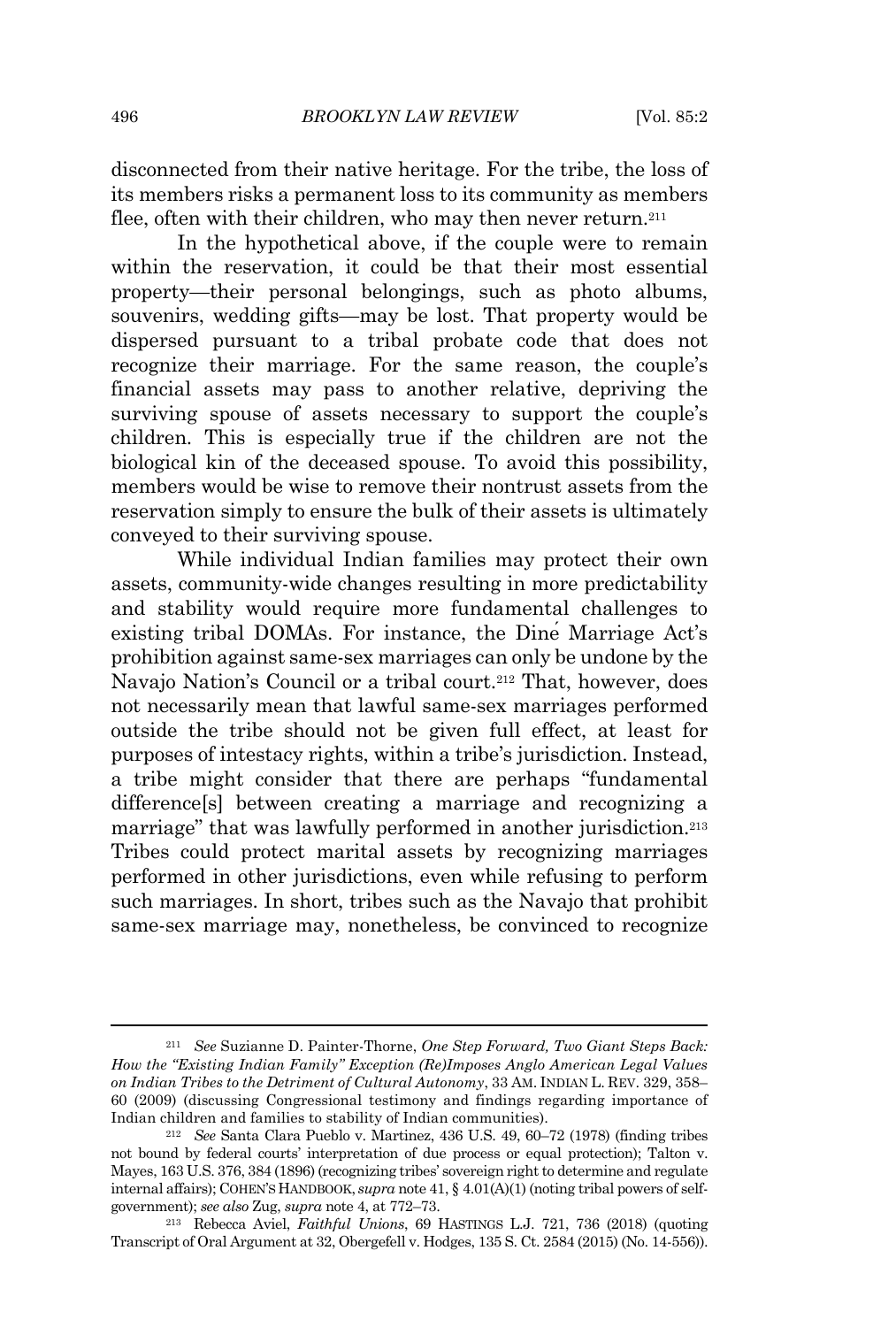such marriages from other jurisdictions to ease the administration of an estate in probate.<sup>214</sup>

In addition to romantic ideals of love and family devotion, marriage as an institution invests married spouses with certain obligations and duties to care and provide for each other and for any minor children. As Justice Kennedy explained in *Obergefell*, along with a married couple's vows, society also supports the couple both through formal recognition of their relationship and through a series of material benefits designed to encourage and nurture marriage itself.<sup>215</sup> These material benefits have generally included an ever-expanding list of government rights and benefits, including property rights embodied in rules of intestate succession. <sup>216</sup> By conferring this panoply of rights, "[s]tates have contributed to the fundamental character of the marriage right by placing that institution at the center of so many facets of the legal and social order." <sup>217</sup> Finding no reason to differentiate between same-sex and opposite-sex marriages on this point, Justice Kennedy concluded that denying these rights to same-sex couples materially burdens same-sex couples.<sup>218</sup> In effect, it deprives them of the community support for their marriage, but more to the point of this article, it deprives them of the spousal support intestacy provisions provide to opposite-sex couples.<sup>219</sup>

Indeed, marriage can be viewed as "a distributive mechanism for 'social goods of an immense variety of kinds: material resources like money, jobs, nutrition; symbolic resources like prestige and degradation; psychic resources like affectional ties, erotic attraction and repulsion.'" <sup>220</sup> A government's interest in protecting marriage—and the distribution of marital assets—is attributed, at least in part, to a desire to "privatize[] dependency," such that spouses are incentivized "to privately address the dependencies that often arise when adults care for children and for one another."<sup>221</sup> While more modern notions of romance and compatibility are often viewed as the most compelling reasons for marriage, privatized dependency remains a central component of

<sup>214</sup> *See* Jones, *supra* note 55, at 689 ("Many tribes have enacted legislation which requires their court systems to recognize state court judgments, especially in the area of domestic relations.").

<sup>215</sup> Obergefell v. Hodges, 135 S. Ct. 2584, 2601 (2015).

<sup>216</sup> *Id.*

<sup>217</sup> *Id.*

<sup>218</sup> *Id.* at 2601–02.

<sup>219</sup> *See id.*

<sup>220</sup> Aviel, *supra* note 213, at 760 (quoting Janet Halley, *What Is Family Law: A Genealogy Part I*, 23 YALE J.L. & HUMAN. 1, 5–6 (2011)).

<sup>221</sup> *Id.* at 761 (quoting Laura A. Rosenbury, *Federal Visions of Private Family Support*, 67 VAND. L. REV. 1835, 1866–67 (2014)).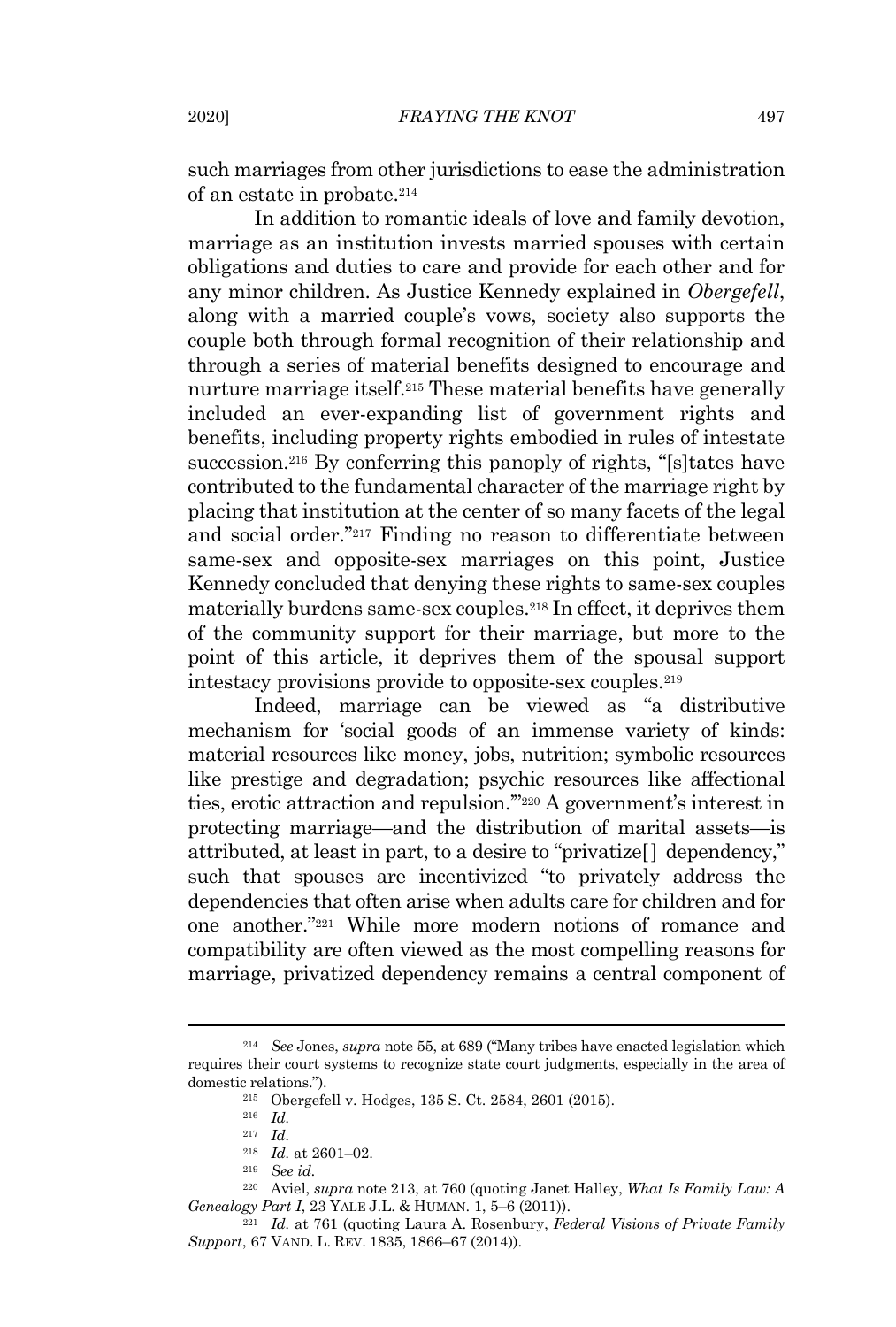its legal recognition. <sup>222</sup> As a consequence of this recognition and the benefits bestowed by marriage, families act as "private welfare," lessening the need for overt government assistance. 223

However, for marriage to serve this private welfare function, marriage must be stable. Stability is what gives credence to the state's preference for marriage over other intimate relationships, just as that stability justifies the special state-sanctioned benefits on the basis of the couple's lifelong commitment to mutually support each other. In short, the assumption is that, in exchange for ensuring a stable foundation for marriage, society can reasonably expect that a couple's "exclusive and enduring" commitment to each other will ensure they, rather than the state, will support each other.<sup>224</sup>

It is this expectation that creates the foundation upon which a "system of privatized dependence" is built.<sup>225</sup> Within that system, couples pool their resources and share their labor to support a "family enterprise" instead of individual ventures.<sup>226</sup> While much of the social pressure deriving from marriage is focused on shaping the behavior of the spouses, government behavior also has a role.<sup>227</sup> For instance, states' willingness to recognize lawful marriages from other jurisdictions provides stability that a marriage will endure regardless of locale.<sup>228</sup> In doing so, states foster expectations of permanence, which are essential for a marriage to endure.<sup>229</sup>

Maintaining the expectations of stability and permanence are equally important when considering how best to dispose of a deceased spouse's assets. When one spouse dies, the assets the couple built together should continue to support the family. Indeed, by giving priority to surviving spouses and children, intestacy provisions<sup>230</sup> make clear that at least one goal of probate is to ensure family support after the death of a family member.

<sup>229</sup> *Id.*

<sup>230</sup> Generally, intestate provisions give priority to a surviving spouse over other descendants or heirs. *See, e.g.*, 25 U.S.C. § 2206 (a)(2)(A)(i) (providing surviving spouse receives one-third of deceased spouse's IIM account); NAVAJO R. PROBATE P. 5 (allocating half of marital property to surviving spouse); ARIZ. REV. STAT. ANN. § 14-2101 (providing that deceased's community and separate property pass to his surviving spouse); N.M. STAT. ANN. § 45-2-102 (providing that half of decedent's community property passes to the surviving spouse); UTAH CODE ANN. § 75-2-102 (designating that surviving spouse receives deceased's entire estate when there are no other surviving descendants or if all the surviving descendants are also those of the surviving spouse).

<sup>222</sup> *See id.*

<sup>223</sup> *Id.* (quoting Halley, *supra* note 220, at 1866–67).

<sup>224</sup> *Id.* at 762.

<sup>225</sup> *Id.*

<sup>226</sup> *Id.*

<sup>227</sup> *Id.*

<sup>228</sup> *Id.*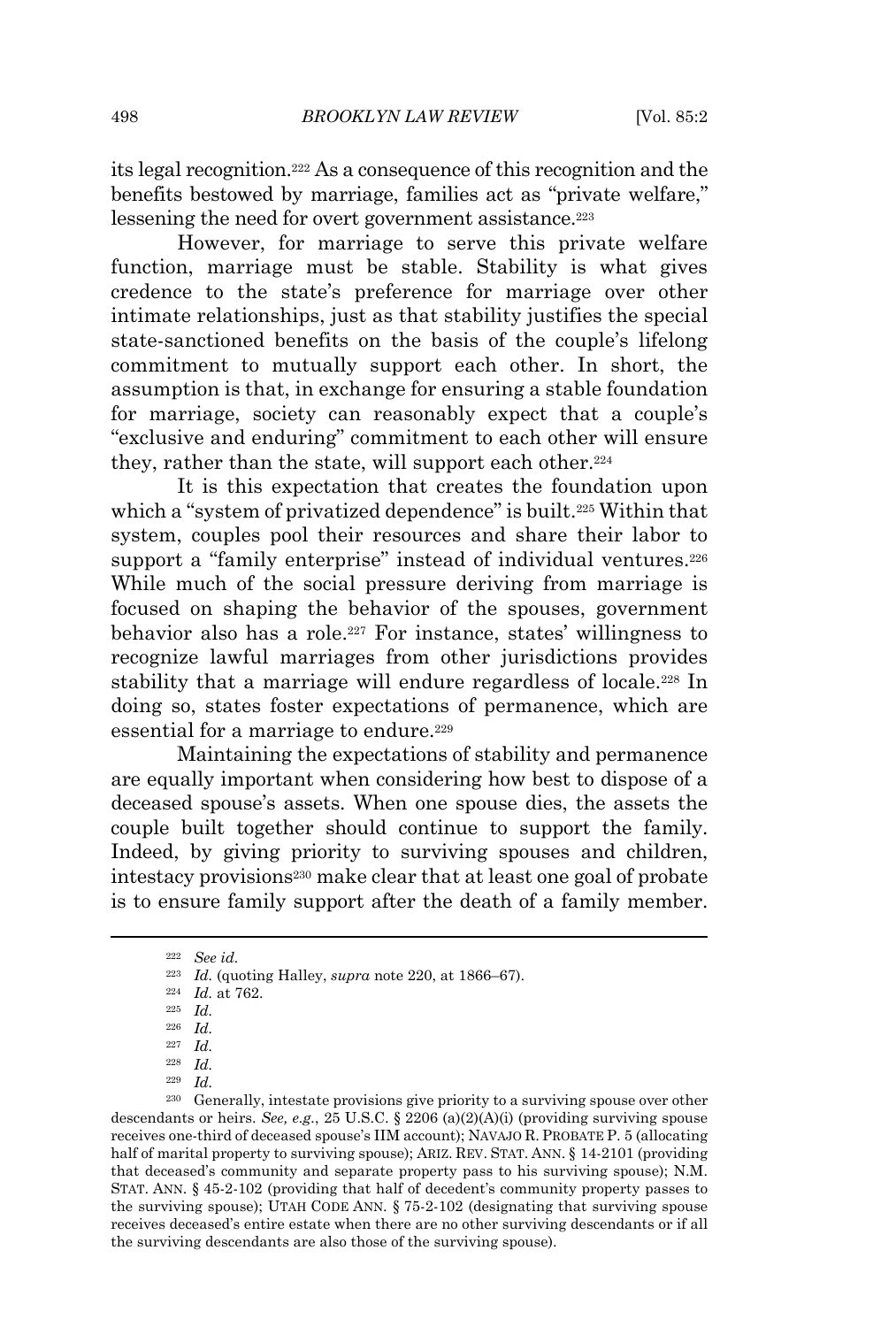For instance, the Navajo Nation's probate deems all of a couple's property acquired during the marriage community property that must pass to the surviving spouse.<sup>231</sup> It is not part of the probate estate and may not be devised by will.<sup>232</sup>

Tribal DOMAs interfere with the support-system that marriage is, at least in part, designed to foster by refusing to recognize the marriage that creates the priority of intestacy succession. In short, the refusal to recognize same-sex marriages means that marital assets necessary to support the family may be lost, undermining marital stability at least for same-sex couples. This result may be exactly what advocates against same-sex marriage desire. Nevertheless, given that states and the federal government recognize same-sex marriage and that the division of probate assets is already needlessly complex, it seems far more practical to follow one scheme at least when it comes to protecting marital assets. Granted, uniformity could be established by either rejecting or embracing same-sex marriage. However, because *Windsor* and *Obergefell* mandate federal and state recognition of marriage, tribal governments should consider recognizing samesex marriages for the limited purpose of probating estates of those who die intestate.

Thus, a couple who is legally married in the state of Arizona—and whose marriage is recognized by that and every other state and the federal government—will then begin to function with the expectations and responsibilities of marriage. While a government may wish to deem certain marriages ineligible for state sanction, once the couple has married, it would seem there is no reason to refuse recognition other than to communicate moral disapproval.<sup>233</sup> However, by the time recognition becomes an issue—at the death of a same-sex spouse—the couple will have lived with the same expectations and responsibilities of other legally married couples. They will have accumulated assets, taken on parental responsibilities, and assumed responsibility for each other's well-being. "Faced with an existing marriage from another state, a state is simply not in the position to achieve the objectives it seeks to pursue when deciding whether to initiate a marriage in the first place."<sup>234</sup> It is not preventing a marriage it believes unwise or contrary to its view; it is simply punishing a couple by depriving it of marital assets the couple's work accumulated. An interest in expressing

<sup>231</sup> NAVAJO R. PROBATE P. 5.

<sup>232</sup> *Id.*

<sup>233</sup> Aviel, *supra* note 213, at 762–63.

<sup>234</sup> *Id.* at 762.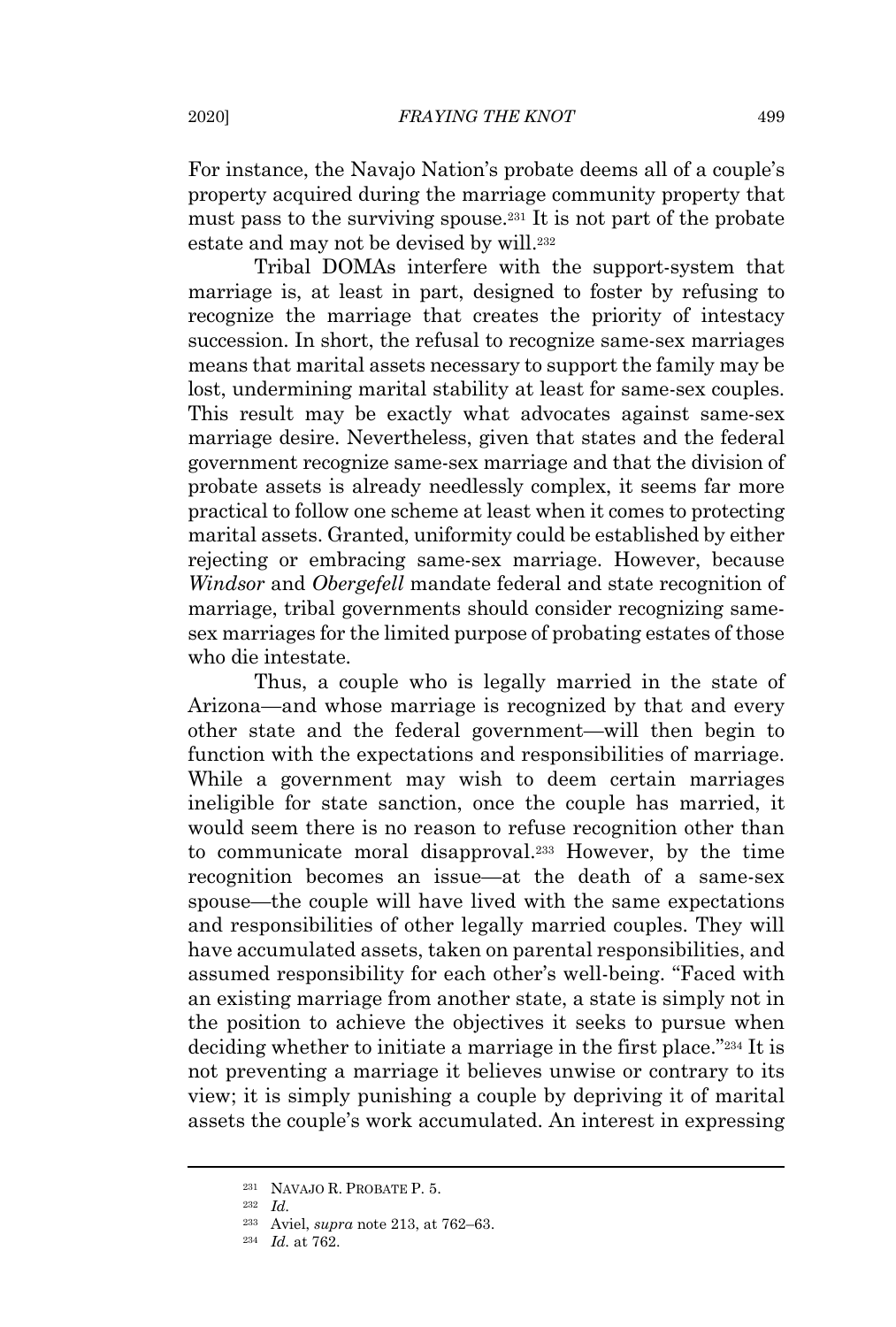moral disapproval "should rank beneath . . . the perpetual reinforcement of the permanence norms that are essential to the entire regime."<sup>235</sup> As Justice Sotomayor explained, "states had typically not determined that any deviation from their own 'prerequisites' for marriage constituted a violation of public policy."<sup>236</sup>

Of course, it can be argued that it is not reasonable for any Indian couple to live with an expectation that their marriage will be recognized when they reside on a reservation that has expressly rejected same-sex marriage. However, like Edith Windsor and Thea Spyer, same-sex couples residing on the reservation would live as married for the purpose of state and federal law, but would be viewed as unmarried only for the purpose of Navajo law.<sup>237</sup> Tribal DOMAs "divest[ ] married samesex couples of the duties and responsibilities that are an essential part of married life and that they in most cases would be honored to accept were DOMA not in force."<sup>238</sup> Just as in *Windsor*, the stability and predictability of these important personal relations are diminished by a refusal to recognize the couples' marriages.<sup>239</sup>

#### IV. PATHS TOWARDS RECOGNITION

Two mechanisms by which tribes could recognize samesex marriage would be under the Full Faith and Credit Clause or by applying the principle of comity. While federal DOMA prohibits requiring tribes to grant full faith and credit, <sup>240</sup> it does not by its terms preclude tribal recognition of marriage. As sovereigns, tribes are free to incorporate either notion into their law to recognize lawful marriages performed by other tribal or state governments.

#### *A. Full Faith & Credit*

Full faith and credit is typically understood as a constitutional doctrine that applies between the federal

<sup>235</sup> *Id.* at 763.

<sup>236</sup> *Id.* at 736 (citing Transcript of Oral Argument, *supra* note 213, at 32).

<sup>237</sup> *Cf.* United States v. Windsor, 570 U.S. 744, 771 (2013).

<sup>238</sup> *Id.* at 773. Of course, *Windsor* was a challenge to federal recognition of marriage and thus, did nothing to require tribal recognition of same-sex marriages performed in jurisdictions permitting such unions. Nevertheless, many ofthe reasons to recognize marriage apply equally to Indian couples and to tribal governments.

<sup>239</sup> *Cf*. *id.*

<sup>240</sup> 28 U.S.C. § 1738C.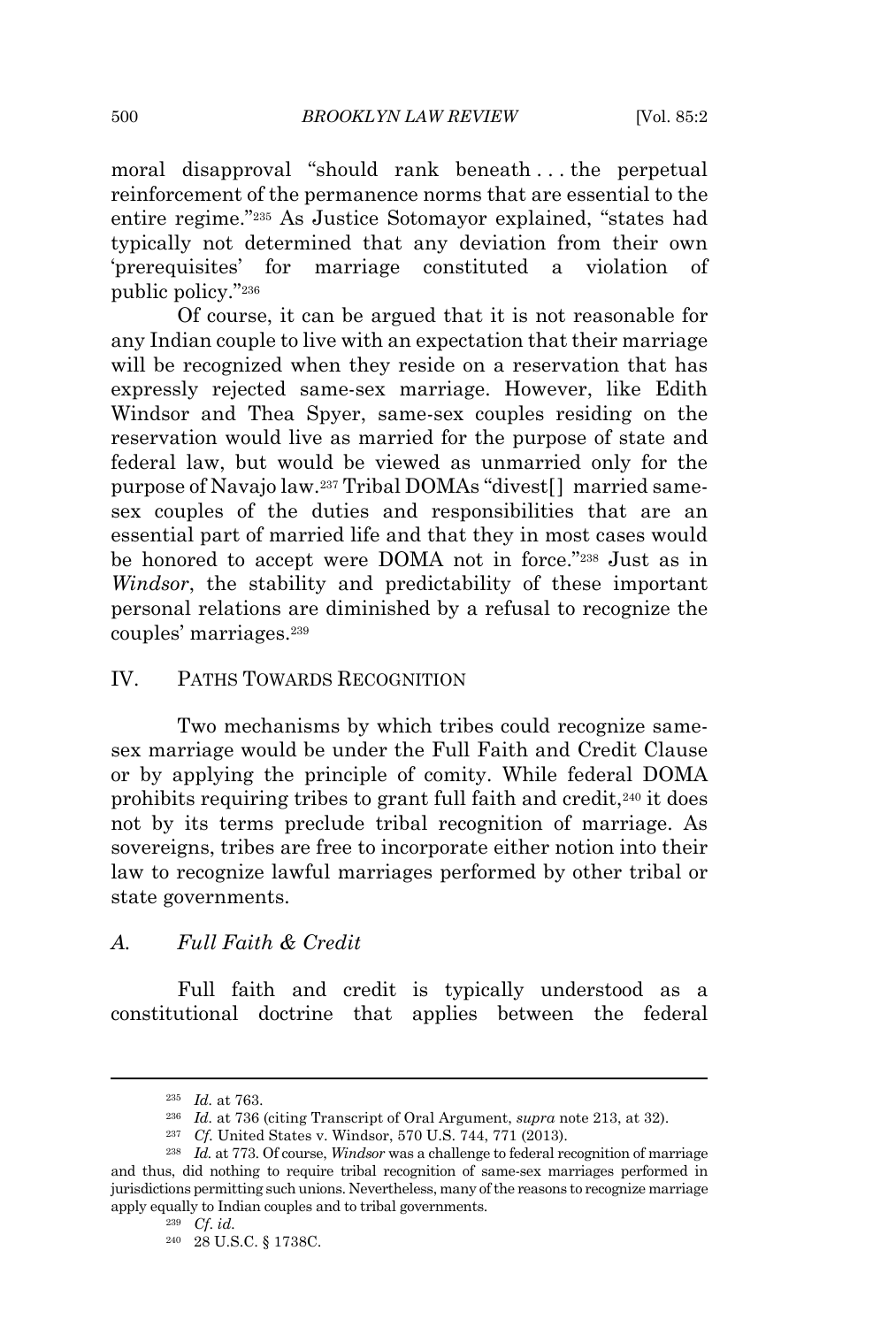government and the states. <sup>241</sup> It is the federal Constitution that requires "[f]ull faith and credit shall be given in each State to the public Acts, Records, and judicial Proceedings of every other State. And the Congress may by general Laws prescribe the Manner in which such Acts, Records, and Proceedings shall be proved, and the Effect thereof."<sup>242</sup> On its face, the Full Faith and Credit Clause does not apply to tribal governments as its text refers only to "State[s]"<sup>243</sup> and tribes are not deemed states under any federal or state law.<sup>244</sup> While the Clause's implementing legislation, the Full Faith and Credit Act, extended the obligations to courts within U.S. "[t]erritories," <sup>245</sup> that act was enacted in 1790, "before any tribal courts of record existed." <sup>246</sup> The Supreme Court has yet to address whether tribes are territories within constitutional full faith and credit,<sup>247</sup> although it has at times found tribes to be "territories"<sup>248</sup> and at other times not.<sup>249</sup> Lower federal courts and state courts have reached varied conclusions on the question whether tribes are "territories" within the meaning of the Full Faith and Credit Act.<sup>250</sup>

<sup>245</sup> 28 U.S.C. § 1738 ("Such Acts, records and judicial proceedings or copies thereof, so authenticated, shall have the same full faith and credit in every court within the United States and its Territories and Possessions as they have by law or usage in the courts of such State, Territory or Possession from which they are taken.").

<sup>246</sup> *Comity & Colonialism*, *supra* note 241, at 42.

<sup>247</sup> *Wilson*, 127 F.3d at 808.

<sup>248</sup> *See, e.g.*, United States *ex rel.* Mackey v. Coxe, 59 U.S. 100, 103–04, (1855) (finding Cherokee Nation "a territory" within the meaning of a federal letters of administration statute); *see also* Standley v. Roberts, 59 F. 836, 845 (8th Cir. 1894); Cornells v. Shannon, 63 F. 305, 306 (8th Cir. 1894); Mehlin v. Ice, 56 F. 12, 19 (8th Cir. 1893).

<sup>249</sup> *See, e.g*., *Ex parte* Morgan, 20 F. 298, 305 (W.D. Ark. 1883) (concluding Cherokee Nation was not a "territory" within meaning of federal extradition statute).

<sup>250</sup> Gunn, *supra* note 244, at 301–03 (stating some courts have concluded that tribes' status as sovereign nations rather than states exempted them from full faith and credit). For instance, courts rejecting full faith and credit have employed various rationales for so doing. *See, e.g.*, *Wilson*, 127 F.3d at 809 (holding that neither Full Faith and Credit Clause nor section 1738 applies to tribal judgments); *see also* Brown v. Babbitt Ford, Inc., 571 P.2d 689, 694 (Ariz. Ct. App. 1977) (concluding Navajo reservation is not a "territory" within text of Full Faith and Credit Act); *see also In re* Red Fox v. Red Fox, 542 P.2d 918, 920 (Or. Ct. App. 1975) (concluding that quasi-sovereign nature of tribes meant tribal court judgments were entitled to comity, but not full faith and credit); *cf.* John v. Baker, 982 P.2d 738, 762 (Alaska 1999) (noting that "federal legislation implementing the Constitution's Full Faith and Credit Clause has extended its application only to United States territories and possessions"). In contrast, other courts have applied full faith and credit after concluding tribes were "territories." *See, e.g.*, *Mehlin*, 56 F. at 19 (applying earlier full faith and credit statute and concluding "proceedings and judgments of the courts of the Cherokee Nation in cases within their jurisdiction are on the same footing with proceedings and judgments of the courts of the territories of the Union, and are entitled to the same faith

<sup>241</sup> *See* Robert N. Clinton, *Comity & Colonialism: The Federal Courts' Frustration of Tribal←→Federal Cooperation*, 36 ARIZ. ST. L.J. 1, 42 (2004) [hereinafter *Comity & Colonialism*].

<sup>242</sup> U.S. CONST. art. IV, § 1.

<sup>243</sup> *Id.*; *see* Wilson v. Marchington, 127 F.3d 805, 808 (9th Cir. 1997).

<sup>244</sup> Steven J. Gunn, *Compacts, Confederacies, and Comity: Intertribal Enforcement of Tribal Court Orders*, 34 N.M. L. REV. 297, 300 (2004).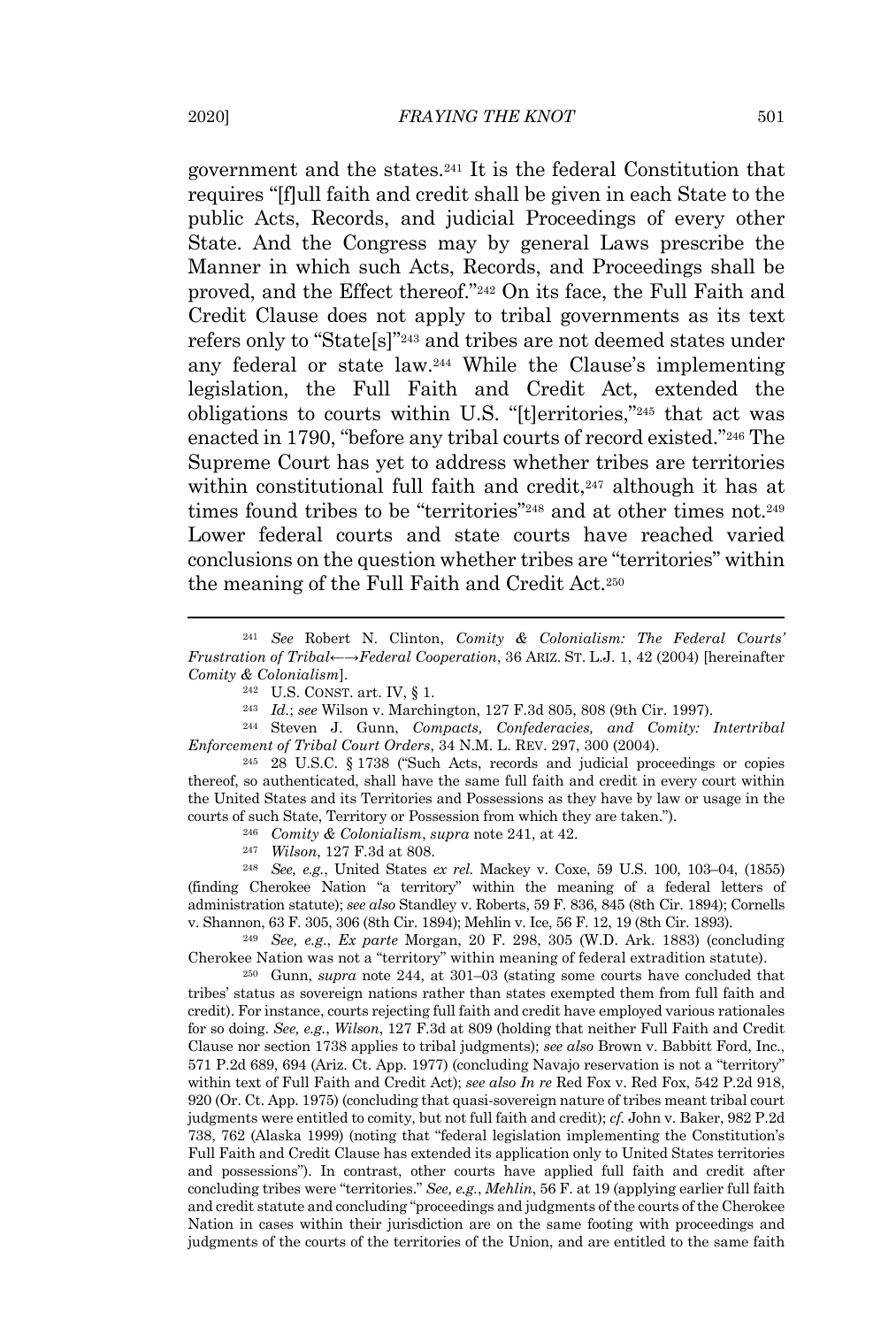For their part, tribal courts have largely rejected the inclusion of tribes in the definition of "territories." <sup>251</sup> For instance, the Navajo Nation Court of Appeals has concluded that full faith and credit does not govern the relationship between tribes and states or between tribes themselves.<sup>252</sup> According to that court, "[t]he practice of according full faith and credit to foreign orders is inconsistent with the Navajo Nation's conception of its own sovereignty and that of other tribes, which sovereignty contemplates 'the exclusive jurisdiction of each Indian court over certain matters.'" 253

<sup>251</sup> Gunn, *supra* note 244, at 305–07.

<sup>252</sup> *Id.* at 304. The three states that include Navajo territory have split in their acceptance of full faith and credit. New Mexico has consistently applied full faith and credit to recognize tribal court judgments and tribal laws in state court. *See CIT Fin. Servs. Corp.*, 533 P.2d at 752 (recognizing that New Mexico courts must grant full faith and credit to the laws of Navajo Nation because the nation is a "territory" within meaning of 28 U.S.C. § 1738); *Halwood*, 946 P.2d at 1090, 1093 (enforcing Navajo Court's imposition of damages under full faith and credit because the tribe was a "territory" pursuant to 28 U.S.C. § 1738); *Chischilly*, 629 P.2d at 341–42, 344 (finding Navajo Code prohibition against self-help repossessions entitled to full faith and credit under Full Faith and Credit Clause). Arizona, on the other hand, has largely ignored full faith and credit, instead recognizing tribal court judgments under the doctrine of comity. *See In re* Estate of Lynch, 377 P.2d 199, 200–01 (Ariz. 1962) (concluding that a will probated in Navajo Tribal Court of Indian Offenses should be recognized under comity); Begay v. Miller, 222 P.2d 624, 628 (Ariz. 1950) (ignoring the Full Faith and Credit Act and finding the Clause applied to states only); Leon v. Numkena, 689 P.2d 566, 569–70 (Ariz. Ct. App. 1984) (rejecting full faith and credit and holding instead the divorce and custody decree was recognizable under comity); *Babbitt Ford, Inc.*, 571 P.2d at 694–95 (rejecting the argument that the Navajo Tribe constituted a "territory" within meaning of the Full Faith and Credit Act). Similar to Arizona, Utah has said "Indian tribes and nations are not states whose judgments are entitled per se to full faith and credit." Searle v. Searle, 38 P.3d 307, 314–15, 320 (Utah Ct. App. 2001) (finding, nonetheless, tribal court custody determination valid and final, and thus, enforceable pursuant to the Foreign Judgement Act and ICWA's full faith and credit provision).

<sup>253</sup> Gunn, *supra* note 244, at 304 (citations omitted). On the other hand, the Cheyenne River Sioux Tribe Court of Appeals found Indian tribes were covered by full faith and credit provisions of the Parental Kidnapping Prevention Act (PKPA). *Id.* at

and credit"); *see also* Tracy v. Superior Court of Maricopa Cty., 810 P.2d 1030, 1040 (Ariz. 1991) ("A majority of courts has deemed Indian tribes to be territories for purposes of the federal statute extending the application of the full faith and credit clause to the territories and possessions of the United States, 28 U.S.C. 1738."); *Standley*, 59 F. at 845 ("[T]his court has held that the judgments of the courts of these nations, in cases within their jurisdiction, stand on the same footing with those of the courts of the territories of the Union and are entitled to the same faith and credit."); Sheppard v. Sheppard, 655 P.2d 895 (Idaho 1982) (deeming tribes' territories under Full Faith and Credit Act), *overruled by* Coeur d'Alene Tribe v. Johnson, 405 P.3d 13 (Idaho 2014); Halwood v. Cowboy Auto Sales, Inc., 946 P.2d 1088, 1090 (N.M. 1997); Jim v. CIT Fin. Servs. Corp., 533 P.2d 751, 752 (N.M. 1975) (recognizing that New Mexico courts must grant full faith and credit to laws of Navajo Tribe because tribe is "a territory" within meaning of 28 U.S.C. § 1738); Chischilly v. General Motors Acceptance Corp., 629 P.2d 340, 344 (N.M. Ct. App. 1980), *rev'd*, 629 P.2d 340 (N.M. 1981) (finding Navajo Code prohibition against self-help repossessions entitled to full faith and credit under Full Faith and Credit Act); Gunn, *supra* note 244, at 301–03. Still others have taken a third approach, making full faith and credit contingent on tribal reciprocity. *See* Turner v. McGee, 681 F.3d 1215, 1219 (10th Cir. 2012) ("Oklahoma state courts grant full faith and credit to tribal judgments only 'where the tribal court that issued the judgment grants reciprocity to judgments of the courts of the State of Oklahoma.'" (quoting Barrett v. Barrett, 878 P.2d 1051, 1054 (Okla. 1994))).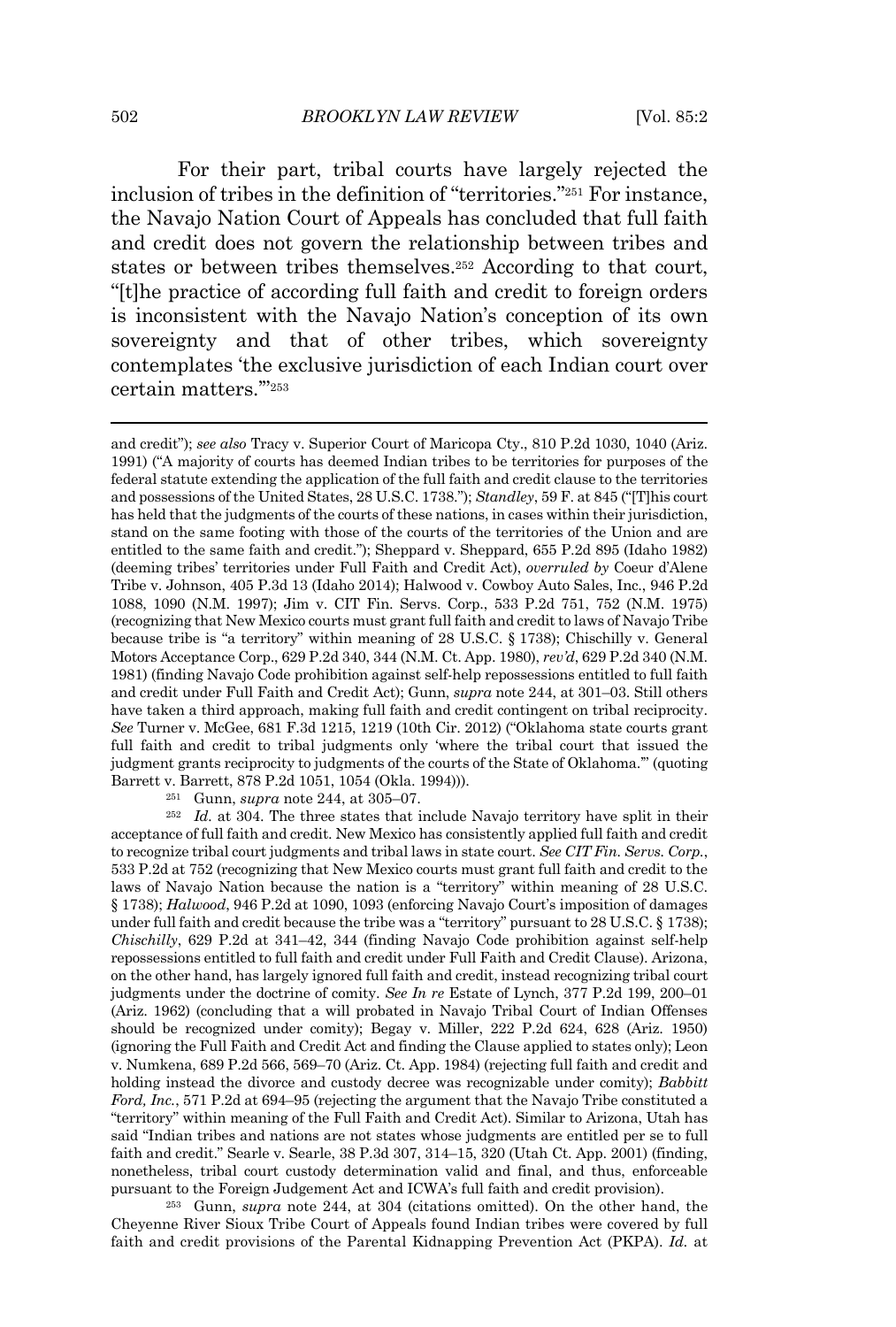Furthermore, full faith and credit does not typically apply to marriage.<sup>254</sup> Its inapplicability is somewhat confounding given the Clause's reference to "public [a]cts" and "[r]ecords." 255 Just from the text alone, it could be easily assumed that a marriage license—or the state sanctioning of a marriage ceremony—would constitute a "public [a]ct."<sup>256</sup> Or that the public records of marriages maintained by a jurisdiction would fit the plain meaning of "a [r]ecord."<sup>257</sup> Nevertheless, full faith and credit has generally not been the basis on which to recognize cross-jurisdictional marriage by lower federal or state courts.<sup>258</sup>

Instead, the Clause has typically been reserved for judicial judgments rather than marriages, which "no matter how intricate the procedures used to formalize the union, simply cannot be categorized as judgments." <sup>259</sup> The distinction between judgments and law with respect to full faith and credit means that states are "otherwise free, for the most part, to apply their own choice of law principles to any given dispute, with the result of choosing their

- <sup>254</sup> Aviel, *supra* note 213, at 728–30.
	- <sup>255</sup> U. S. CONST. art. IV, § 1; *see* Aviel, *supra* note 213, at 728.
	- <sup>256</sup> Aviel, *supra* note 213, at 728.

<sup>257</sup> *Id.* Indeed, one assumption commentators made in the early fight for marriage equality was that states would be obliged to recognize same-sex marriages performed in other jurisdictions under the Full Faith and Credit Clause. *Id.* Opponents of same-sex marriage also appeared to believe the plain language of the Clause would control. *Id.* at 735. Indeed, that Congress opted to include language in DOMA limiting full faith and credit in the realm of same-sex marriage suggests Congress also viewed the Clause as at least potentially applicable to marriage. *See* 28 U.S.C. § 1738C (providing that neither states, territories, nor Indian tribes may be required to recognize same-sex marriages performed in other jurisdictions); Lynn D. Wardle, *Non-Recognition of Same-Sex Marriage Judgments Under DOMA and the Constitution*, 38 CREIGHTON L. REV. 365, 371 (2005) (discussing DOMA's full faith and credit provisions); Tweedy, *supra* note 4, at 133. Furthermore, during *Obergefell* oral argument, Justice Scalia assumed that the act of marrying couples would constitute a "public act[ ]." Aviel, *supra* note 213, at 735 ("Public acts? It would include the act of marrying people, I assume." (quoting Transcript of Oral Argument, *supra* note 213, at 27)). Nevertheless, despite the justices' interest in the topic during oral arguments, the Court's final opinion did not reach the issue. *See* Obergefell v. Hodges, 135 S. Ct. 2584, 2607–08 (2015). Instead, the Court resolved the case on the basis of the Fourteenth Amendment, holding that "same-sex couples may exercise [this] fundamental right to marry in all States." *Id.* at 2607.

<sup>258</sup> *See, e.g*., Wilson v. Ake, 354 F. Supp. 2d 1298, 1303 (M.D. Fla. 2005) (finding DOMA was valid exercise of congressional authority under Full Faith and Credit Clause); *see also* Aviel, *supra* note 213, at 729. ("[T]here is not a single judicial decision that holds that full faith and credit requires states to recognize marriages that violate their own public policies concerning who may marry." (citations omitted)).

<sup>259</sup> Aviel, *supra* note 213, at 730.

<sup>304–05</sup> (citing Eberhard v. Eberhard, 24 Indian L. Rptr. 6059 (Cheyenne River Sioux Tribal Ct. App. 1997)). Under the statute, states must enforce valid child custody determinations reached by a sister state and no other state may exercise concurrent jurisdiction once another state has reached a determination. *See* Thompson v. Thompson, 484 U.S. 174, 183, 187 (1988). "The purpose of the act was to remedy the inapplicability of full faith and credit requirements to custody determinations and to deter parents from kidnapping their children to relitigate custody in another state." DeMent v. Oglala Sioux Tribal Court, 874 F.2d 510, 513 n.3 (8th Cir. 1989).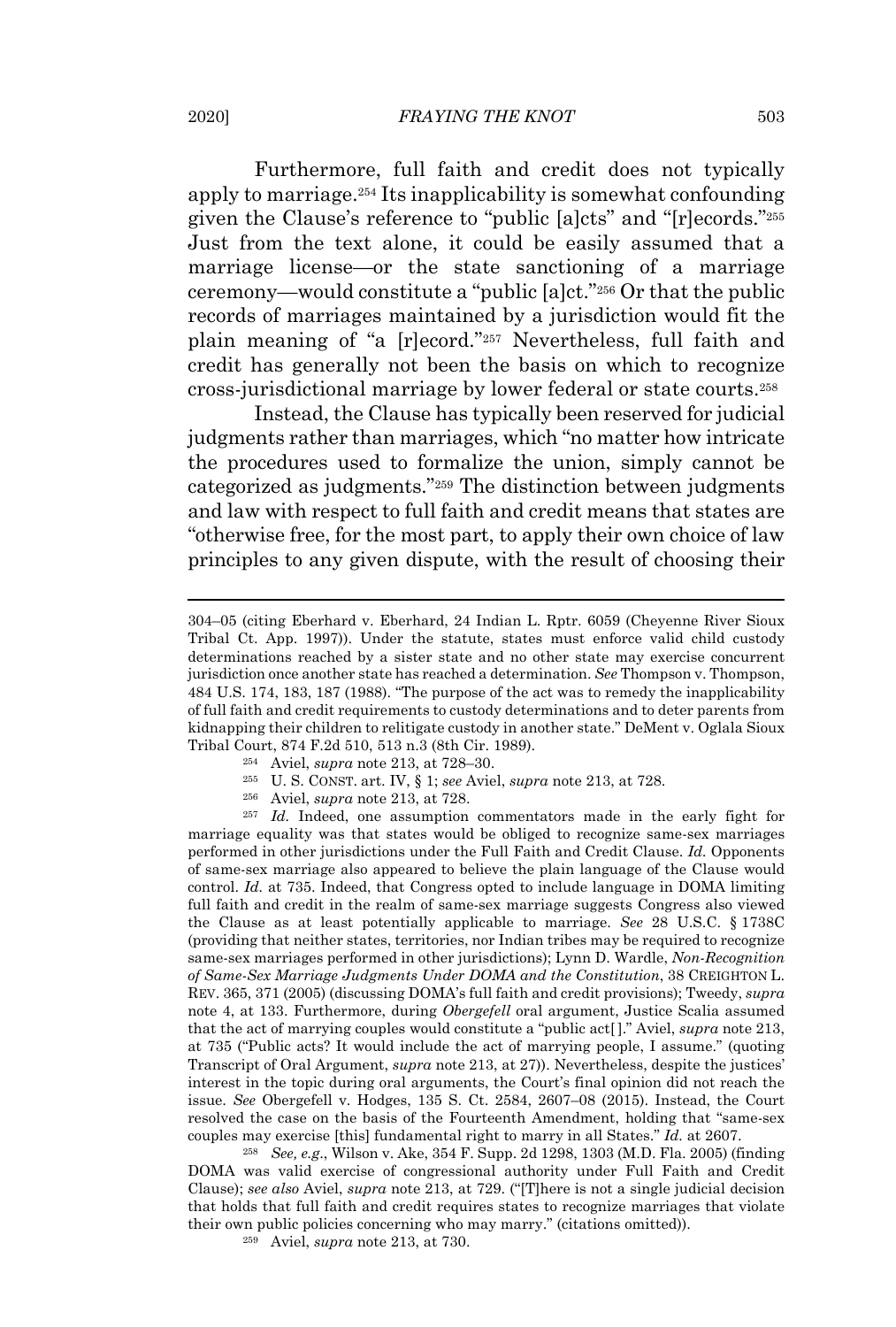own state's substantive law." <sup>260</sup> This result is somewhat odd, as it renders two of the three terms listed in the Clause superfluous.<sup>261</sup> One justification is avoiding "requiring a state to give effect to all '[a]cts' of a sister state [that] would eviscerate its authority to regulate in divergent ways."<sup>262</sup> That is fine on its face, but marriage raises special problems as couples do not always remain within one jurisdiction throughout the life of the marriage. Couples marry. They acquire property. They have children. They may separate. They may divorce. They may move. And when one dies, they leave behind a spouse and possibly children. If the couple has changed residences during the marriage, the move raises concerning questions of interstate recognition that affects property and parental rights. Full faith and credit would provide some basis of stability for married couples and their children. It would also provide more predictability and security for marital assets in the event one spouse dies intestate.

While full faith and credit has not been applied to marriage or consistently to tribes, Congress has included full faith provisions in laws affecting families, in particular to cover child custody and support judgments and domestic violence orders.<sup>263</sup> The inclusion of provisions in assorted legislation does

<sup>260</sup> *Id.*

<sup>&</sup>lt;sup>261</sup> *Id.* at 724–26 ("It bears some emphasis in a constitutional culture such as ours, where textualism still has such purchase, that this rewriting of the clause is particularly heavy-handed, rendering null two of the enumerated items in a list of three.").

<sup>262</sup> *Id.* at 725.

<sup>263</sup> *See, e.g.*, Indian Child Welfare Act, 25 U.S.C. § 1911(d) ("The United States, every State, every territory or possession of the United States, and every Indian tribe shall give full faith and credit to the public to the public acts, records, and judicial proceedings of any Indian tribe applicable to Indian child custody proceedings to the same extent that such entities give full faith and credit to the public acts, records, and judicial proceedings of any other entity."); 18 U.S.C. § 2265(a) (including tribal courts protection orders as entitled to acts, records, and judicial proceedings of any Indian tribe applicable to Indian child custody proceedings full faith and credit); 25 U.S.C. § 2207 (requiring full faith and credit for "any tribal actions taken pursuant to" tribal probate codes on descent and distribution of trust or restricted lands); 25 U.S.C. § 3106(c) ("Tribal court judgments regarding forest trespass shall be entitled to full faith and creditin Federal and State courts to the same extent as a Federal court judgment obtained under this section."); 25 U.S.C. § 3713(c) ("Tribal court judgments regarding agricultural trespass shall be entitled to full faith and credit in Federal and State courts to the same extent as a Federal court judgment obtained under this section."); 28 U.S.C. § 1738B (providing for full and credit to tribal court child support orders and defining "State" to include "Indian country"); *see also* Kaltag Tribal Council v. Jackson, 344 F. App'x 324 (9th Cir. 2009) (finding tribal court custody determination entitled to full faith and credit under ICWA); Native Vill. of Venetie I.R.A. Council v. Alaska, 944 F.2d 548, 562 (9th Cir. 1991) ("If the native villages of Venetie and Fort Yukon are sovereign entities which may exercise dominion over their members' domestic relations, Alaska must give full faith and credit to any child-custody determinations made by the villages' governing bodies in accordance with the full faith and credit clause of the Indian Child Welfare Act."); Kinlichee v. United States, 929 F. Supp. 2d 951, 962 (D. Ariz. 2013) (finding Navajo court's order validating Navajo father's posthumous adoption of Navajo daughter was entitled to full faith and credit).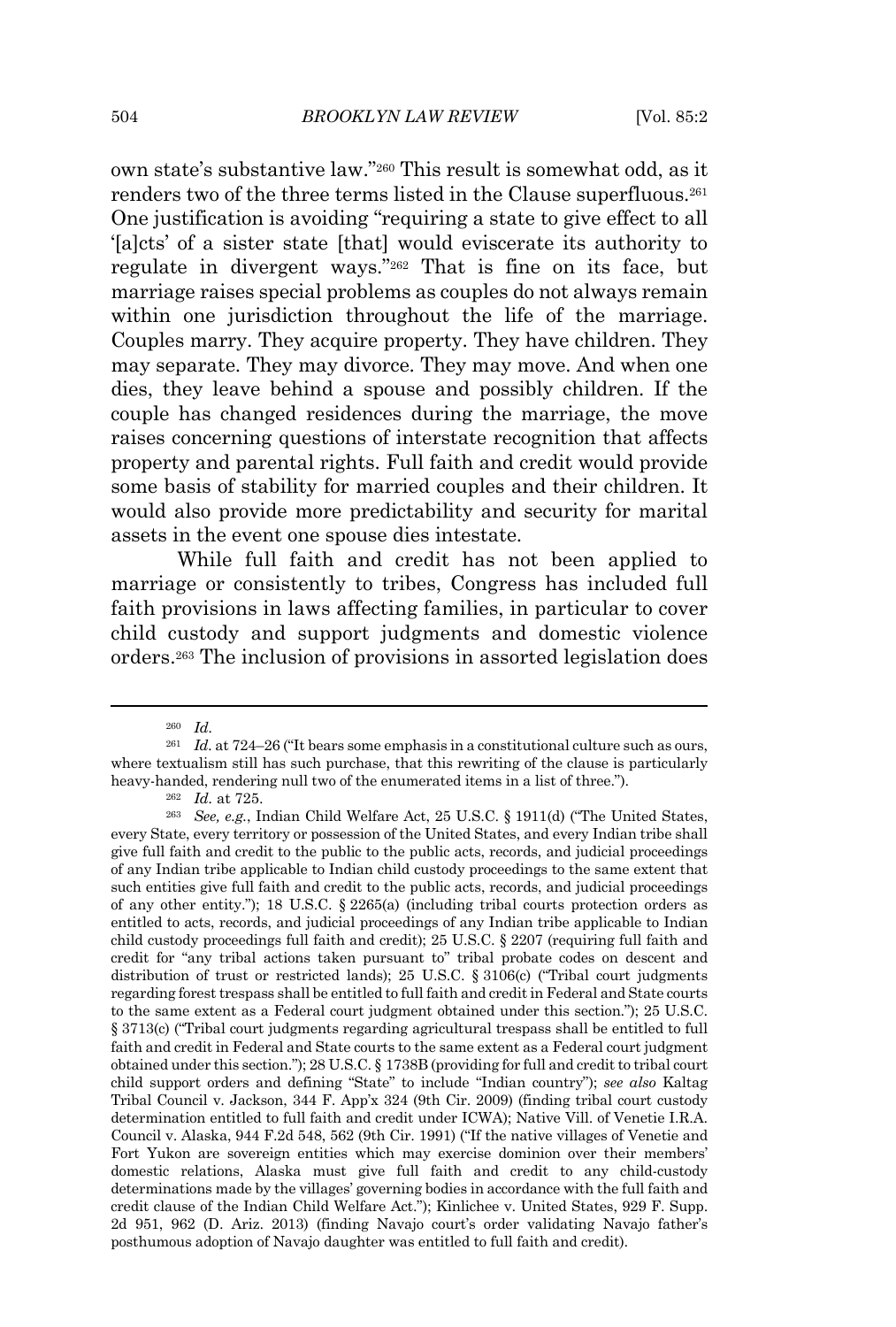suggest, at least tacitly, that Congress may accept full faith and credit as the appropriate model for state-tribal or inter-tribal cooperation<sup>264</sup> and that full faith and credit may be required of tribal governments.<sup>265</sup> Further, that Congress opted to include language in DOMA limiting full faith and credit in the realm of same-sex marriage suggests Congress also views the Clause as at least potentially applicable to marriage.<sup>266</sup>

Indeed, the purposes of full faith and credit would seem to apply to tribal governments situated in a system of other sovereigns. In incorporating a Full Faith and Credit Clause into the Constitution, the framers sought to ensure interstate cooperation and the integration necessary for a functional federal system.<sup>267</sup> As the Supreme Court has explained, before the Clause, "all the courts of the several Colonies and States were deemed foreign to each other, and consequently judgments rendered by any one ofthem were considered as foreign judgments, and their merits reexaminable in another Colony."<sup>268</sup> Indeed, absent the Clause, states would have had to enter into individual agreements between each other, risking wasteful and confusing tangle of lawsuits relitigating already-resolved matters.<sup>269</sup> Accordingly, the framers included the Full Faith and Credit Clause as a mechanism to unify the several states into an integrated federal system premised on intergovernmental cooperation.<sup>270</sup>

<sup>264</sup> *See Comity & Colonialism*, *supra* note 241, at 24 ("[W]hen Congress has directly considered the question, it has consistently chosen the Full Faith and Credit model as a vehicle for mandating recognition . . . ." (emphasis omitted)).

<sup>265</sup> Robert N. Clinton, *Tribal Courts and the Federal Union*, 26 WILLAMETTE L. REV. 841, 907 (1990) ("Congressional policy also suggests that full faith and credit, rather than comity, forms the appropriate model for intergovernmental cooperation between tribal governments and the remainder of the federal union.") [hereinafter *Tribal Courts*].

<sup>266</sup> It remains curious, however, that Congress included this provision in DOMA if it viewed tribes as not bound by constitutional full faith and credit. *See* Tweedy, *supra* note 4, at 133. It is even more curious given that interstate recognition of marriage has not depended upon the Full Faith and Credit Clause. *Id.*

<sup>267</sup> Hilton v. Guyot, 159 U.S. 113, 181 (1895).

<sup>268</sup> *Id.*

<sup>269</sup> Diana B. Garonzik, *Full Reciprocity for Tribal Courts from a Federal Courts Perspective: A Proposed Amendment to the Full Faith and Credit Act*, 45 EMORY L.J. 723, 724 (1996).

<sup>270</sup> *See* Gunn, *supra* note 244, at 300; *see also Hilton*, 159 U.S. at 181 ("[B]efore the American Revolution, all the courts of the several Colonies and States were deemed foreign to each other, and consequently judgments rendered by any one of them were considered as foreign judgments, and their merits reëxaminable in another Colony, not only as to the jurisdiction of the court which pronounced them, but also as to the merits of the controversy, to the extent to which they were understood to be reëxaminable in England. . . . It was because of that condition of the law, as between the American Colonies and States, that the United States, at the very beginning of their existence as a nation, ordained that full faith and credit should be given to the judgments of one of the States of the Union in the courts of another of those States."); *Tribal Courts*, *supra* note 265, at 897–98.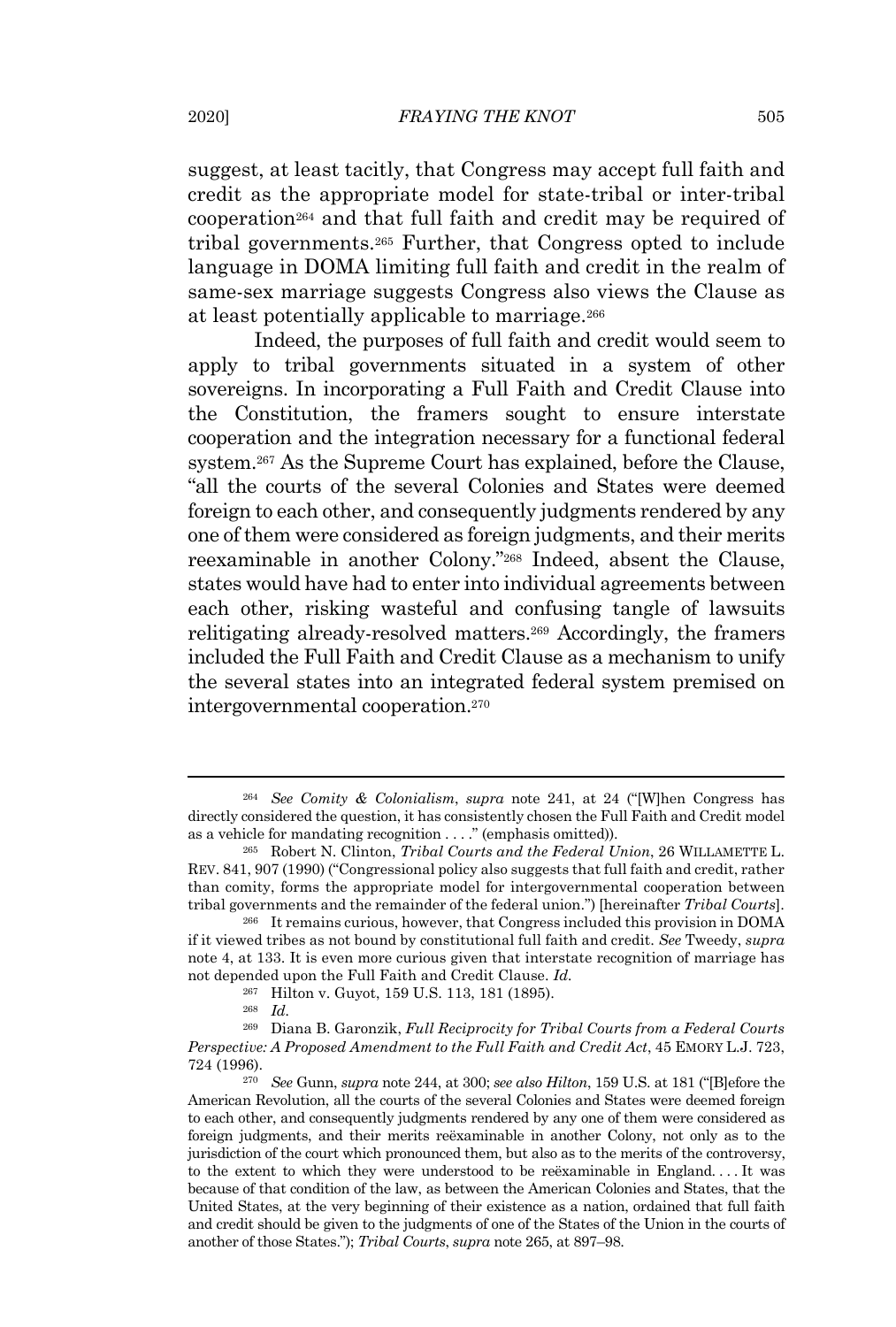A full faith and credit requirement was necessary, the Court explained, because of the failure of the common law "to impose any binding legal obligation to recognize and enforce the judgments of another jurisdiction."<sup>271</sup> Filling this void, full faith and credit imposed a legal obligation on states, territories, and possessions to recognize and enforce judgments from other states, territories, or possessions.<sup>272</sup> Generally speaking, there is no exception to this obligation. Thus, even when enforcement of a particular judgment violates the enforcing jurisdiction's public policy, it is still required to enforce the judgment in compliance with its full faith and credit obligations.<sup>273</sup>

Although the purpose of the Clause was the integration of state governments into a union, the underlying rationale intergovernmental cooperation and agreement—applies today to tribal governments. Tribal governments are separate sovereigns and entitled to self-determination. Because tribal citizens are also state and federal citizens, however, tribal government decisions are similarly bound to the legal fabric that stretches across America. While it may be correct that the lack of tribal courts meant the founders did not intend the Clause to apply to tribal governments, today there are tribal courts of record. Tribal courts are reaching decisions regarding the disposition of marital property that affect not only tribal citizens, but the same people who are also citizens of the United States and their respective state governments. Surely marriage—and the potential for tribal citizens to marry outside Indian Country while residing on a reservation—would prompt concerns for more consistency between state, federal, and tribal probate determinations.

Indeed, perhaps recognizing the need for inter-government recognition and cooperation, tribal governments have occasionally enacted their own full faith and credit requirements.<sup>274</sup> While some federal statutes impose full faith and credit requirements, some tribes accord full faith and credit to all valid orders by tribal or other state governments. <sup>275</sup> Others, however, do so only with respect to certain areas, "such as marriage, divorce, family relations, and secured transactions."<sup>276</sup>

One downside to full faith and credit is that it is typically viewed as mandatory and, consequently, considered an intrusion into tribal sovereignty. Although such an intrusion is viewed

<sup>271</sup> *Comity & Colonialism*, *supra* note 241, at 17.

<sup>272</sup> *Id.* at 15.

<sup>273</sup> *Id.* at 16.

<sup>274</sup> *See* Gunn, *supra* note 244, at 313.

<sup>275</sup> *Id.*

<sup>&</sup>lt;sup>276</sup> *Id.* (footnotes omitted).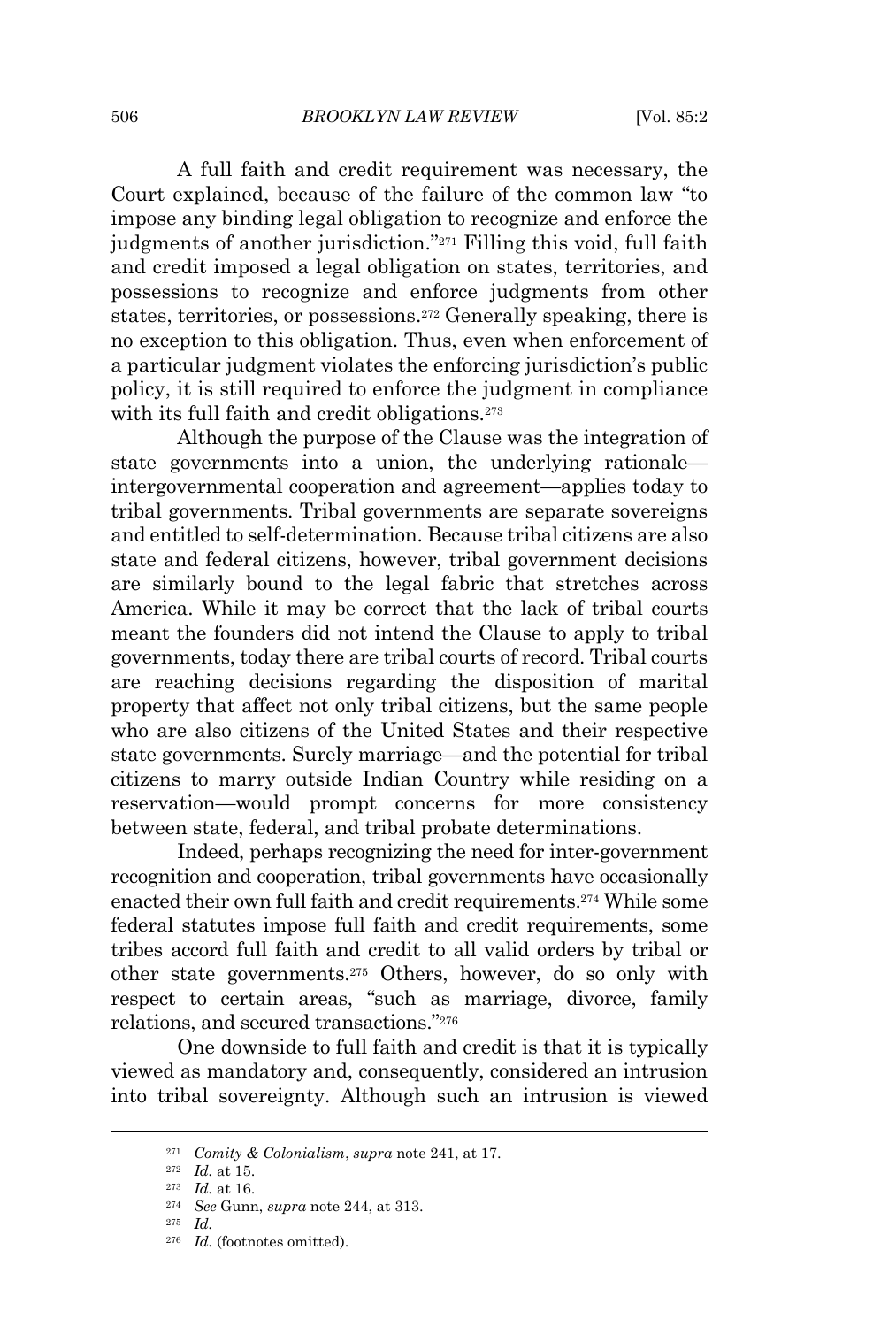negatively by tribal governments, the rule's rigidity does enhance the stability of marriages by ensuring recognition rather than leaving couples subject to ad hoc comity determinations. Furthermore, a tribe's choice to enact a full faith and credit provision for marriage or for intestacy purposes would be an exercise of tribal sovereignty, not a narrowing of it.<sup>277</sup>

#### *B. Comity*

In contrast to full faith and credit, the doctrine of comity has generally supported the enforcement of tribal court judgments and cross-jurisdictional recognition of marriage. Unlike full faith and credit, which originated in the need for federal integration of states, comity rests on a jurisdiction's voluntary recognition of and respect for the legal acts of another jurisdiction.<sup>278</sup> Thus, a jurisdiction is not obliged to enforce an extra-jurisdictional decision, but can opt to do so if it chooses.<sup>279</sup> The Supreme Court has recognized comity as an accommodation to foreign legal decisions reached after a full and fair trial by a court of competent jurisdiction with sufficient process to secure an impartial administration of justice. 280

<sup>280</sup> *Hilton*, 159 U.S. at 158. According to the Court,

<sup>277</sup> In contrast, were Congress to use its plenary power to impose the requirement on tribes, that would rightfully be viewed as an intrusion on the tribe's right to self-governance. *See* Zug, *supra* note 4, at 772–73.

<sup>278</sup> *Comity & Colonialism*, *supra* note 241, at 16; *Tribal Courts*, *supra* note 265, at 905 ("While the comity doctrine reflects notions of international accommodation, the *Hilton* case clearly points out that the doctrine represents a *voluntar*y sovereign accommodation, rather than a binding legal obligation judicially enforceable by a body superior of the enforcing sovereign."); *see also* Hilton v. Guyot, 159 U.S. 113, 163–64 (1895) ("'Comity,' in the legal sense, is neither a matter of absolute obligation, on the one hand, nor of mere courtesy and good will, upon the other."); Mexican v. Circle Bear, 370 N.W.2d 737, 742 (N.D. 1985) (Henderson, J., concurring) ("We must live in mutual respect with our Indian brothers who serve on the trial courts of the various Indian reservations in South Dakota. They, in return, should likewise extend unto our courts reciprocating courtesy and respect.").

<sup>279</sup> *Tribal Courts*, *supra* note 265, at 905 ("[T]he *Hilton* case clearly points out that the doctrine represents a voluntary sovereign accommodation, rather than a binding legal obligation judicially enforceable by a body superior of the enforcing sovereign.").

<sup>[</sup>W]here there has been opportunity for a full and fair trial abroad before a court of competent jurisdiction, conducting the trial upon regular proceedings, after due citation or voluntary appearance of the defendant, and under a system of jurisprudence likely to secure an impartial administration of justice between the citizens of its own country and those of other countries, and there is nothing to show either prejudice in the court, or in the system of laws under which it was sitting, or fraud in procuring the judgment, or any other special reason why the comity of this nation should not allow it full effect, the merits of the case should not, in an action brought in this country upon the judgment, be tried afresh, as on a new trial or an appeal, upon the mere assertion of the party that the judgment was erroneous in law or in fact.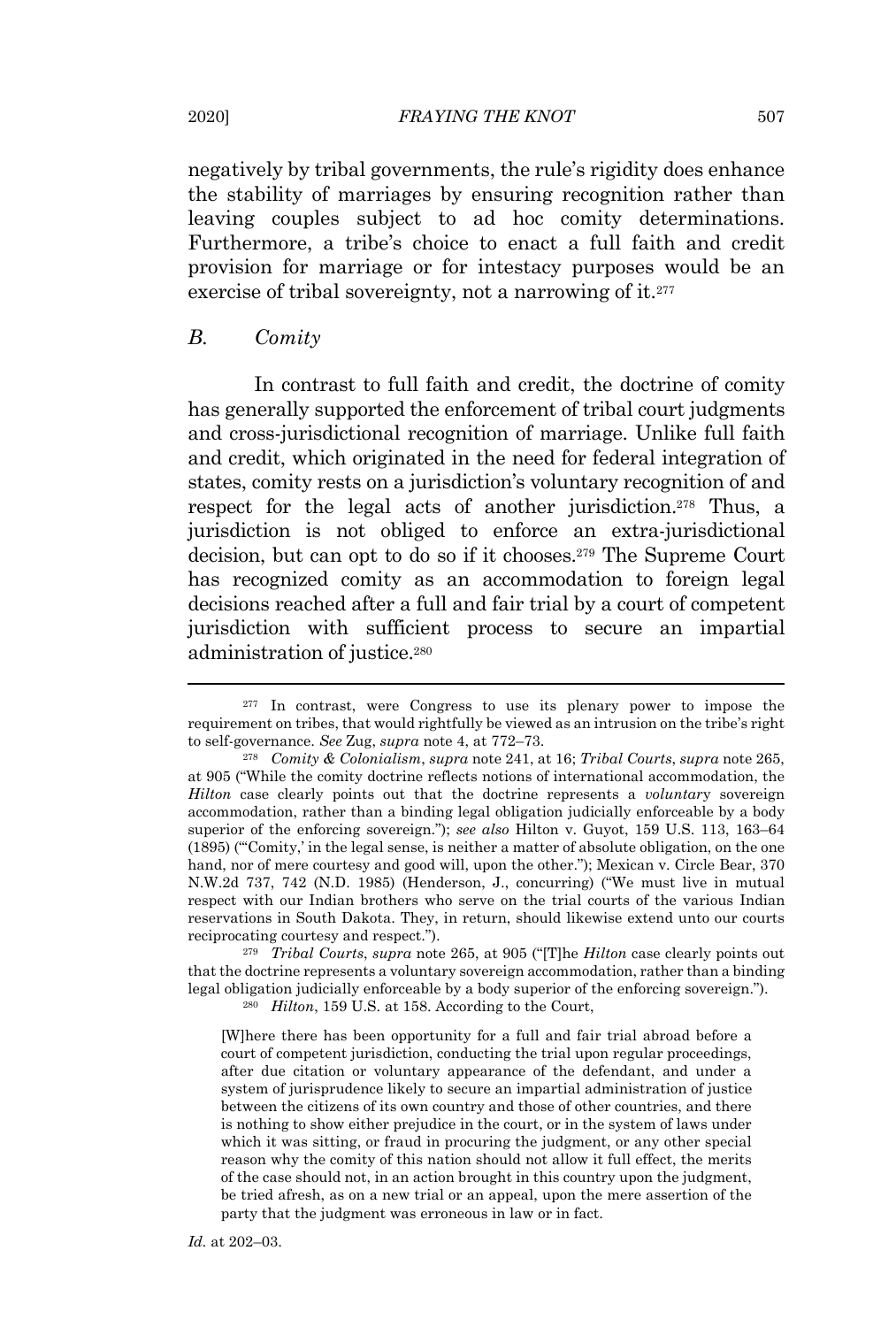Despite its origins in international law, when determining the enforceability of tribal court judgments, the majority of courts have turned to comity. <sup>281</sup> This makes sense considering the constitutional basis for full faith and credit that is absent with comity. One rationale to reject full faith and credit with respect to tribal judgments is precisely because tribal governments are viewed as sovereigns separate from the United States. <sup>282</sup> Indeed, courts that rely on comity "analogize tribal courts to foreign governments."<sup>283</sup> When tribes are viewed as equivalent to foreign nations, comity becomes the correct basis on which to uphold tribal court decisions.<sup>284</sup>

Comity "is the recognition which one nation allows within its territory to the legislative, executive or judicial acts of another nation, having due regard both to international duty and convenience, and to the rights of its own citizens or of other persons who are under the protection of its laws." <sup>285</sup> In considering whether to recognize a foreign act, the reviewing court does not consider whether the judgment is substantively correct or incorrect. Nor does it weigh the wisdom of the analysis underlying the judgment. Review is limited to reflect respect for the sovereignty of the deciding nation's court.<sup>286</sup> Instead, the question is whether the judgment is entitled to enforcement. 287

Typically, a marriage will be recognized as long as it was legal in the "place of celebration."<sup>288</sup> Consequently, a jurisdiction

<sup>282</sup> Garonzik, *supra* note 269, at 726–27 ("According to tribal sovereignty advocates, because tribal courts constitute sovereign entities, there is no more obligation to enforce their judgments than there is to enforce the judgments of the courts of Mexico.").

<sup>283</sup> *Tribal Courts*, *supra* note 265, at 905. It is notable that this analogy was rejected by the Supreme Court in *Mackey*. *Id.*

<sup>284</sup> Garonzik, *supra* note 269, at 726–27.

<sup>285</sup> *Hilton*, 159 U.S. at 164; *see also* Aleem v. Aleem, 947 A.2d 489, 499 (Md. Ct. App. 2008) ("[M]ore than mere courtesy and accommodation, comity does not achieve the force of an imperative or obligation. Rather, it is a nation's expression of understanding which demonstrates due regard both to the international duty and convenience and to the rights of persons protected by its own laws." (internal quotation marks and citation omitted)).

<sup>286</sup> *Tribal Courts*, *supra* note 265, at 869.

<sup>287</sup> *Id.*

<sup>288</sup> Aviel, *supra* note 213, at 731; *see Hilton*, 159 U.S. at 167 ("A judgment affecting the status of persons, such as a decree confirming or dissolving a marriage, is recognized as valid in every country, unless contrary to the policy of its own law.").

<sup>281</sup> *See* Alicia K. Crawford, Comment, *The Evolution of the Applicability of ERISA to Indian Tribes: We May Finally Have Congressional Intent, but It's Still Flawed*, 34 AM. INDIAN L. REV. 259, 272 (2010) ("Due to the importance of tribal sovereignty, U.S. courts have adhered to comity toward Indian tribes."); Wilson v. Marchington, 127 F.3d 805, 807– 10 (9th Cir. 1997) (finding Congress did not intend to include tribes within the meaning of "territories and possessions" and thus, Indian court judgments were not entitled to full faith and credit but only to comity); *In Re* Marriage of Red Fox, 542 P.2d 918, 920 (Or. Ct. App. 1975) ("While the decisions of tribal courts are not . . . entitled to the same 'full faith and credit' accorded decrees rendered in sister states, the quasi-sovereign nature of the tribe does suggest that judgments rendered by tribal courts are entitled to the same deference shown decisions of foreign nations as a matter of comity." (footnote omitted)).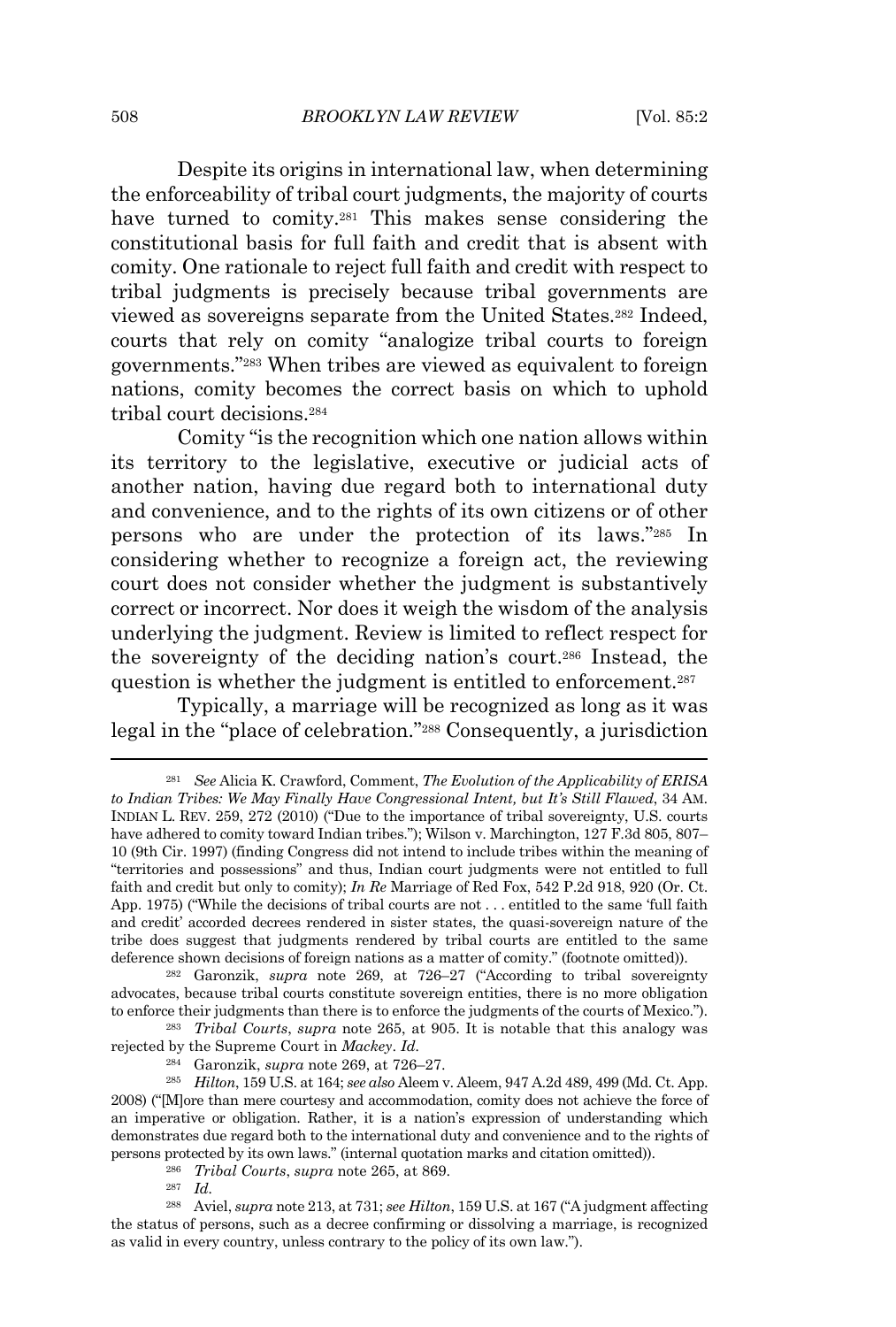may recognize a marriage that would be illegal under its own marriage laws if it was legal at the place of marriage. This issue typically arises with respect to different rules regarding the age at which someone may legally wed. Under notions of comity, a state that prohibits a fifteen-year-old from marrying may nonetheless recognize that marriage as valid so long as it was legal in the place of celebration. And so long as it does not violate "strong public policy."<sup>289</sup>

Comity is particularly appealing because it allows for a public policy exception to the enforcement of an otherwise valid judgment. <sup>290</sup> It is perhaps important to stress that comity is voluntary.<sup>291</sup> Thus, while comity may be expected, no jurisdiction is actually obliged to enforce any foreign act.<sup>292</sup> Under the public policy exception, courts will refuse comity for a foreign act if granting it would be fundamentally at odds with the goals of comity or its own public policy.<sup>293</sup>

Indeed, the Navajo Code already embodies a form of comity by recognizing marriages performed outside the reservation if the marriage is valid by the laws of the place of

<sup>289</sup> Aviel, *supra* note 213, at 731, 736 ("Justice Ginsburg reintroduced the distinction between judgments and choice of law, noting that under the Full Faith and Credit Clause there was no allowance to 'reject a judgment from a sister State because you find it offensive to your policy,' but that 'full faith and credit has never been interpreted to apply to choice of law.'" (quoting Transcript of Oral Argument, *supra* note 213, at 31–32)). Note that the Supreme Court differentiates between a state's laws and a state's judgments. Baker v. General Motors Corp., 522 U.S. 222, 233 (1998) ("A court may be guided by the forum State's 'public policy' in determining the law applicable to a controversy. But [this Court's] decisions support no roving 'public policy exception' to the full faith and credit due judgments." (emphasis and citations omitted)).

<sup>290</sup> *Aleem*, 947 A.2d at 497 ("The comity of nations, we are told . . . is derived altogether from the voluntary consent of the latter, (the State, within whose territory it is attempted to make the law of another State obligatory,) and it is inadmissible, when it is contrary to its known policy, or injurious to its interests; and it is only in the silence of any positive rule, affirming, or denying, or restraining the operation of any foreign laws, the Courts of justice presume the tacit adoption of them, by their own government; unless they are repugnant to its policy or prejudicial to its interests. This also, he assures us: A nation will not suffer its own subjects to evade the operation of its fundamental policy, or laws; or to commit fraud in violation of them, by any acts or contracts made with that design, in a foreign country; and it will judge for itself, how far it will adopt, and how far it will reject, any such acts or contracts." (internal quotation marks and citation omitted)).

<sup>291</sup> *Id.* at 499.

<sup>292</sup> *Id.*

<sup>293</sup> *Id.*; *see Tribal Courts*, *supra* note 265, at 872 ("[T]he acts, laws, and policies of foreign sovereign nations are enforced in American courts without significant consideration of the propriety, wisdom, or domestic legal compliance of such sovereign acts. Limitations, of course, exist where the act of the foreign state is radically inconsistent with domestic policy or where the procedures by which a judgment was secured do not provide the rudiments of fairness. Nevertheless, the substantial deference owed to the acts and judgments of sovereign states generally precludes American courts from inquiring into the compliance of that judgment with domestic policies, procedures, or even constitutional values." (footnotes omitted)).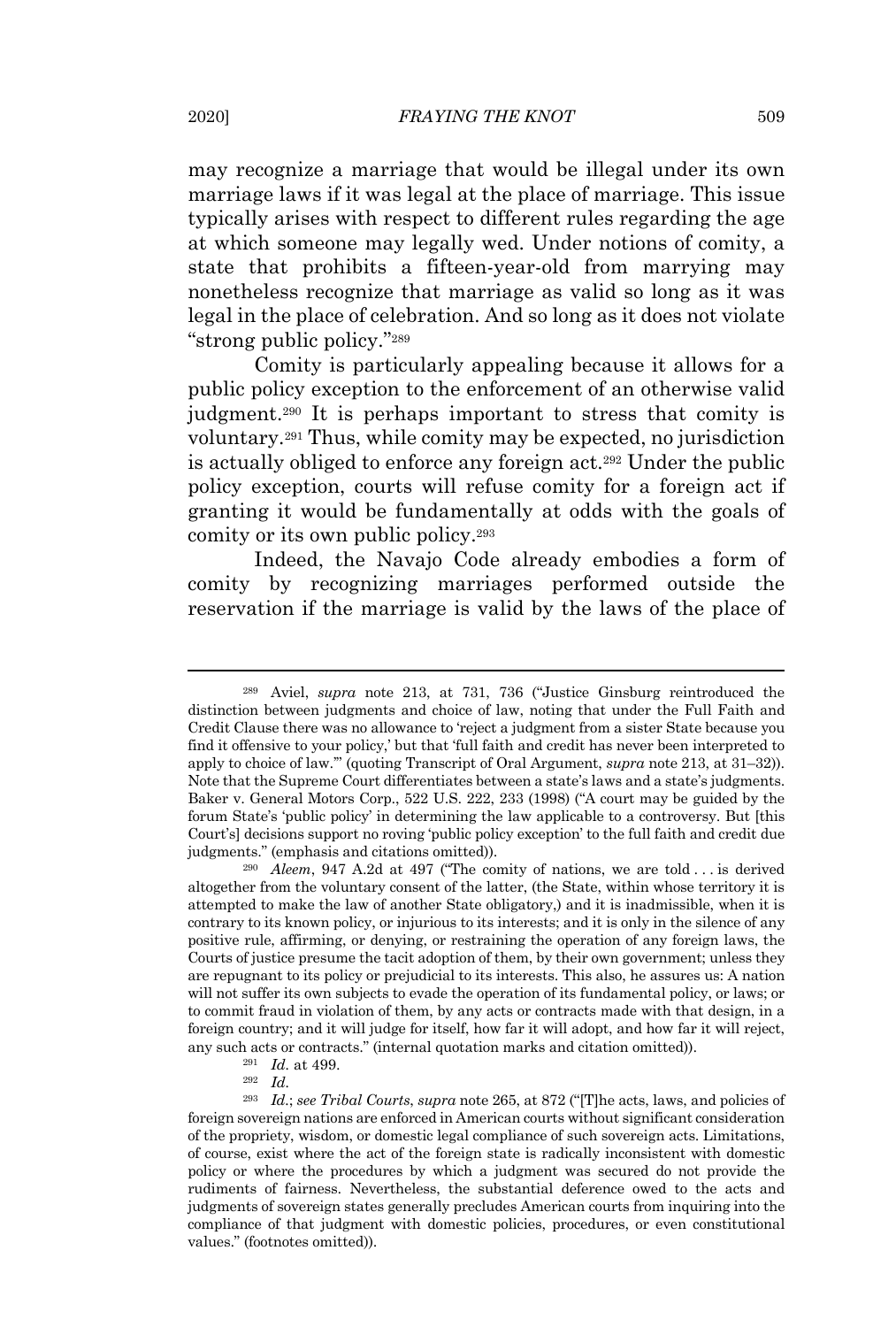celebration.<sup>294</sup> Navajo law also recognizes marriages performed pursuant to the Navajo Code, which recognizes both traditional and common law marriages.<sup>295</sup> Nevertheless, the Code excludes those marriages prohibited by  $\S 2$ , which deems "[m]arriage between persons of the same sex is void and prohibited." 296

The policy exception that makes comity so appealing to jurisdictions also undercuts the reliance interests of a couple seeking to have their marriages recognized. <sup>297</sup> For that type of stability, full faith and credit—which permits no such exception, would be a better option. The stumbling block remains the pervasive view that full faith and credit does not apply to marriages.<sup>298</sup>

#### **CONCLUSION**

After *Obergefell* and *Windsor*, the governments the majority of same-sex married couples encounter in their daily lives are required to recognize their marital status. Consequently, they are entitled to the same benefits and are bound by the same obligations of marriage as opposite-sex married couples under state and federal law. This uniformity is mandated by the U.S. Constitution, which requires that states must permit same-sex couples to wed and that the federal government and all fifty state governments recognize their marriages.<sup>299</sup> For same-sex couples who are also citizens of an American Indian nation, however, the

<sup>298</sup> In cases where a state has refused to recognize an out of state marriage on public policy grounds, those decisions were not reversed on account of the Full Faith and Credit Clause, which suggests the Court does not view full faith and credit as applicable to marriage. *Id.* at 733.

<sup>299</sup> *See* Obergefell v. Hodges, 135 S. Ct. 2584, 2607–08 (2015); United States v. Windsor, 570 U.S. 744, 775 (2013).

<sup>294</sup> *See* NAVAJO NATION CODE ANN. tit. 9, §§ 1(A), 3, 4 ("Marriages contracted outside of Navajo Indian Country are valid within the Navajo Nation if valid by the laws of the place where contracted."); United States v. Jarvison, 409 F.3d 1221, 1225 (10th Cir. 2005).

<sup>295</sup> *See* NAVAJO NATION CODE ANN. tit. 9, §§ 1(B), 3, 4 ("Marriages may be validly contracted within Navajo Indian Country by meeting the requirements of 9 N.N.C. §§ 4 and 5."); *Jarvison*, 409 F.3d at 1225.

<sup>296</sup> NAVAJO NATION CODE ANN. tit. 9, § 2(C).

<sup>297</sup> On the other hand, when it comes to marriage recognition, comity's exception for "strong public policy" is rather narrow. Aviel, *supra* note 213, at 731. While views on marriage are often politically fraught and contentious, it is rare for a state to refuse to recognize a marriage legally performed in another jurisdiction. *Id.* at 737–38 ("Chief Justice Roberts . . . . [noted that] it apparently is quite rare for a State not to recognize an out-of-state marriage."). At times, states have recognized marriages prohibited as incestuous or criminal under that state's laws. *Id.* at 737. Some states have done away with the exception entirely. *Id.* at 732. The Restatement would allow "only the state with the most significant connection to the spouses, typically the couple's domicile at the time of the marriage" to invoke the exception. *Id.* (emphasis omitted). The Uniform Marriage and Divorce Act makes no public policy exception, recognizing as valid any marriage performed outside the jurisdiction that was "valid at the time of the contract or subsequently validated by the laws of the place in which they were contracted or by the domicile of the parties." *Id.* at 732–33.